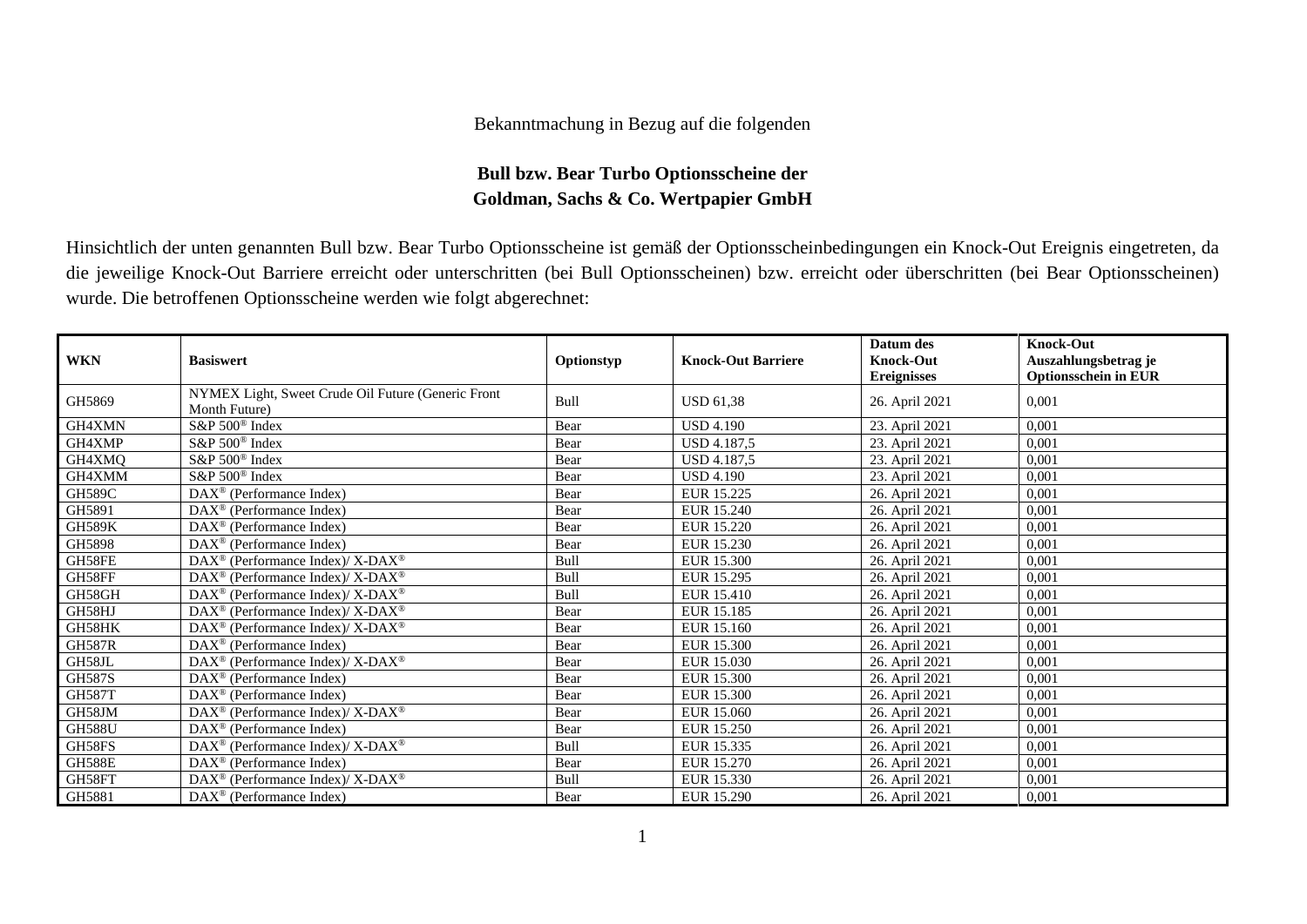|               |                                                                                         |            |                           | Datum des          | <b>Knock-Out</b>            |
|---------------|-----------------------------------------------------------------------------------------|------------|---------------------------|--------------------|-----------------------------|
| <b>WKN</b>    | <b>Basiswert</b>                                                                        | Optionstyp | <b>Knock-Out Barriere</b> | <b>Knock-Out</b>   | Auszahlungsbetrag je        |
|               |                                                                                         |            |                           | <b>Ereignisses</b> | <b>Optionsschein in EUR</b> |
| GH58GU        | DAX <sup>®</sup> (Performance Index)/ X-DAX <sup>®</sup>                                | Bull       | <b>EUR 15.500</b>         | 26. April 2021     | 0,001                       |
| <b>GH587P</b> | $DAX^{\circledR}$ (Performance Index)                                                   | Bear       | <b>EUR 15.300</b>         | 26. April 2021     | 0,001                       |
| GH58GV        | $\text{DAX}^{\circledast}$ (Performance Index)/ X-DAX <sup>®</sup>                      | Bull       | <b>EUR 15.480</b>         | 26. April 2021     | 0,001                       |
| GH587Q        | $\text{DAX}^{\textcircled{n}}$ (Performance Index)                                      | Bear       | <b>EUR 15.300</b>         | 26. April 2021     | 0,001                       |
| GH58HW        | $\text{DAX}^{\circledR}$ (Performance Index)/ X-DAX <sup>®</sup>                        | Bear       | EUR 15.105                | 26. April 2021     | 0,001                       |
| <b>GH588R</b> | $\text{DAX}^{\textcircled{p}}$ (Performance Index)                                      | Bear       | EUR 15.260                | 26. April 2021     | 0,001                       |
| GH58HX        | $\text{DAX}^{\circledR}$ (Performance Index)/ X-DAX <sup>®</sup>                        | Bear       | EUR 15.090                | 26. April 2021     | 0,001                       |
| <b>GH588S</b> | $\text{DAX}^{\textcircled{p}}$ (Performance Index)                                      | Bear       | EUR 15.260                | 26. April 2021     | 0,001                       |
| GH58JY        | $\text{DAX}^{\circledR}$ (Performance Index)/ X-DAX <sup>®</sup>                        | Bear       | <b>EUR 15.005</b>         | 26. April 2021     | 0,001                       |
| <b>GH587X</b> | $\text{DAX}^{\textcircled{n}}$ (Performance Index)                                      | Bear       | <b>EUR 15.290</b>         | 26. April 2021     | 0,001                       |
| GH58JZ        | DAX <sup>®</sup> (Performance Index)/X-DAX <sup>®</sup>                                 | Bear       | EUR 15.015                | 26. April 2021     | 0,001                       |
| <b>GH587Y</b> | DAX <sup>®</sup> (Performance Index)                                                    | Bear       | EUR 15.290                | 26. April 2021     | 0,001                       |
| GH58G4        | $\text{DAX}^{\circledast}$ (Performance Index)/ X-DAX <sup>®</sup>                      | Bull       | EUR 15.365                | 26. April 2021     | 0,001                       |
| GH5889        | DAX <sup>®</sup> (Performance Index)                                                    | Bear       | EUR 15.275                | 26. April 2021     | 0,001                       |
| <b>GH588A</b> | DAX <sup>®</sup> (Performance Index)                                                    | Bear       | EUR 15.275                | 26. April 2021     | 0,001                       |
| GH58G5        | $\text{DAX}^{\textcircled{\tiny{\textcircled{\tiny \dag}}}}$ (Performance Index)/X-DAX® | Bull       | EUR 15.360                | 26. April 2021     | 0,001                       |
| <b>GH587Z</b> | DAX <sup>®</sup> (Performance Index)                                                    | Bear       | <b>EUR 15.290</b>         | 26. April 2021     | 0,001                       |
| GH58H6        | $\text{DAX}^{\circledR}$ (Performance Index)/ X-DAX <sup>®</sup>                        | Bull       | EUR 15.570                | 26. April 2021     | 0,001                       |
| GH5880        | $\text{DAX}^{\textcircled{n}}$ (Performance Index)                                      | Bear       | EUR 15.290                | 26. April 2021     | 0,001                       |
| <b>GH58J8</b> | DAX <sup>®</sup> (Performance Index)/ X-DAX <sup>®</sup>                                | Bear       | EUR 15.130                | 26. April 2021     | 0,001                       |
| <b>GH588B</b> | $\text{DAX}^{\otimes}$ (Performance Index)                                              | Bear       | EUR 15.275                | 26. April 2021     | 0,001                       |
| GH58J9        | DAX <sup>®</sup> (Performance Index)/ X-DAX <sup>®</sup>                                | Bear       | EUR 15.155                | 26. April 2021     | 0.001                       |
| <b>GH588C</b> | DAX <sup>®</sup> (Performance Index)                                                    | Bear       | EUR 15.275                | 26. April 2021     | 0,001                       |
| GH58GC        | $DAX^{\circledcirc}$ (Performance Index)/X-DAX <sup>®</sup>                             | Bull       | EUR 15.425                | 26. April 2021     | 0,001                       |
| <b>GH588K</b> | $\text{DAX}^{\textcircled{p}}$ (Performance Index)                                      | Bear       | EUR 15.270                | 26. April 2021     | 0,001                       |
| GH58GD        | $\text{DAX}^{\circledast}$ (Performance Index)/ X-DAX <sup>®</sup>                      | Bull       | EUR 15.290                | 26. April 2021     | 0,001                       |
| <b>GH588F</b> | DAX <sup>®</sup> (Performance Index)                                                    | Bear       | EUR 15.270                | 26. April 2021     | 0,001                       |
| GH58HE        | $\text{DAX}^{\circledR}$ (Performance Index)/ X-DAX <sup>®</sup>                        | Bear       | EUR 15.165                | 26. April 2021     | 0,001                       |
| <b>GH588G</b> | DAX <sup>®</sup> (Performance Index)                                                    | Bear       | EUR 15.270                | 26. April 2021     | 0,001                       |
| GH58HF        | $\text{DAX}^{\circledast}$ (Performance Index)/ X-DAX <sup>®</sup>                      | Bear       | EUR 15.170                | 26. April 2021     | 0.001                       |
| GH5883        | $\text{DAX}^{\textcircled{p}}$ (Performance Index)                                      | Bear       | <b>EUR 15.280</b>         | 26. April 2021     | 0,001                       |
| GH58JG        | $\text{DAX}^{\circledR}$ (Performance Index)/ X-DAX <sup>®</sup>                        | Bear       | EUR 15.025                | 26. April 2021     | 0,001                       |
| GH5884        | DAX <sup>®</sup> (Performance Index)                                                    | Bear       | <b>EUR 15.280</b>         | 26. April 2021     | 0,001                       |
| GH58JH        | DAX <sup>®</sup> (Performance Index)/X-DAX <sup>®</sup>                                 | Bear       | EUR 15.035                | 26. April 2021     | 0,001                       |
| <b>GH588H</b> | DAX <sup>®</sup> (Performance Index)                                                    | Bear       | EUR 15.270                | 26. April 2021     | 0,001                       |
| GH58G6        | $\text{DAX}^{\otimes}$ (Performance Index)/X-DAX <sup>®</sup>                           | Bull       | EUR 15.455                | 26. April 2021     | 0,001                       |
| <b>GH588J</b> | $\text{DAX}^{\otimes}$ (Performance Index)                                              | Bear       | EUR 15.270                | 26. April 2021     | 0,001                       |
| GH58G8        | $\text{DAX}^{\circledR}$ (Performance Index)/ X-DAX <sup>®</sup>                        | Bull       | EUR 15.445                | 26. April 2021     | 0,001                       |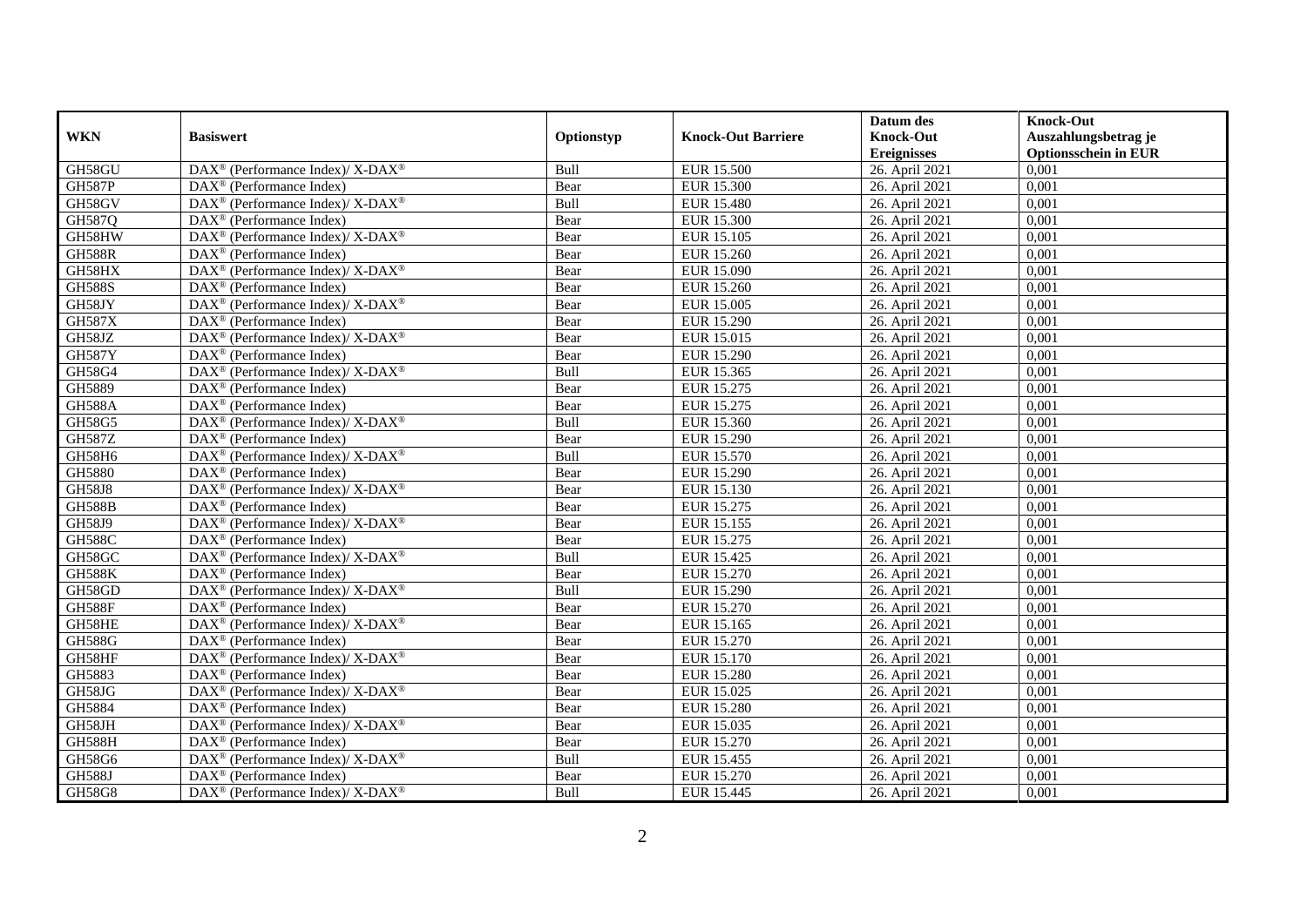|               |                                                                           |            |                           | Datum des          | <b>Knock-Out</b>            |
|---------------|---------------------------------------------------------------------------|------------|---------------------------|--------------------|-----------------------------|
| <b>WKN</b>    | <b>Basiswert</b>                                                          | Optionstyp | <b>Knock-Out Barriere</b> | <b>Knock-Out</b>   | Auszahlungsbetrag je        |
|               |                                                                           |            |                           | <b>Ereignisses</b> | <b>Optionsschein in EUR</b> |
| <b>GH588P</b> | DAX <sup>®</sup> (Performance Index)                                      | Bear       | EUR 15.260                | 26. April 2021     | 0,001                       |
| <b>GH58H8</b> | DAX <sup>®</sup> (Performance Index)/ X-DAX <sup>®</sup>                  | Bear       | EUR 15.260                | 26. April 2021     | 0,001                       |
| <b>GH588Q</b> | $DAX^{\circledcirc}$ (Performance Index)                                  | Bear       | EUR 15.260                | 26. April 2021     | 0,001                       |
| GH58H9        | DAX <sup>®</sup> (Performance Index)/ X-DAX <sup>®</sup>                  | Bull       | EUR 15.565                | 26. April 2021     | 0,001                       |
| GH5887        | DAX <sup>®</sup> (Performance Index)                                      | Bear       | EUR 15.275                | 26. April 2021     | 0,001                       |
| GH58HA        | DAX <sup>®</sup> (Performance Index)/X-DAX <sup>®</sup>                   | Bull       | EUR 15.560                | 26. April 2021     | 0,001                       |
| GH5888        | DAX <sup>®</sup> (Performance Index)                                      | Bear       | EUR 15.275                | 26. April 2021     | 0,001                       |
| GH58JA        | $DAX^{\circledast}$ (Performance Index)/ $\overline{X-DAX^{\circledast}}$ | Bear       | EUR 15.010                | 26. April 2021     | 0,001                       |
| <b>GH587U</b> | $DAX^{\circledcirc}$ (Performance Index)                                  | Bear       | EUR 15.300                | 26. April 2021     | 0.001                       |
| GH58JB        | DAX <sup>®</sup> (Performance Index)/ X-DAX <sup>®</sup>                  | Bear       | EUR 15.140                | 26. April 2021     | 0,001                       |
| <b>GH587V</b> | DAX <sup>®</sup> (Performance Index)                                      | Bull       | <b>EUR 15.290</b>         | 26. April 2021     | 0,001                       |
| GH58FC        | DAX <sup>®</sup> (Performance Index)/X-DAX <sup>®</sup>                   | Bull       | EUR 15.305                | 26. April 2021     | 0,001                       |
| <b>GH586D</b> | 10-Year U.S. Treasury Note Future (Generic Front<br>Month Future)         | Bull       | <b>USD 132,5</b>          | 26. April 2021     | 0,001                       |
| <b>GH587W</b> | DAX <sup>®</sup> (Performance Index)                                      | Bear       | EUR 15.290                | 26. April 2021     | 0,001                       |
| GH58GE        | $DAX^{\circledast}$ (Performance Index)/ $\overline{X-DAX^{\circledast}}$ | Bull       | EUR 15.275                | 26. April 2021     | 0,001                       |
| GH5885        | $DAX^{\circledR}$ (Performance Index)                                     | Bear       | <b>EUR 15.280</b>         | 26. April 2021     | 0,001                       |
| GH58GF        | DAX <sup>®</sup> (Performance Index)/ X-DAX <sup>®</sup>                  | Bull       | <b>EUR 15.405</b>         | 26. April 2021     | 0,001                       |
| <b>GH588M</b> | $DAX^{\circledast}$ (Performance Index)                                   | Bear       | EUR 15.260                | 26. April 2021     | 0,001                       |
| GH58HG        | DAX <sup>®</sup> (Performance Index)/ X-DAX <sup>®</sup>                  | Bull       | EUR 15.535                | 26. April 2021     | 0,001                       |
| <b>GH588N</b> | $DAX^{\circledcirc}$ (Performance Index)                                  | Bear       | EUR 15.260                | 26. April 2021     | 0.001                       |
| GH58HH        | DAX <sup>®</sup> (Performance Index)/ X-DAX <sup>®</sup>                  | Bear       | EUR 15.175                | 26. April 2021     | 0,001                       |
| GH58JJ        | DAX <sup>®</sup> (Performance Index)/ X-DAX <sup>®</sup>                  | Bear       | <b>EUR 15.050</b>         | 26. April 2021     | 0,001                       |
| GH58JK        | $DAX^{\circledast}$ (Performance Index)/ X-DAX <sup>®</sup>               | Bear       | EUR 15.045                | 26. April 2021     | 0,001                       |
| GH58FQ        | $DAX^{\circledast}$ (Performance Index)/ X-DAX <sup>®</sup>               | Bull       | EUR 15.355                | 26. April 2021     | 0,001                       |
| GH58FR        | DAX <sup>®</sup> (Performance Index)/ X-DAX <sup>®</sup>                  | Bull       | EUR 15.345                | 26. April 2021     | 0,001                       |
| GH58FP        | $\text{DAX}^{\circledast}$ (Performance Index)/ X-DAX <sup>®</sup>        | Bull       | EUR 15.350                | 26. April 2021     | 0.001                       |
| GH58GQ        | DAX <sup>®</sup> (Performance Index)/ X-DAX <sup>®</sup>                  | Bull       | EUR 15.495                | 26. April 2021     | 0,001                       |
| GH58GR        | DAX <sup>®</sup> (Performance Index)/ X-DAX <sup>®</sup>                  | Bull       | EUR 15.320                | 26. April 2021     | 0,001                       |
| GH58HS        | DAX <sup>®</sup> (Performance Index)/ X-DAX <sup>®</sup>                  | Bull       | EUR 15.440                | 26. April 2021     | 0,001                       |
| GH58HT        | DAX <sup>®</sup> (Performance Index)/ X-DAX <sup>®</sup>                  | Bear       | EUR 15.230                | 26. April 2021     | 0,001                       |
| GH58JU        | DAX <sup>®</sup> (Performance Index)/ X-DAX <sup>®</sup>                  | Bear       | EUR 14.980                | 26. April 2021     | 0,001                       |
| GH58JV        | $DAX^{\circledast}$ (Performance Index)/ X-DAX <sup>®</sup>               | Bear       | <b>EUR 14.995</b>         | 26. April 2021     | 0,001                       |
| GH58GS        | DAX <sup>®</sup> (Performance Index)/ X-DAX <sup>®</sup>                  | Bull       | EUR 15.490                | 26. April 2021     | 0,001                       |
| GH58GT        | DAX <sup>®</sup> (Performance Index)/ X-DAX <sup>®</sup>                  | Bull       | <b>EUR 15.485</b>         | 26. April 2021     | 0,001                       |
| GH58HU        | DAX <sup>®</sup> (Performance Index)/ X-DAX <sup>®</sup>                  | Bull       | EUR 15.450                | 26. April 2021     | 0,001                       |
| GH58HV        | DAX <sup>®</sup> (Performance Index)/ X-DAX <sup>®</sup>                  | Bear       | <b>EUR 15.100</b>         | 26. April 2021     | 0,001                       |
| GH58JW        | $DAX^{\circledast}$ (Performance Index)/ X-DAX <sup>®</sup>               | Bear       | <b>EUR 15.000</b>         | 26. April 2021     | 0,001                       |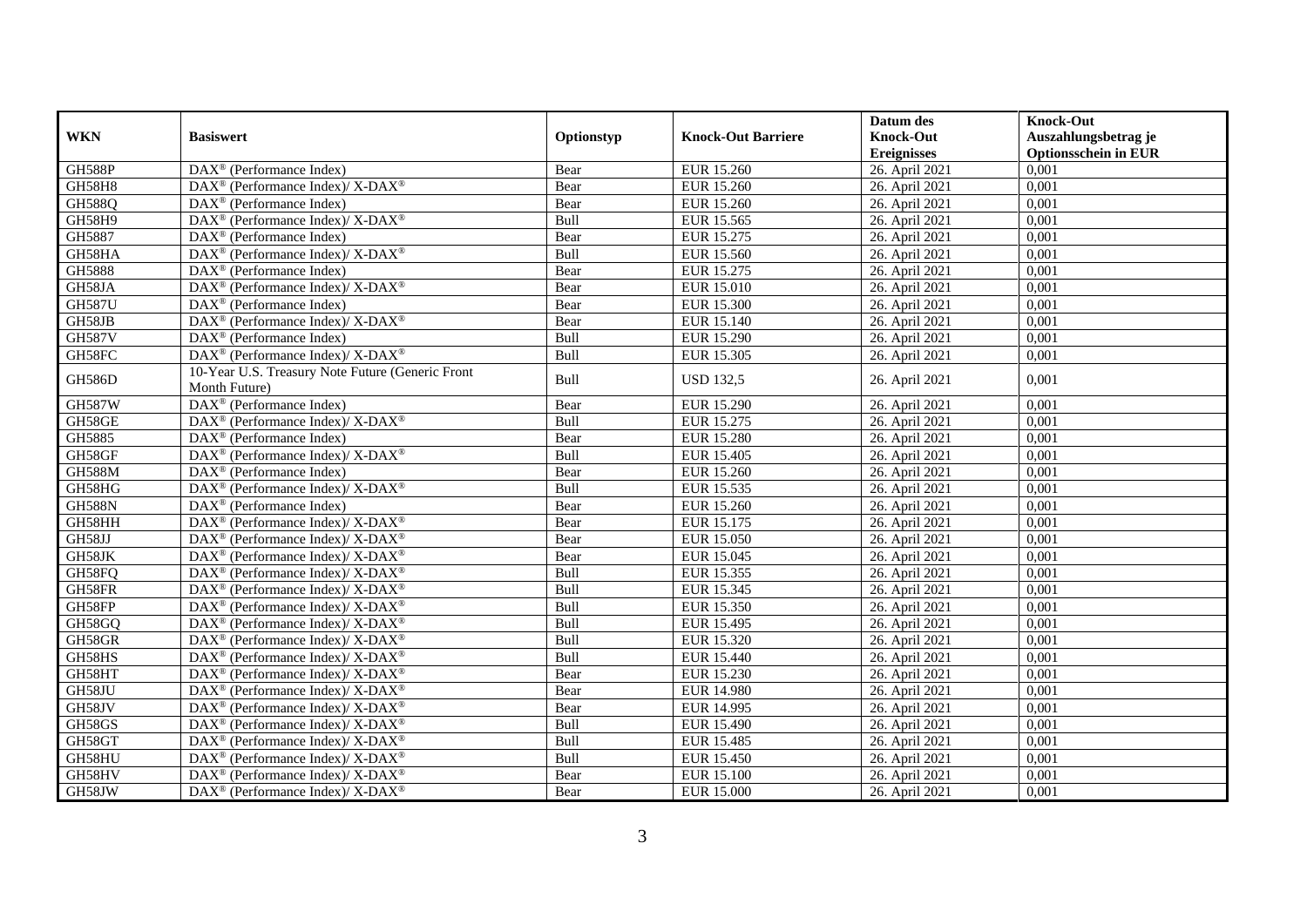|               |                                                                    |             |                           | Datum des          | <b>Knock-Out</b>            |
|---------------|--------------------------------------------------------------------|-------------|---------------------------|--------------------|-----------------------------|
| <b>WKN</b>    | <b>Basiswert</b>                                                   | Optionstyp  | <b>Knock-Out Barriere</b> | <b>Knock-Out</b>   | Auszahlungsbetrag je        |
|               |                                                                    |             |                           | <b>Ereignisses</b> | <b>Optionsschein in EUR</b> |
| GH58JX        | DAX <sup>®</sup> (Performance Index)/X-DAX <sup>®</sup>            | Bull        | EUR 15.550                | 26. April 2021     | 0,001                       |
| GH58FY        | $DAX^{\circledast}$ (Performance Index)/ X-DAX <sup>®</sup>        | Bull        | EUR 15.395                | 26. April 2021     | 0,001                       |
| GH58FZ        | $DAX^{\circledast}$ (Performance Index)/ X-DAX <sup>®</sup>        | Bull        | EUR 15.390                | 26. April 2021     | 0,001                       |
| GH58H0        | $DAX^{\circledast}$ (Performance Index)/ X-DAX <sup>®</sup>        | Bear        | EUR 15.235                | 26. April 2021     | 0,001                       |
| GH58H1        | $\text{DAX}^{\circledast}$ (Performance Index)/ X-DAX <sup>®</sup> | Bear        | EUR 15.245                | 26. April 2021     | 0,001                       |
| GH58J2        | DAX <sup>®</sup> (Performance Index)/ X-DAX <sup>®</sup>           | Bear        | EUR 15.085                | 26. April 2021     | 0,001                       |
| GH58J3        | DAX <sup>®</sup> (Performance Index)/ X-DAX <sup>®</sup>           | Bear        | EUR 15.095                | 26. April 2021     | 0,001                       |
| GH58K4        | $DAX^{\circledast}$ (Performance Index)/ X-DAX <sup>®</sup>        | Bear        | EUR 15.205                | 26. April 2021     | 0,001                       |
| <b>GH58K5</b> | $\text{DAX}^{\circledast}$ (Performance Index)/ X-DAX <sup>®</sup> | Bear        | EUR 15.225                | 26. April 2021     | 0,001                       |
| GH58FU        | DAX <sup>®</sup> (Performance Index)/ X-DAX <sup>®</sup>           | Bull        | EUR 15.325                | 26. April 2021     | 0,001                       |
| GH58FV        | DAX <sup>®</sup> (Performance Index)/ X-DAX <sup>®</sup>           | Bull        | EUR 15.315                | 26. April 2021     | 0,001                       |
| GH58GW        | DAX <sup>®</sup> (Performance Index)/ X-DAX <sup>®</sup>           | Bull        | <b>EUR 15.470</b>         | 26. April 2021     | 0,001                       |
| GH58HY        | $DAX^{\circledast}$ (Performance Index)/ X-DAX <sup>®</sup>        | Bull        | EUR 15.525                | 26. April 2021     | 0,001                       |
| GH58HZ        | DAX <sup>®</sup> (Performance Index)/ X-DAX <sup>®</sup>           | Bear        | EUR 15.110                | 26. April 2021     | 0,001                       |
| GH58K0        | DAX <sup>®</sup> (Performance Index)/ X-DAX <sup>®</sup>           | Bear        | EUR 15.040                | 26. April 2021     | 0,001                       |
| <b>GH58K1</b> | DAX <sup>®</sup> (Performance Index)/ X-DAX <sup>®</sup>           | Bear        | <b>EUR 15.180</b>         | 26. April 2021     | 0,001                       |
| GH58FW        | DAX <sup>®</sup> (Performance Index)/ X-DAX <sup>®</sup>           | Bull        | EUR 15.310                | 26. April 2021     | 0,001                       |
| GH58FX        | $DAX^{\circledast}$ (Performance Index)/ X-DAX <sup>®</sup>        | Bull        | EUR 15.400                | 26. April 2021     | 0,001                       |
| GH58GZ        | $DAX^{\circledast}$ (Performance Index)/ X-DAX <sup>®</sup>        | Bull        | EUR 15.475                | 26. April 2021     | 0,001                       |
| <b>GH58J0</b> | DAX <sup>®</sup> (Performance Index)/ X-DAX <sup>®</sup>           | Bear        | EUR 15.115                | 26. April 2021     | 0,001                       |
| <b>GH58J1</b> | DAX <sup>®</sup> (Performance Index)/ X-DAX <sup>®</sup>           | Bear        | <b>EUR 15.240</b>         | 26. April 2021     | 0,001                       |
| <b>GH58K2</b> | $\text{DAX}^{\circledast}$ (Performance Index)/ X-DAX <sup>®</sup> | Bear        | EUR 15.055                | 26. April 2021     | 0,001                       |
| GH51FM        | Ørsted A/S                                                         | Bear        | DKK 995,49819823          | 26. April 2021     | 0,001                       |
| GH58K3        | DAX <sup>®</sup> (Performance Index)/ X-DAX <sup>®</sup>           | Bear        | <b>EUR 15.220</b>         | 26. April 2021     | 0,001                       |
| GH58G2        | $DAX^{\circledcirc}$ (Performance Index)/X-DAX <sup>®</sup>        | Bull        | EUR 15.370                | 26. April 2021     | 0.001                       |
| GH58G3        | $DAX^{\circledast}$ (Performance Index)/ X-DAX <sup>®</sup>        | Bull        | EUR 15.375                | 26. April 2021     | 0,001                       |
| GH58H4        | DAX <sup>®</sup> (Performance Index)/X-DAX <sup>®</sup>            | Bear        | EUR 15.265                | 26. April 2021     | 0,001                       |
| GH58H5        | DAX <sup>®</sup> (Performance Index)/ X-DAX <sup>®</sup>           | Bear        | EUR 15.270                | 26. April 2021     | 0,001                       |
| GH58J6        | DAX <sup>®</sup> (Performance Index)/ X-DAX <sup>®</sup>           | Bear        | EUR 15.135                | 26. April 2021     | 0,001                       |
| GH58J7        | $\text{DAX}^{\circledast}$ (Performance Index)/ X-DAX <sup>®</sup> | Bear        | EUR 15.145                | 26. April 2021     | 0,001                       |
| <b>GH58K8</b> | $DAX^{\circledast}$ (Performance Index)/ X-DAX <sup>®</sup>        | Bull        | EUR 15.465                | 26. April 2021     | 0,001                       |
| GH58FG        | DAX <sup>®</sup> (Performance Index)/ X-DAX <sup>®</sup>           | <b>Bull</b> | EUR 15.285                | 26. April 2021     | 0.001                       |
| GH58GJ        | $DAX^{\circledast}$ (Performance Index)/ X-DAX <sup>®</sup>        | Bull        | EUR 15.415                | 26. April 2021     | 0,001                       |
| GH58GK        | DAX <sup>®</sup> (Performance Index)/ X-DAX <sup>®</sup>           | Bull        | EUR 15.530                | 26. April 2021     | 0,001                       |
| GH58HL        | DAX <sup>®</sup> (Performance Index)/ X-DAX <sup>®</sup>           | Bear        | EUR 15.190                | 26. April 2021     | 0,001                       |
| GH58HM        | $\text{DAX}^{\circledast}$ (Performance Index)/ X-DAX <sup>®</sup> | Bear        | EUR 15.195                | 26. April 2021     | 0,001                       |
| GH58JN        | DAX <sup>®</sup> (Performance Index)/ X-DAX <sup>®</sup>           | Bear        | EUR 15.070                | 26. April 2021     | 0,001                       |
| GH58JP        | DAX <sup>®</sup> (Performance Index)/ X-DAX <sup>®</sup>           | Bear        | <b>EUR 15.080</b>         | 26. April 2021     | 0,001                       |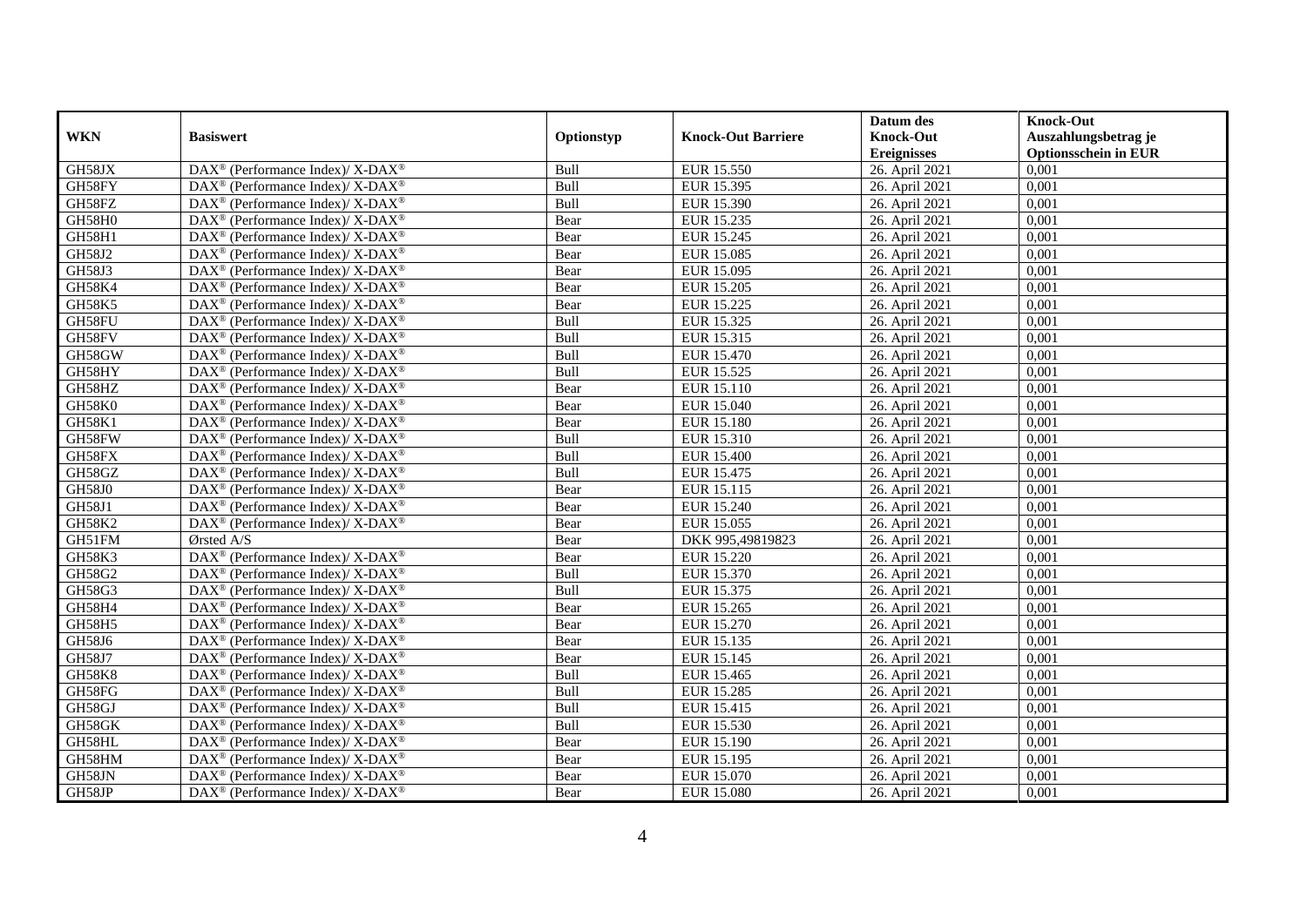|                   |                                                                    |            |                           | Datum des          | <b>Knock-Out</b>            |
|-------------------|--------------------------------------------------------------------|------------|---------------------------|--------------------|-----------------------------|
| <b>WKN</b>        | <b>Basiswert</b>                                                   | Optionstyp | <b>Knock-Out Barriere</b> | <b>Knock-Out</b>   | Auszahlungsbetrag je        |
|                   |                                                                    |            |                           | <b>Ereignisses</b> | <b>Optionsschein in EUR</b> |
| GH58GN            | DAX <sup>®</sup> (Performance Index)/ X-DAX <sup>®</sup>           | Bull       | <b>EUR 15.510</b>         | 26. April 2021     | 0,001                       |
| GH58GP            | $\text{DAX}^{\circledast}$ (Performance Index)/ X-DAX <sup>®</sup> | Bull       | <b>EUR 15.505</b>         | 26. April 2021     | 0,001                       |
| GH58HQ            | $DAX^{\circledast}$ (Performance Index)/ X-DAX <sup>®</sup>        | Bear       | <b>EUR 15.200</b>         | 26. April 2021     | 0,001                       |
| GH58HR            | $DAX^{\circledast}$ (Performance Index)/ X-DAX <sup>®</sup>        | Bear       | EUR 15.215                | 26. April 2021     | 0,001                       |
| GH58JS            | DAX <sup>®</sup> (Performance Index)/X-DAX <sup>®</sup>            | Bear       | EUR 15.075                | 26. April 2021     | 0,001                       |
| GH58JT            | DAX <sup>®</sup> (Performance Index)/ X-DAX <sup>®</sup>           | Bear       | <b>EUR 14.990</b>         | 26. April 2021     | 0,001                       |
| GH58FJ            | DAX <sup>®</sup> (Performance Index)/ X-DAX <sup>®</sup>           | Bull       | <b>EUR 15.280</b>         | 26. April 2021     | 0,001                       |
| GH58GL            | $DAX^{\circledast}$ (Performance Index)/ X-DAX <sup>®</sup>        | Bull       | EUR 15.515                | 26. April 2021     | 0,001                       |
| GH58GM            | DAX <sup>®</sup> (Performance Index)/ X-DAX <sup>®</sup>           | Bull       | EUR 15.520                | 26. April 2021     | 0,001                       |
| $\mathrm{GHOV}80$ | AbbVie Inc.                                                        | Bear       | USD 111,73807506          | 23. April 2021     | 0,001                       |
| GH58HN            | DAX <sup>®</sup> (Performance Index)/ X-DAX <sup>®</sup>           | Bear       | EUR 15.210                | 26. April 2021     | 0,001                       |
| GH58HP            | DAX <sup>®</sup> (Performance Index)/X-DAX <sup>®</sup>            | Bull       | <b>EUR 15.460</b>         | 26. April 2021     | 0,001                       |
| GH56EC            | NASDAO-100 Index®                                                  | Bear       | <b>USD 13.980</b>         | 23. April 2021     | 0,001                       |
| GH58JQ            | DAX <sup>®</sup> (Performance Index)/ X-DAX <sup>®</sup>           | Bear       | EUR 14.970                | 26. April 2021     | 0,001                       |
| GH56ED            | NASDAQ-100 Index <sup>®</sup>                                      | Bear       | <b>USD 13.980</b>         | 23. April 2021     | 0,001                       |
| GH58JR            | DAX <sup>®</sup> (Performance Index)/ X-DAX <sup>®</sup>           | Bear       | EUR 14.985                | 26. April 2021     | 0,001                       |
| GH58G9            | DAX <sup>®</sup> (Performance Index)/X-DAX <sup>®</sup>            | Bull       | EUR 15.435                | 26. April 2021     | 0,001                       |
| GH58GA            | $DAX^{\circledcirc}$ (Performance Index)/X-DAX <sup>®</sup>        | Bull       | EUR 15.430                | 26. April 2021     | 0,001                       |
| GH58GB            | $DAX^{\circledast}$ (Performance Index)/ X-DAX <sup>®</sup>        | Bull       | EUR 15.420                | 26. April 2021     | 0,001                       |
| GH58HB            | DAX <sup>®</sup> (Performance Index)/ X-DAX <sup>®</sup>           | Bull       | EUR 15.545                | 26. April 2021     | 0,001                       |
| GH51PW            | <b>Ballard Power Systems Inc</b>                                   | Bear       | USD 21,68682859           | 23. April 2021     | 0,001                       |
| GH58HC            | DAX <sup>®</sup> (Performance Index)/X-DAX <sup>®</sup>            | Bull       | EUR 15.555                | 26. April 2021     | 0,001                       |
| GH51PU            | <b>Ballard Power Systems Inc</b>                                   | Bear       | USD 21,8867072            | 23. April 2021     | 0,001                       |
| GH58HD            | DAX <sup>®</sup> (Performance Index)/ X-DAX <sup>®</sup>           | Bull       | EUR 15.540                | 26. April 2021     | 0,001                       |
| GH58JD            | $DAX^{\circledcirc}$ (Performance Index)/X-DAX <sup>®</sup>        | Bear       | EUR 15.150                | 26. April 2021     | 0.001                       |
| GH58JE            | DAX <sup>®</sup> (Performance Index)/ X-DAX <sup>®</sup>           | Bear       | EUR 15.020                | 26. April 2021     | 0,001                       |
| GH58JF            | DAX <sup>®</sup> (Performance Index)/ X-DAX <sup>®</sup>           | Bull       | EUR 15.340                | 26. April 2021     | 0,001                       |
| GH55UJ            | VF Corporation                                                     | Bear       | <b>USD 88,36</b>          | 23. April 2021     | 0,001                       |
| GH58G0            | DAX <sup>®</sup> (Performance Index)/ X-DAX <sup>®</sup>           | Bull       | EUR 15.385                | 26. April 2021     | 0,001                       |
| GH58G1            | $\text{DAX}^{\circledast}$ (Performance Index)/ X-DAX <sup>®</sup> | Bull       | EUR 15.380                | 26. April 2021     | 0,001                       |
| GH58H2            | $DAX^{\circledast}$ (Performance Index)/ X-DAX <sup>®</sup>        | Bear       | EUR 15.250                | 26. April 2021     | 0,001                       |
| <b>GH58H3</b>     | DAX <sup>®</sup> (Performance Index)/ X-DAX <sup>®</sup>           | Bear       | EUR 15.255                | 26. April 2021     | 0.001                       |
| GH58J4            | $DAX^{\circledast}$ (Performance Index)/ X-DAX <sup>®</sup>        | Bear       | EUR 15.120                | 26. April 2021     | 0,001                       |
| <b>GH58J5</b>     | DAX <sup>®</sup> (Performance Index)/ X-DAX <sup>®</sup>           | Bear       | EUR 15.125                | 26. April 2021     | 0,001                       |
| GH58K6            | DAX <sup>®</sup> (Performance Index)/ X-DAX <sup>®</sup>           | Bear       | EUR 14.975                | 26. April 2021     | 0,001                       |
| <b>GH58K7</b>     | $DAX^{\circledast}$ (Performance Index)/ X-DAX <sup>®</sup>        | Bear       | EUR 15.065                | 26. April 2021     | 0,001                       |
| GH4PE8            | S&P 500 <sup>®</sup> Index                                         | Bear       | <b>USD 4.192,5</b>        | 23. April 2021     | 0,001                       |
| GF6NKL            | S&P 500 <sup>®</sup> Index                                         | Bear       | USD 4.189,75097989        | 23. April 2021     | 0,001                       |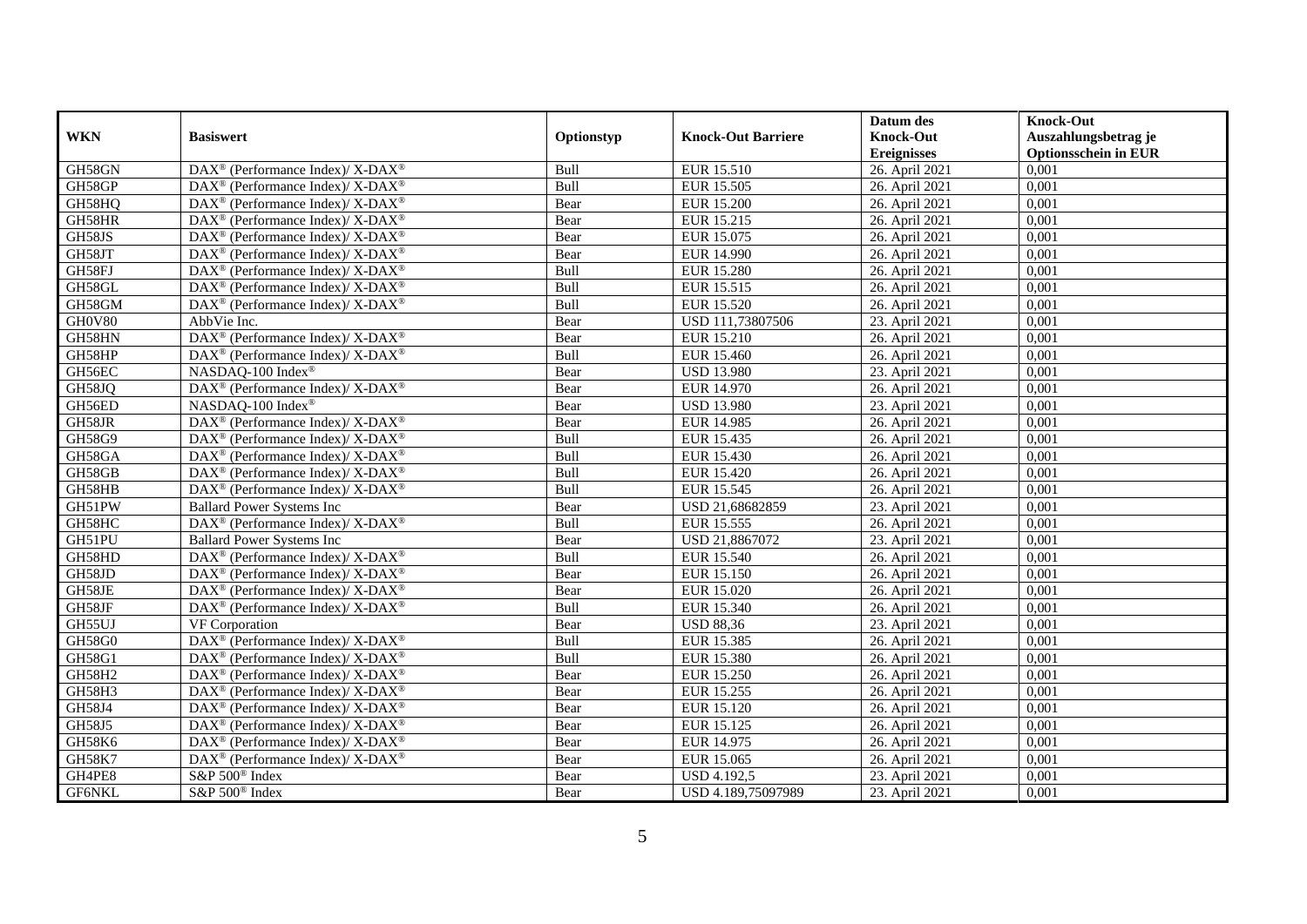|               |                                                                  |            |                           | Datum des          | <b>Knock-Out</b>            |
|---------------|------------------------------------------------------------------|------------|---------------------------|--------------------|-----------------------------|
| <b>WKN</b>    | <b>Basiswert</b>                                                 | Optionstyp | <b>Knock-Out Barriere</b> | <b>Knock-Out</b>   | Auszahlungsbetrag je        |
|               |                                                                  |            |                           | <b>Ereignisses</b> | <b>Optionsschein in EUR</b> |
| GH4PE7        | S&P 500 <sup>®</sup> Index                                       | Bear       | <b>USD 4.192,5</b>        | 23. April 2021     | 0,001                       |
| GH55W0        | The Bank of New York Mellon Corporation                          | Bear       | <b>USD 47,89</b>          | 23. April 2021     | 0,001                       |
| GH53PN        | Dow Jones Industrial Average <sup>®</sup> Index                  | Bear       | <b>USD 34.150</b>         | 23. April 2021     | 0,001                       |
| GH53PP        | Dow Jones Industrial Average® Index                              | Bear       | <b>USD 34.150</b>         | 23. April 2021     | 0,001                       |
| GH53PQ        | Dow Jones Industrial Average® Index                              | Bear       | <b>USD 34.140</b>         | 23. April 2021     | 0,001                       |
| GH53PR        | Dow Jones Industrial Average® Index                              | Bear       | <b>USD 34.140</b>         | 23. April 2021     | 0,001                       |
| GH3L9Z        | EUR/USD (WM-Fixing)                                              | Bear       | <b>USD 1,20977</b>        | 23. April 2021     | 0,001                       |
| <b>GH1WET</b> | Agilent Technologies, Inc.                                       | Bear       | USD 136,90178869          | 23. April 2021     | 0,001                       |
| GH58BB        | $\text{DAX}^{\circledR}$ (Performance Index)/ X-DAX <sup>®</sup> | Bear       | <b>EUR 15.300</b>         | 26. April 2021     | 0,001                       |
| GH58BC        | $DAX^{\circledast}$ (Performance Index)/X-DAX <sup>®</sup>       | Bear       | <b>EUR 15.300</b>         | 26. April 2021     | 0,001                       |
| GH4XWD        | Northern Trust Corporation                                       | Bear       | USD 109,78863835          | 23. April 2021     | 0,001                       |
| GH2V0T        | Ametek Inc                                                       | Bear       | USD 135,47576897          | 23. April 2021     | 0,001                       |
| GH51GD        | Microchip Technology Incorporated                                | Bear       | USD 156,82142138          | 23. April 2021     | 0,001                       |
| GH51GM        | Mettler-Toledo International                                     | Bear       | USD 1.338,9550232         | 23. April 2021     | 0.001                       |
| GH47RV        | Royal Dutch Shell plc                                            | Bull       | GBP 13,42270935           | 26. April 2021     | 0,001                       |
| <b>GH546D</b> | ThyssenKrupp AG                                                  | Bear       | EUR 10,82388363           | 26. April 2021     | 0,001                       |
| <b>GH546G</b> | ThyssenKrupp AG                                                  | Bear       | EUR 10,87385538           | 26. April 2021     | 0,001                       |
| <b>GH548N</b> | MTU Aero Engines AG                                              | Bear       | EUR 197,49937867          | 26. April 2021     | 0,001                       |
| GH54AD        | <b>TeamViewer AG</b>                                             | Bear       | EUR 38,616                | 26. April 2021     | 0,001                       |
| <b>GH548L</b> | MTU Aero Engines AG                                              | Bear       | EUR 198,46888473          | 26. April 2021     | 0,001                       |
| <b>GH548M</b> | MTU Aero Engines AG                                              | Bear       | EUR 199,43839079          | 26. April 2021     | 0,001                       |
| <b>GH587H</b> | $\overline{\text{DAX}}^{\textcircled{}}$ (Performance Index)     | Bear       | EUR 15.310                | 26. April 2021     | 0,001                       |
| <b>GH587J</b> | $\text{DAX}^{\textcircled{p}}$ (Performance Index)               | Bear       | EUR 15.310                | 26. April 2021     | 0,001                       |
| <b>GH587M</b> | $\text{DAX}^{\textcircled{p}}$ (Performance Index)               | Bear       | EUR 15.310                | 26. April 2021     | 0,001                       |
| <b>GH587N</b> | $\text{DAX}^{\textcircled{p}}$ (Performance Index)               | Bear       | EUR 15.310                | 26. April 2021     | 0,001                       |
| <b>GH587K</b> | DAX <sup>®</sup> (Performance Index)                             | Bear       | EUR 15.310                | 26. April 2021     | 0,001                       |
| <b>GH587L</b> | DAX <sup>®</sup> (Performance Index)                             | Bear       | EUR 15.310                | 26. April 2021     | 0,001                       |
| GH29W9        | TecDAX <sup>®</sup> (Performance Index)                          | Bear       | EUR 3.538,89              | 26. April 2021     | 0,001                       |
| <b>GH58D0</b> | $\text{DAX}^{\textcircled{n}}$ (Performance Index)               | Bull       | EUR 15.345                | 26. April 2021     | 0,001                       |
| <b>GH58D1</b> | $\text{DAX}^{\textcircled{n}}$ (Performance Index)               | Bear       | EUR 15.215                | 26. April 2021     | 0,001                       |
| GH58D2        | $DAX^{\otimes}$ (Performance Index)                              | Bear       | <b>EUR 15.085</b>         | 26. April 2021     | 0,001                       |
| <b>GH58E2</b> | DAX <sup>®</sup> (Performance Index)                             | Bear       | EUR 15.170                | 26. April 2021     | 0,001                       |
| <b>GH58E3</b> | $\overline{\text{DAX}^{\otimes}}$ (Performance Index)            | Bear       | EUR 15.165                | 26. April 2021     | 0,001                       |
| GH58E4        | $\overline{\text{DAX}^{\otimes}}$ (Performance Index)            | Bull       | <b>EUR 15.495</b>         | 26. April 2021     | 0,001                       |
| GH58F4        | $\text{DAX}^{\textcircled{n}}$ (Performance Index)               | Bear       | <b>EUR 14.980</b>         | 26. April 2021     | 0,001                       |
| <b>GH58F5</b> | DAX <sup>®</sup> (Performance Index)                             | Bear       | EUR 14.985                | 26. April 2021     | 0,001                       |
| GH58F6        | $\text{DAX}^{\otimes}$ (Performance Index)                       | Bear       | EUR 15.155                | 26. April 2021     | 0,001                       |
| GH58G7        | $\text{DAX}^{\textcircled{n}}$ (Performance Index)               | Bull       | EUR 15.455                | 26. April 2021     | 0,001                       |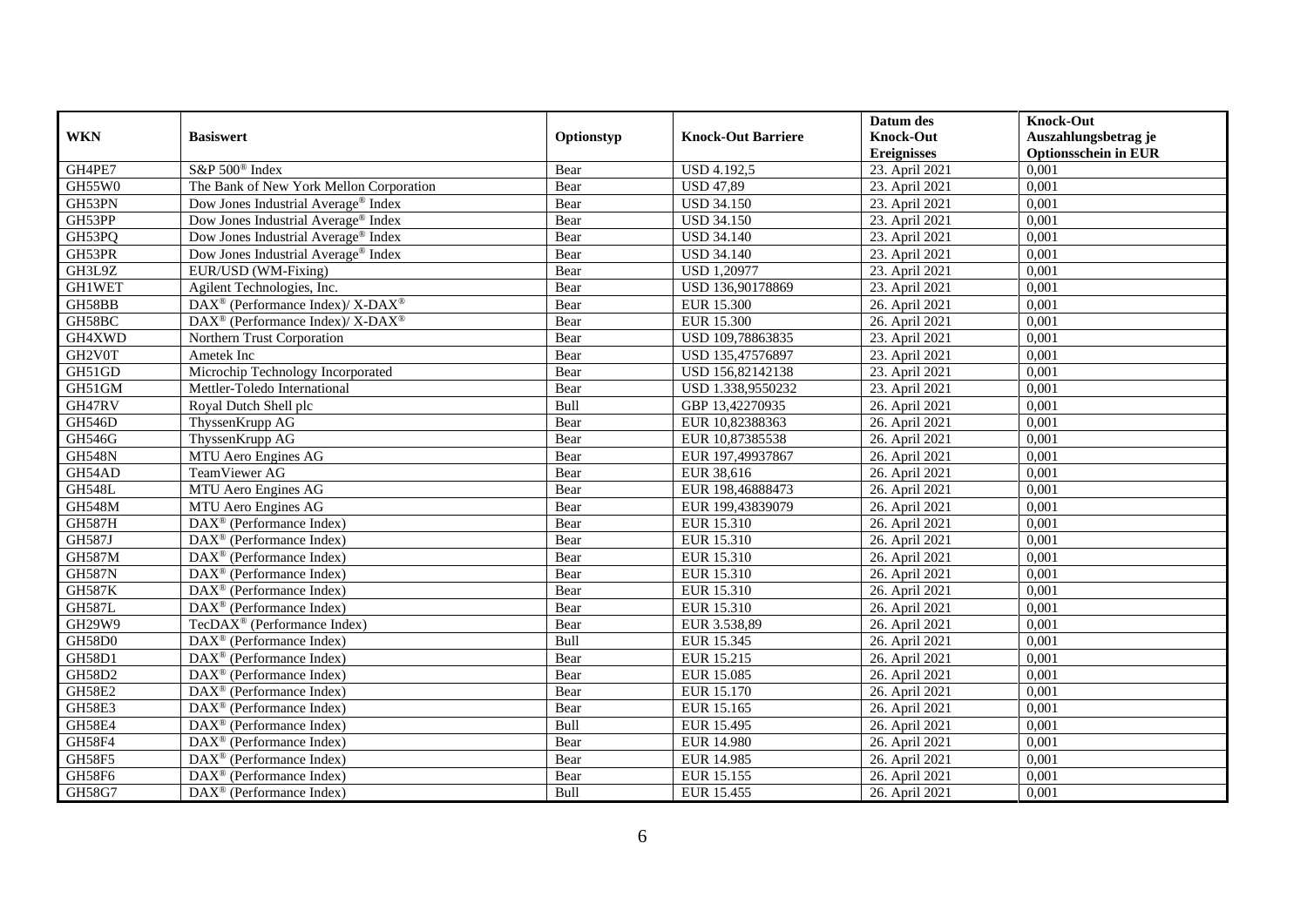|               |                                                              |            |                           | Datum des          | <b>Knock-Out</b>            |
|---------------|--------------------------------------------------------------|------------|---------------------------|--------------------|-----------------------------|
| <b>WKN</b>    | <b>Basiswert</b>                                             | Optionstyp | <b>Knock-Out Barriere</b> | <b>Knock-Out</b>   | Auszahlungsbetrag je        |
|               |                                                              |            |                           | <b>Ereignisses</b> | <b>Optionsschein in EUR</b> |
| GH58JC        | $\overline{\text{DAX}}^{\textcircled{}}$ (Performance Index) | Bull       | EUR 15.305                | 26. April 2021     | 0,001                       |
| GH58CL        | $\text{DAX}^{\textcircled{p}}$ (Performance Index)           | Bear       | <b>EUR 15.080</b>         | 26. April 2021     | 0,001                       |
| GH58CM        | DAX <sup>®</sup> (Performance Index)                         | Bear       | EUR 15.205                | 26. April 2021     | 0,001                       |
| GH58DN        | $\text{DAX}^{\otimes}$ (Performance Index)                   | Bull       | EUR 15.350                | 26. April 2021     | 0,001                       |
| GH58DP        | DAX <sup>®</sup> (Performance Index)                         | Bull       | EUR 15.385                | 26. April 2021     | 0,001                       |
| GH58EQ        | $\text{DAX}^{\textcircled{n}}$ (Performance Index)           | Bull       | EUR 15.405                | 26. April 2021     | 0,001                       |
| GH58ER        | $\text{DAX}^{\textcircled{n}}$ (Performance Index)           | Bull       | EUR 15.360                | 26. April 2021     | 0,001                       |
| <b>GH58C8</b> | $DAX^{\otimes}$ (Performance Index)                          | Bull       | EUR 15.430                | 26. April 2021     | 0,001                       |
| <b>GH58C9</b> | $\text{DAX}^{\textcircled{p}}$ (Performance Index)           | Bull       | EUR 15.555                | 26. April 2021     | 0,001                       |
| GH58DA        | $DAX^{\otimes}$ (Performance Index)                          | Bull       | <b>EUR 15.505</b>         | 26. April 2021     | 0,001                       |
| GH58DB        | DAX <sup>®</sup> (Performance Index)                         | Bull       | EUR 15.425                | 26. April 2021     | 0,001                       |
| GH58EC        | $\overline{\text{DAX}^{\otimes}}$ (Performance Index)        | Bear       | <b>EUR 15.100</b>         | 26. April 2021     | 0,001                       |
| GH58ED        | $\text{DAX}^{\textcircled{n}}$ (Performance Index)           | Bear       | <b>EUR 15.150</b>         | 26. April 2021     | 0,001                       |
| GH58GG        | DAX <sup>®</sup> (Performance Index)                         | Bear       | EUR 15.030                | 26. April 2021     | 0,001                       |
| GH58CY        | DAX <sup>®</sup> (Performance Index)                         | Bear       | EUR 15.240                | 26. April 2021     | 0,001                       |
| GH58CZ        | DAX <sup>®</sup> (Performance Index)                         | Bull       | EUR 15.440                | 26. April 2021     | 0,001                       |
| GH58E0        | DAX <sup>®</sup> (Performance Index)                         | Bull       | EUR 15.310                | 26. April 2021     | 0,001                       |
| <b>GH58E1</b> | $\overline{\text{DAX}}^{\textcirc}$ (Performance Index)      | Bull       | EUR 15.560                | 26. April 2021     | 0,001                       |
| <b>GH58F2</b> | DAX <sup>®</sup> (Performance Index)                         | Bear       | <b>EUR 15.040</b>         | 26. April 2021     | 0,001                       |
| GH58F3        | DAX <sup>®</sup> (Performance Index)                         | Bear       | EUR 15.035                | 26. April 2021     | 0,001                       |
| <b>GH58H7</b> | DAX <sup>®</sup> (Performance Index)                         | Bear       | EUR 15.090                | 26. April 2021     | 0,001                       |
| <b>GH58C5</b> | $\overline{\text{DAX}^{\otimes}}$ (Performance Index)        | Bull       | EUR 15.335                | 26. April 2021     | 0,001                       |
| <b>GH58D6</b> | $\text{DAX}^{\circledast}$ (Performance Index)               | Bear       | EUR 15.130                | 26. April 2021     | 0,001                       |
| <b>GH58E8</b> | DAX <sup>®</sup> (Performance Index)                         | Bull       | EUR 15.320                | 26. April 2021     | 0,001                       |
| <b>GH58E9</b> | $\text{DAX}^{\textcircled{n}}$ (Performance Index)           | Bear       | EUR 15.270                | 26. April 2021     | 0,001                       |
| GH58FA        | $\text{DAX}^{\otimes}$ (Performance Index)                   | Bear       | EUR 15.255                | 26. April 2021     | 0,001                       |
| GH58FB        | $\text{DAX}^{\circledast}$ (Performance Index)               | Bear       | EUR 15.005                | 26. April 2021     | 0,001                       |
| GH58CG        | $\text{DAX}^{\textcircled{p}}$ (Performance Index)           | Bull       | EUR 15.365                | 26. April 2021     | 0.001                       |
| GH58CH        | $\text{DAX}^{\textcircled{p}}$ (Performance Index)           | Bull       | <b>EUR 15.570</b>         | 26. April 2021     | 0,001                       |
| GH58DJ        | $DAX^{\otimes}$ (Performance Index)                          | Bull       | EUR 15.325                | 26. April 2021     | 0,001                       |
| GH58DK        | DAX <sup>®</sup> (Performance Index)                         | Bull       | EUR 15.565                | 26. April 2021     | 0,001                       |
| GH58EL        | $\text{DAX}^{\otimes}$ (Performance Index)                   | Bear       | EUR 15.235                | 26. April 2021     | 0.001                       |
| GH58EM        | $\overline{\text{DAX}^{\otimes}}$ (Performance Index)        | Bear       | EUR 15.135                | 26. April 2021     | 0,001                       |
| GH58FN        | DAX <sup>®</sup> (Performance Index)                         | Bear       | EUR 15.045                | 26. April 2021     | 0,001                       |
| GH58C6        | $\text{DAX}^{\textcircled{n}}$ (Performance Index)           | Bear       | EUR 15.140                | 26. April 2021     | 0,001                       |
| GH58C7        | $\text{DAX}^{\textcircled{n}}$ (Performance Index)           | Bear       | EUR 15.105                | 26. April 2021     | 0,001                       |
| <b>GH58D8</b> | $\text{DAX}^{\otimes}$ (Performance Index)                   | Bull       | EUR 15.465                | 26. April 2021     | 0,001                       |
| <b>GH58D9</b> | DAX <sup>®</sup> (Performance Index)                         | Bear       | EUR 15.190                | 26. April 2021     | 0,001                       |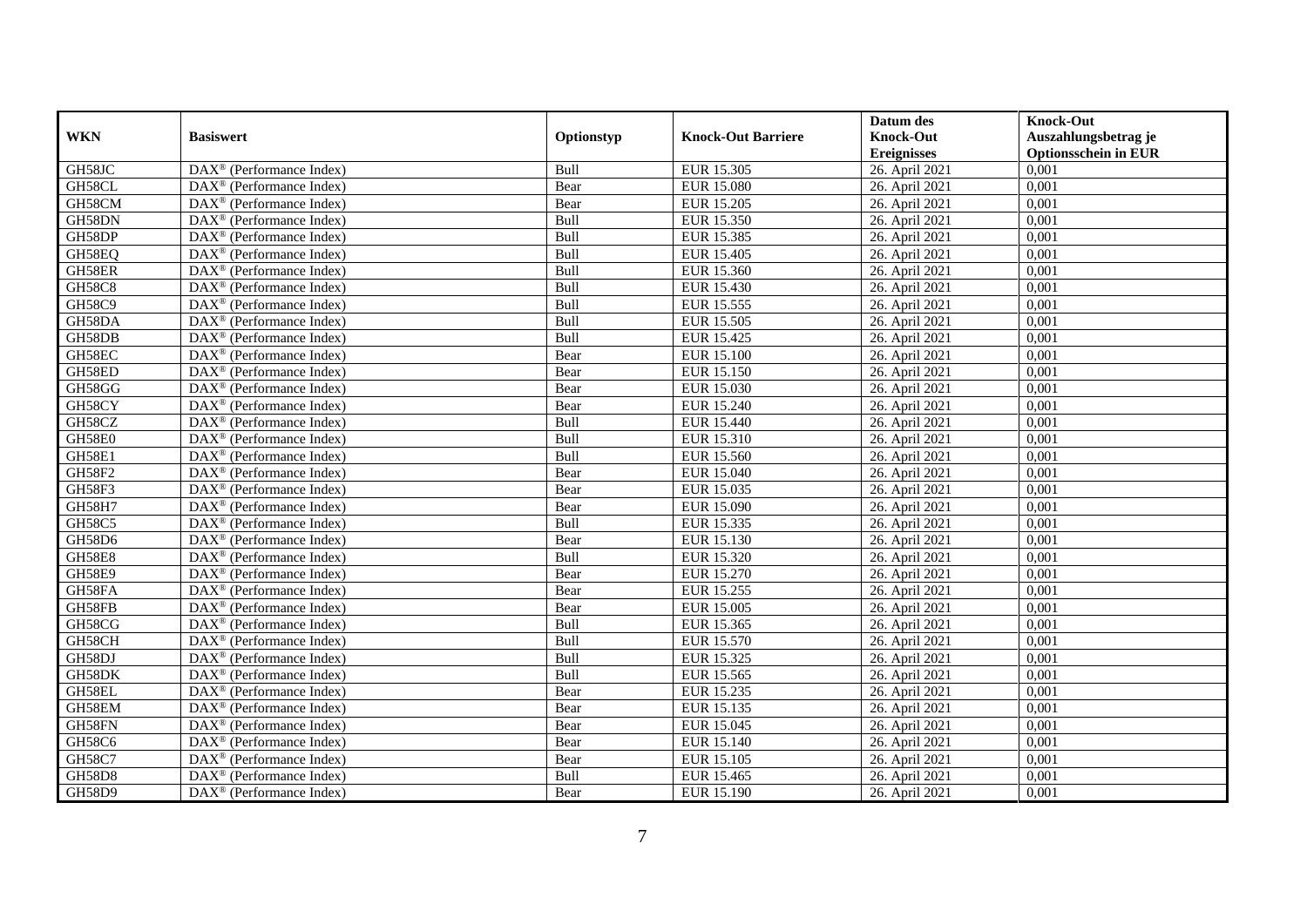|            |                                                              |            |                           | Datum des          | <b>Knock-Out</b>            |
|------------|--------------------------------------------------------------|------------|---------------------------|--------------------|-----------------------------|
| <b>WKN</b> | <b>Basiswert</b>                                             | Optionstyp | <b>Knock-Out Barriere</b> | <b>Knock-Out</b>   | Auszahlungsbetrag je        |
|            |                                                              |            |                           | <b>Ereignisses</b> | <b>Optionsschein in EUR</b> |
| GH58EA     | $\overline{\text{DAX}}^{\textcircled{}}$ (Performance Index) | Bear       | EUR 15.250                | 26. April 2021     | 0,001                       |
| GH58EB     | $\text{DAX}^{\textcircled{D}}$ (Performance Index)           | Bull       | <b>EUR 15.490</b>         | 26. April 2021     | 0,001                       |
| GH58FD     | DAX <sup>®</sup> (Performance Index)                         | Bear       | EUR 15.010                | 26. April 2021     | 0,001                       |
| GH58CJ     | $\text{DAX}^{\otimes}$ (Performance Index)                   | Bear       | EUR 15.220                | 26. April 2021     | 0,001                       |
| GH58CK     | DAX <sup>®</sup> (Performance Index)                         | Bull       | EUR 15.445                | 26. April 2021     | 0,001                       |
| GH58DL     | $\text{DAX}^{\textcircled{n}}$ (Performance Index)           | Bear       | EUR 15.230                | 26. April 2021     | 0,001                       |
| GH58DM     | $\text{DAX}^{\textcircled{n}}$ (Performance Index)           | Bull       | EUR 15.515                | 26. April 2021     | 0,001                       |
| GH58EN     | $DAX^{\otimes}$ (Performance Index)                          | Bull       | EUR 15.545                | 26. April 2021     | 0,001                       |
| GH58EP     | $\text{DAX}^{\textcircled{D}}$ (Performance Index)           | Bear       | EUR 15.125                | 26. April 2021     | 0,001                       |
| GH58CS     | $DAX^{\otimes}$ (Performance Index)                          | Bull       | <b>EUR 15.550</b>         | 26. April 2021     | 0,001                       |
| GH58CT     | DAX <sup>®</sup> (Performance Index)                         | Bull       | EUR 15.340                | 26. April 2021     | 0,001                       |
| GH58DU     | $\overline{\text{DAX}^{\otimes}}$ (Performance Index)        | Bull       | <b>EUR 15.480</b>         | 26. April 2021     | 0,001                       |
| GH58DV     | $\text{DAX}^{\textcircled{n}}$ (Performance Index)           | Bull       | EUR 15.460                | 26. April 2021     | 0,001                       |
| GH58EW     | DAX <sup>®</sup> (Performance Index)                         | Bear       | EUR 15.065                | 26. April 2021     | 0,001                       |
| GH58EX     | DAX <sup>®</sup> (Performance Index)                         | Bear       | EUR 15.055                | 26. April 2021     | 0,001                       |
| GH58CN     | DAX <sup>®</sup> (Performance Index)                         | Bull       | EUR 15.395                | 26. April 2021     | 0,001                       |
| GH58CP     | DAX <sup>®</sup> (Performance Index)                         | Bear       | EUR 15.115                | 26. April 2021     | 0,001                       |
| GH58DQ     | $\overline{\text{DAX}}^{\textcirc}$ (Performance Index)      | Bear       | EUR 15.110                | 26. April 2021     | 0,001                       |
| GH58DR     | $\overline{\text{DAX}}^{\textcircled{}}$ (Performance Index) | Bull       | EUR 15.420                | 26. April 2021     | 0,001                       |
| GH58ES     | DAX <sup>®</sup> (Performance Index)                         | Bull       | EUR 15.370                | 26. April 2021     | 0,001                       |
| GH58ET     | DAX <sup>®</sup> (Performance Index)                         | Bear       | EUR 15.185                | 26. April 2021     | 0,001                       |
| GH58GX     | $\overline{\text{DAX}^{\otimes}}$ (Performance Index)        | Bear       | <b>EUR 15.060</b>         | 26. April 2021     | 0,001                       |
| GH58CA     | $\text{DAX}^{\circledast}$ (Performance Index)               | Bull       | EUR 15.525                | 26. April 2021     | 0,001                       |
| GH58DC     | DAX <sup>®</sup> (Performance Index)                         | Bull       | EUR 15.540                | 26. April 2021     | 0,001                       |
| GH58DD     | $\text{DAX}^{\textcircled{n}}$ (Performance Index)           | Bull       | EUR 15.390                | 26. April 2021     | 0,001                       |
| GH58EE     | $\text{DAX}^{\otimes}$ (Performance Index)                   | Bull       | EUR 15.535                | 26. April 2021     | 0,001                       |
| GH58EF     | $\text{DAX}^{\circledast}$ (Performance Index)               | Bull       | EUR 15.330                | 26. April 2021     | 0,001                       |
| GH58FH     | $\text{DAX}^{\textcircled{D}}$ (Performance Index)           | Bear       | EUR 15.070                | 26. April 2021     | 0.001                       |
| GH58CQ     | $\text{DAX}^{\textcircled{D}}$ (Performance Index)           | Bear       | EUR 15.260                | 26. April 2021     | 0,001                       |
| GH58CR     | $DAX^{\otimes}$ (Performance Index)                          | Bull       | <b>EUR 15.520</b>         | 26. April 2021     | 0,001                       |
| GH58DS     | DAX <sup>®</sup> (Performance Index)                         | Bull       | EUR 15.435                | 26. April 2021     | 0,001                       |
| GH58DT     | DAX <sup>®</sup> (Performance Index)                         | Bull       | <b>EUR 15.285</b>         | 26. April 2021     | 0.001                       |
| GH58EU     | $\overline{\text{DAX}^{\otimes}}$ (Performance Index)        | Bull       | EUR 15.475                | 26. April 2021     | 0,001                       |
| GH58EV     | DAX <sup>®</sup> (Performance Index)                         | Bear       | EUR 15.245                | 26. April 2021     | 0,001                       |
| GH58GY     | $\text{DAX}^{\textcircled{n}}$ (Performance Index)           | Bull       | EUR 15.295                | 26. April 2021     | 0,001                       |
| GH58CW     | $\text{DAX}^{\textcircled{n}}$ (Performance Index)           | Bear       | EUR 15.095                | 26. April 2021     | 0,001                       |
| GH58CX     | $\text{DAX}^{\otimes}$ (Performance Index)                   | Bear       | EUR 15.175                | 26. April 2021     | 0,001                       |
| GH58DY     | DAX <sup>®</sup> (Performance Index)                         | Bear       | <b>EUR 15.180</b>         | 26. April 2021     | 0,001                       |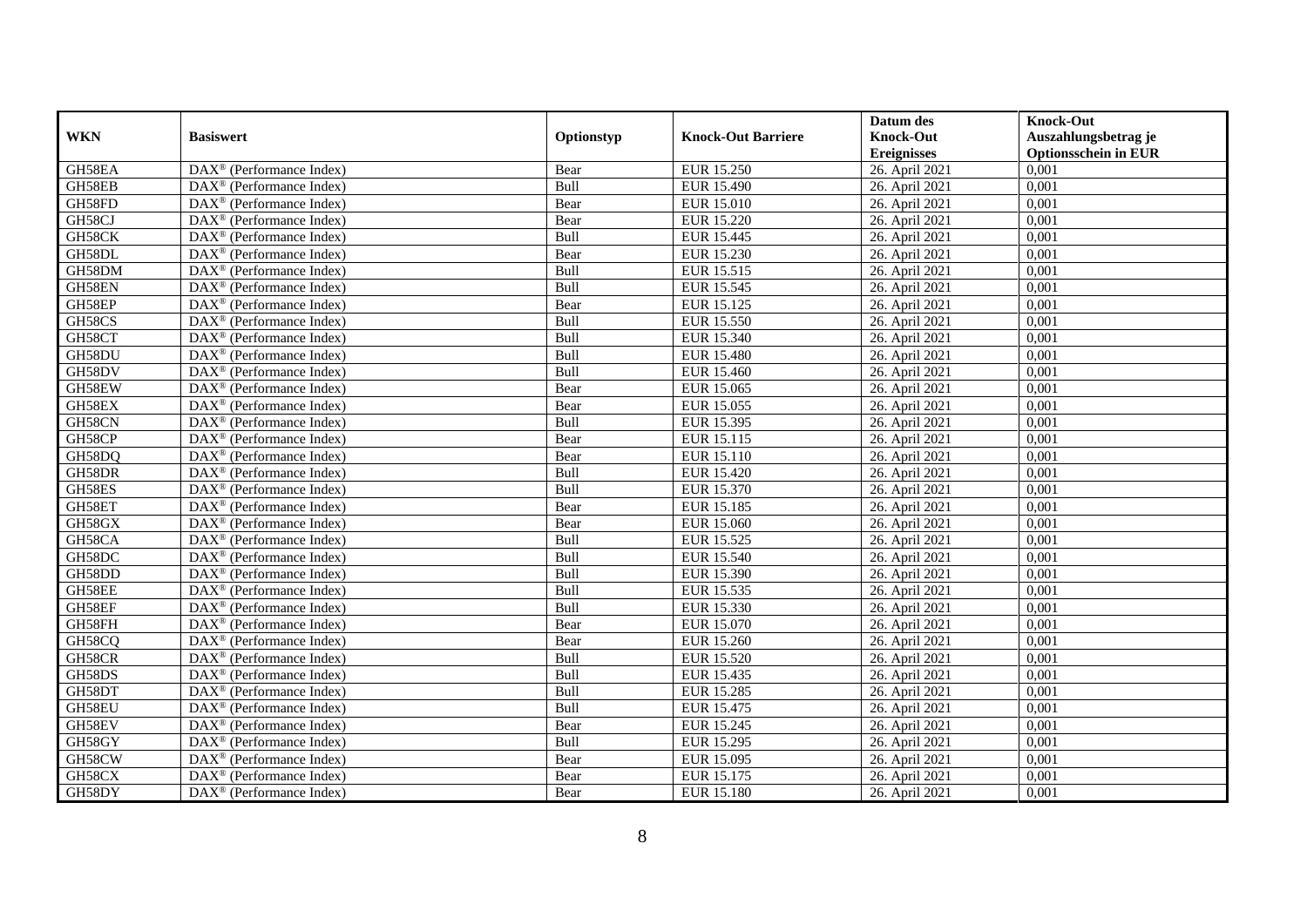|               |                                                         |            |                           | Datum des          | <b>Knock-Out</b>            |
|---------------|---------------------------------------------------------|------------|---------------------------|--------------------|-----------------------------|
| <b>WKN</b>    | <b>Basiswert</b>                                        | Optionstyp | <b>Knock-Out Barriere</b> | <b>Knock-Out</b>   | Auszahlungsbetrag je        |
|               |                                                         |            |                           | <b>Ereignisses</b> | <b>Optionsschein in EUR</b> |
| GH58DZ        | DAX <sup>®</sup> (Performance Index)                    | Bull       | <b>EUR 15.290</b>         | 26. April 2021     | 0,001                       |
| GH58F0        | $\text{DAX}^{\textcircled{n}}$ (Performance Index)      | Bear       | EUR 15.020                | 26. April 2021     | 0,001                       |
| GH58F1        | DAX <sup>®</sup> (Performance Index)                    | Bear       | EUR 15.025                | 26. April 2021     | 0,001                       |
| GH58CE        | $\text{DAX}^{\otimes}$ (Performance Index)              | Bear       | <b>EUR 15.200</b>         | 26. April 2021     | 0,001                       |
| GH58CF        | DAX <sup>®</sup> (Performance Index)                    | Bull       | EUR 15.470                | 26. April 2021     | 0,001                       |
| GH58DG        | $\text{DAX}^{\textcircled{p}}$ (Performance Index)      | Bear       | EUR 15.145                | 26. April 2021     | 0,001                       |
| GH58DH        | $DAX^{\otimes}$ (Performance Index)                     | Bull       | <b>EUR 15.400</b>         | 26. April 2021     | 0,001                       |
| GH58EJ        | $\text{DAX}^{\textcircled{n}}$ (Performance Index)      | Bull       | EUR 15.510                | 26. April 2021     | 0,001                       |
| GH58EK        | $\text{DAX}^{\textcircled{n}}$ (Performance Index)      | Bull       | EUR 15.415                | 26. April 2021     | 0,001                       |
| GH58FL        | $\text{DAX}^{\otimes}$ (Performance Index)              | Bear       | EUR 14.975                | 26. April 2021     | 0,001                       |
| GH58FM        | $\overline{\text{DAX}}^{\textcirc}$ (Performance Index) | Bear       | EUR 14.970                | 26. April 2021     | 0.001                       |
| <b>GH58D3</b> | DAX <sup>®</sup> (Performance Index)                    | Bull       | <b>EUR 15.500</b>         | 26. April 2021     | 0,001                       |
| GH58D4        | DAX <sup>®</sup> (Performance Index)                    | Bear       | EUR 15.160                | 26. April 2021     | 0,001                       |
| GH58D5        | $DAX^{\circledR}$ (Performance Index)                   | Bull       | <b>EUR 15.410</b>         | 26. April 2021     | 0,001                       |
| <b>GH58E5</b> | $\text{DAX}^{\otimes}$ (Performance Index)              | Bear       | EUR 15.195                | 26. April 2021     | 0,001                       |
| <b>GH58E6</b> | DAX <sup>®</sup> (Performance Index)                    | Bull       | EUR 15.530                | 26. April 2021     | 0,001                       |
| <b>GH58E7</b> | DAX <sup>®</sup> (Performance Index)                    | Bull       | EUR 15.355                | 26. April 2021     | 0,001                       |
| <b>GH58F7</b> | $\overline{\text{DAX}^{\otimes}}$ (Performance Index)   | Bear       | EUR 14.990                | 26. April 2021     | 0,001                       |
| <b>GH58F8</b> | $\overline{\text{DAX}}^{\textcirc}$ (Performance Index) | Bear       | EUR 14.995                | 26. April 2021     | 0,001                       |
| <b>GH58F9</b> | DAX <sup>®</sup> (Performance Index)                    | Bear       | <b>EUR 15.000</b>         | 26. April 2021     | 0,001                       |
| GH58CC        | DAX <sup>®</sup> (Performance Index)                    | Bear       | EUR 15.075                | 26. April 2021     | 0,001                       |
| GH58CD        | $\overline{\text{DAX}^{\otimes}}$ (Performance Index)   | Bull       | EUR 15.315                | 26. April 2021     | 0,001                       |
| GH58DE        | DAX <sup>®</sup> (Performance Index)                    | Bear       | EUR 15.265                | 26. April 2021     | 0,001                       |
| GH58DF        | DAX <sup>®</sup> (Performance Index)                    | Bear       | EUR 15.120                | 26. April 2021     | 0,001                       |
| GH58EG        | $DAX^{\circledR}$ (Performance Index)                   | Bear       | EUR 15.225                | 26. April 2021     | 0.001                       |
| GH58EH        | DAX <sup>®</sup> (Performance Index)                    | Bull       | <b>EUR 15.380</b>         | 26. April 2021     | 0,001                       |
| GH58FK        | DAX <sup>®</sup> (Performance Index)                    | Bull       | EUR 15.375                | 26. April 2021     | 0,001                       |
| GH58CU        | $\text{DAX}^{\textcircled{p}}$ (Performance Index)      | Bull       | EUR 15.485                | 26. April 2021     | 0,001                       |
| GH58CV        | DAX <sup>®</sup> (Performance Index)                    | Bull       | <b>EUR 15.450</b>         | 26. April 2021     | 0,001                       |
| GH58DW        | $\text{DAX}^{\circledast}$ (Performance Index)          | Bull       | EUR 15.300                | 26. April 2021     | 0,001                       |
| GH58DX        | $\text{DAX}^{\otimes}$ (Performance Index)              | Bear       | EUR 15.210                | 26. April 2021     | 0,001                       |
| GH58EY        | $\text{DAX}^{\circledR}$ (Performance Index)            | Bear       | EUR 15.050                | 26. April 2021     | 0.001                       |
| GH58EZ        | DAX <sup>®</sup> (Performance Index)                    | Bear       | EUR 15.015                | 26. April 2021     | 0,001                       |
| GH54AE        | TeamViewer AG                                           | Bear       | EUR 38,794                | 26. April 2021     | 0,001                       |
| <b>GH544R</b> | Publicis Groupe SA                                      | Bear       | EUR 55,00585842           | 26. April 2021     | 0,001                       |
| GH4BNN        | Scout24 AG                                              | Bear       | EUR 71,19981359           | 26. April 2021     | 0,001                       |
| GH4BNL        | Scout24 AG                                              | Bear       | EUR 71,86784155           | 26. April 2021     | 0,001                       |
| GH2K59        | ADYEN N.V.                                              | Bear       | EUR 2.109,98603885        | 26. April 2021     | 0,001                       |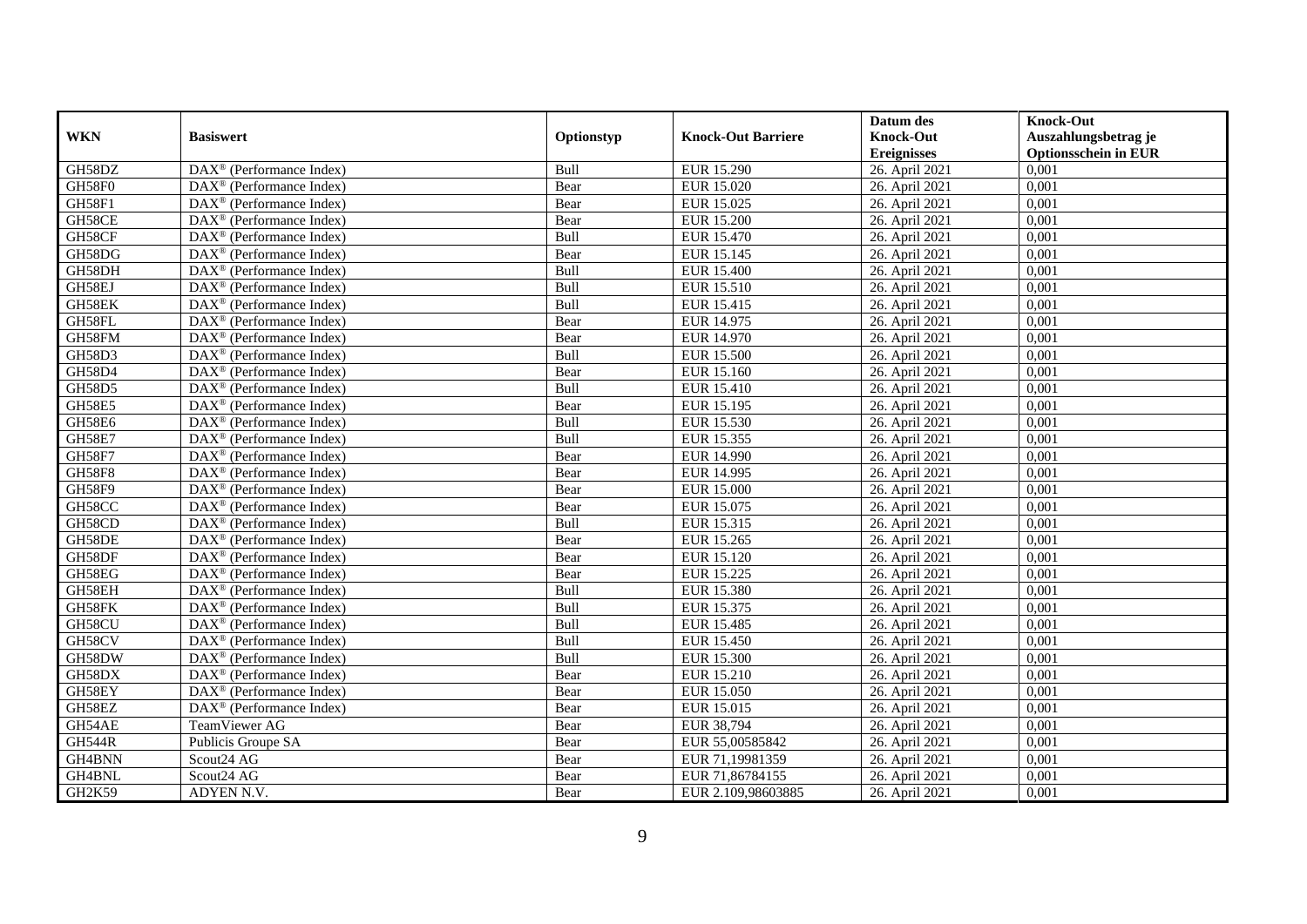|               |                                                            |            |                           | Datum des                              | <b>Knock-Out</b>                                    |
|---------------|------------------------------------------------------------|------------|---------------------------|----------------------------------------|-----------------------------------------------------|
| <b>WKN</b>    | <b>Basiswert</b>                                           | Optionstyp | <b>Knock-Out Barriere</b> | <b>Knock-Out</b><br><b>Ereignisses</b> | Auszahlungsbetrag je<br><b>Optionsschein in EUR</b> |
| GH2SKX        | Royal Dutch Shell plc                                      | Bull       | EUR 15,57787476           | 26. April 2021                         | 0,001                                               |
| GH4TC6        | Nordex SE                                                  | Bear       | EUR 26,12126518           | 26. April 2021                         | 0,001                                               |
| GH0DQ5        | Renault S.A.                                               | Bull       | EUR 33,07428578           | 26. April 2021                         | 0,001                                               |
| GH4TCX        | Nordex SE                                                  | Bear       | EUR 25,99155683           | 26. April 2021                         | 0,001                                               |
| <b>GH587B</b> | DAX <sup>®</sup> (Performance Index)                       | Bear       | EUR 15.320                | 26. April 2021                         | 0,001                                               |
| GH54AL        | TeamViewer AG                                              | Bear       | <b>EUR 38,984</b>         | 26. April 2021                         | 0,001                                               |
| GH547Q        | MTU Aero Engines AG                                        | Bear       | EUR 200,40789685          | 26. April 2021                         | 0,001                                               |
| <b>GH587C</b> | $\text{DAX}^{\textcircled{p}}$ (Performance Index)         | Bear       | EUR 15.320                | 26. April 2021                         | 0,001                                               |
| GH5877        | $\text{DAX}^{\textcircled{p}}$ (Performance Index)         | Bear       | EUR 15.325                | 26. April 2021                         | 0,001                                               |
| GH5878        | DAX <sup>®</sup> (Performance Index)                       | Bear       | EUR 15.325                | 26. April 2021                         | 0,001                                               |
| GH5879        | DAX <sup>®</sup> (Performance Index)                       | Bear       | EUR 15.325                | 26. April 2021                         | 0,001                                               |
| <b>GH587A</b> | DAX <sup>®</sup> (Performance Index)                       | Bear       | EUR 15.325                | 26. April 2021                         | 0,001                                               |
| <b>GH587D</b> | $\text{DAX}^{\textcircled{n}}$ (Performance Index)         | Bear       | EUR 15.320                | 26. April 2021                         | 0,001                                               |
| <b>GH587E</b> | DAX <sup>®</sup> (Performance Index)                       | Bear       | EUR 15.320                | 26. April 2021                         | 0,001                                               |
| <b>GH587F</b> | DAX <sup>®</sup> (Performance Index)                       | Bear       | EUR 15.320                | 26. April 2021                         | 0,001                                               |
| <b>GH587G</b> | DAX <sup>®</sup> (Performance Index)                       | Bear       | EUR 15.320                | 26. April 2021                         | 0,001                                               |
| GH5875        | DAX <sup>®</sup> (Performance Index)                       | Bear       | EUR 15.325                | 26. April 2021                         | 0,001                                               |
| GH546P        | <b>AIXTRON SE</b>                                          | Bear       | EUR 18,89196855           | 26. April 2021                         | 0,001                                               |
| GH5876        | $\overline{\text{DAX}^{\circledast}}$ (Performance Index)  | Bear       | EUR 15.325                | 26. April 2021                         | 0,001                                               |
| GH4JUW        | Cancom SE                                                  | Bear       | EUR 51,79096174           | 26. April 2021                         | 0,001                                               |
| GH55XH        | Airbus SE                                                  | Bear       | EUR 99,86184652           | 26. April 2021                         | 0,001                                               |
| GH29WW        | TecDAX <sup>®</sup> (Performance Index)                    | Bear       | EUR 3.542,26              | 26. April 2021                         | 0.001                                               |
| GH55Y5        | Airbus SE                                                  | Bear       | EUR 101,3312851           | 26. April 2021                         | 0,001                                               |
| GH5882        | DAX <sup>®</sup> (Performance Index)                       | Bull       | <b>EUR 15.280</b>         | 26. April 2021                         | 0,001                                               |
| GH4T54        | Veolia Environment S.A.                                    | Bear       | EUR 25,83707755           | 26. April 2021                         | 0,001                                               |
| GH3NM7        | Safran S.A.                                                | Bear       | EUR 123,85260229          | 26. April 2021                         | 0,001                                               |
| GH55XN        | Airbus SE                                                  | Bear       | EUR 100,35165938          | 26. April 2021                         | 0,001                                               |
| GH5484        | MTU Aero Engines AG                                        | Bear       | EUR 203,32640993          | 26. April 2021                         | 0,001                                               |
| GH55Y1        | Airbus SE                                                  | Bear       | EUR 101,82109796          | 26. April 2021                         | 0,001                                               |
| <b>GH547P</b> | MTU Aero Engines AG                                        | Bear       | EUR 201,3774029           | 26. April 2021                         | 0.001                                               |
| <b>GH586C</b> | ICE Brent Crude Oil Future (Generic Front Month<br>Future) | Bull       | <b>USD 64,42</b>          | 26. April 2021                         | 0,001                                               |
| GH47NZ        | Rio Tinto Plc                                              | Bear       | GBP 62,25316093           | 26. April 2021                         | 0,001                                               |
| <b>GH546K</b> | ThyssenKrupp AG                                            | Bear       | EUR 10,98379326           | 26. April 2021                         | 0,001                                               |
| GH55Y0        | Airbus SE                                                  | Bear       | EUR 100,84147224          | 26. April 2021                         | 0,001                                               |
| GH546L        | ThyssenKrupp AG                                            | Bear       | EUR 11,03376503           | 26. April 2021                         | 0,001                                               |
| <b>GH543E</b> | <b>GEA Group AG</b>                                        | Bear       | EUR 36,14756356           | 26. April 2021                         | 0,001                                               |
| GH5476        | ThyssenKrupp AG                                            | Bear       | EUR 10,92382714           | 26. April 2021                         | 0,001                                               |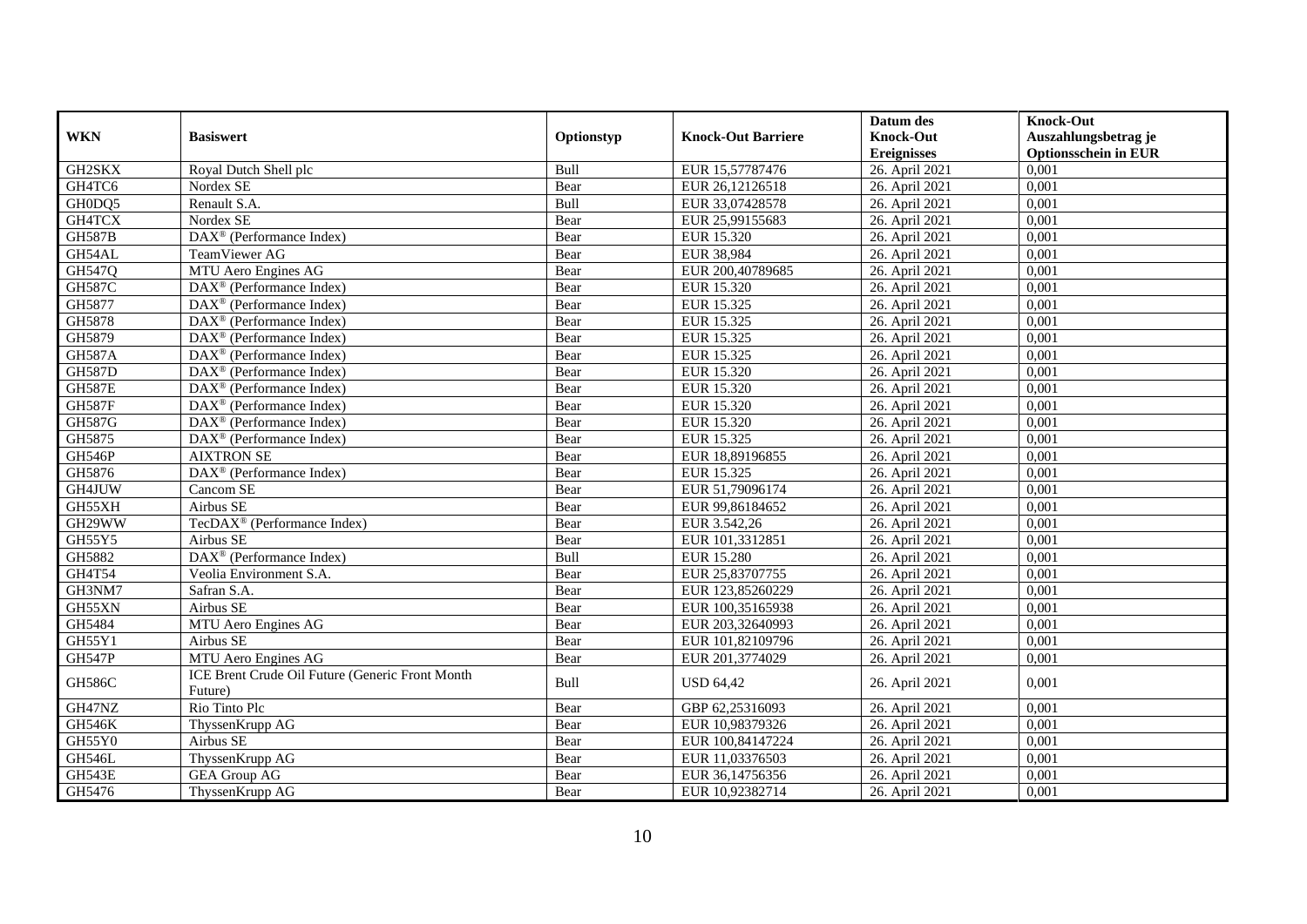|               |                                                                     |            |                           | Datum des                              | <b>Knock-Out</b>                                    |
|---------------|---------------------------------------------------------------------|------------|---------------------------|----------------------------------------|-----------------------------------------------------|
| <b>WKN</b>    | <b>Basiswert</b>                                                    | Optionstyp | <b>Knock-Out Barriere</b> | <b>Knock-Out</b><br><b>Ereignisses</b> | Auszahlungsbetrag je<br><b>Optionsschein in EUR</b> |
| <b>GH547X</b> | MTU Aero Engines AG                                                 | Bear       | EUR 202,34690897          | 26. April 2021                         | 0,001                                               |
| <b>GH548A</b> | MTU Aero Engines AG                                                 | Bear       | EUR 204,28592109          | 26. April 2021                         | 0,001                                               |
| GH51ZH        | DAX <sup>®</sup> (Performance Index)                                | Bear       | EUR 15.322,37201614       | 26. April 2021                         | 0.001                                               |
| GH51FH        | Lanxess AG                                                          | Bear       | EUR 62,41723301           | 26. April 2021                         | 0,001                                               |
| GH4VMC        | TUI AG                                                              | Bear       | EUR 4,67401244            | 26. April 2021                         | 0,001                                               |
| GH4VLV        | <b>TUI AG</b>                                                       | Bear       | EUR 4,64405083            | 26. April 2021                         | 0,001                                               |
| GH543G        | Société Générale S.A.                                               | Bear       | EUR 21,81767125           | 26. April 2021                         | 0,001                                               |
| GH4VNX        | <b>TUI AG</b>                                                       | Bear       | EUR 4,62407642            | 26. April 2021                         | 0,001                                               |
| <b>GH588D</b> | $\text{DAX}^{\textcircled{p}}$ (Performance Index)                  | Bull       | EUR 15.270                | 26. April 2021                         | 0.001                                               |
| <b>GH58D7</b> | DAX <sup>®</sup> (Performance Index)                                | Bull       | <b>EUR 15.280</b>         | 26. April 2021                         | 0,001                                               |
| GH5886        | DAX <sup>®</sup> (Performance Index)                                | Bull       | EUR 15.275                | 26. April 2021                         | 0,001                                               |
| GH58CB        | DAX <sup>®</sup> (Performance Index)                                | Bull       | EUR 15.275                | 26. April 2021                         | 0,001                                               |
| <b>GH586A</b> | NYMEX Light, Sweet Crude Oil Future (Generic Front<br>Month Future) | Bull       | <b>USD 60,88</b>          | 26. April 2021                         | 0,001                                               |
| <b>GH588T</b> | $\text{DAX}^{\otimes}$ (Performance Index)                          | Bull       | EUR 15.250                | 26. April 2021                         | 0,001                                               |
| GH543H        | Société Générale S.A.                                               | Bear       | EUR 22,01755829           | 26. April 2021                         | 0,001                                               |
| GH588V        | $\overline{\text{DAX}^{\otimes}}$ (Performance Index)               | Bull       | <b>EUR 15.250</b>         | 26. April 2021                         | 0,001                                               |
| <b>GH588Z</b> | $\overline{\text{DAX}^{\otimes}}$ (Performance Index)               | Bull       | <b>EUR 15.250</b>         | 26. April 2021                         | 0,001                                               |
| <b>GH588L</b> | $\overline{\text{DAX}^{\otimes}}$ (Performance Index)               | Bull       | EUR 15.260                | 26. April 2021                         | 0,001                                               |
| <b>GH588X</b> | DAX <sup>®</sup> (Performance Index)                                | Bull       | EUR 15.250                | 26. April 2021                         | 0,001                                               |
| <b>GH588W</b> | $DAX^{\circledR}$ (Performance Index)                               | Bull       | EUR 15.250                | 26. April 2021                         | 0.001                                               |
| <b>GH588Y</b> | DAX <sup>®</sup> (Performance Index)                                | Bull       | EUR 15.250                | 26. April 2021                         | 0,001                                               |
| GH5893        | DAX <sup>®</sup> (Performance Index)                                | Bull       | EUR 15.240                | 26. April 2021                         | 0,001                                               |
| GH5894        | DAX <sup>®</sup> (Performance Index)                                | Bull       | <b>EUR 15.240</b>         | 26. April 2021                         | 0,001                                               |
| GH5890        | $\text{DAX}^{\textcircled{n}}$ (Performance Index)                  | Bull       | <b>EUR 15.240</b>         | 26. April 2021                         | 0,001                                               |
| GH5892        | DAX <sup>®</sup> (Performance Index)                                | Bull       | EUR 15.240                | 26. April 2021                         | 0,001                                               |
| GH5895        | $\overline{\text{DAX}}^{\textcircled{}}$ (Performance Index)        | Bull       | <b>EUR 15.240</b>         | 26. April 2021                         | 0,001                                               |
| GH5896        | DAX <sup>®</sup> (Performance Index)                                | Bull       | EUR 15.240                | 26. April 2021                         | 0,001                                               |
| GF0B3V        | Kone OYJ                                                            | Bear       | EUR 73,21777831           | 26. April 2021                         | 0,001                                               |
| GH4VT5        | Compagnie Generale des Etablissements Michelin SCA                  | Bear       | EUR 127,66374823          | 26. April 2021                         | 0,001                                               |
| GH560H        | 1 Feinunze Gold, Feinheit mind. 0,995, LBMA                         | Bull       | USD 1.770,39069546        | 26. April 2021                         | 0,001                                               |
| GH4FSP        | Rockwell Automation, Inc.                                           | Bear       | USD 270,40854683          | 26. April 2021                         | 0,001                                               |
| GF8C2A        | Visa Inc. - Class A                                                 | Bear       | USD 231,90741175          | 26. April 2021                         | 0.001                                               |
| GH5431        | STMicroelectronics N.V.                                             | Bear       | EUR 32,438062             | 26. April 2021                         | 0,001                                               |
| GH4VNJ        | <b>TUI AG</b>                                                       | Bear       | EUR 4,69398686            | 26. April 2021                         | 0,001                                               |
| GH51PX        | <b>Ballard Power Systems Inc</b>                                    | Bear       | USD 22,06647482           | 26. April 2021                         | 0,001                                               |
| GF5B5U        | <b>Amphenol Corporation</b>                                         | Bear       | USD 69,41356634           | 26. April 2021                         | 0,001                                               |
| GH4VMM        | <b>TUI AG</b>                                                       | Bear       | EUR 4,76389731            | 26. April 2021                         | 0,001                                               |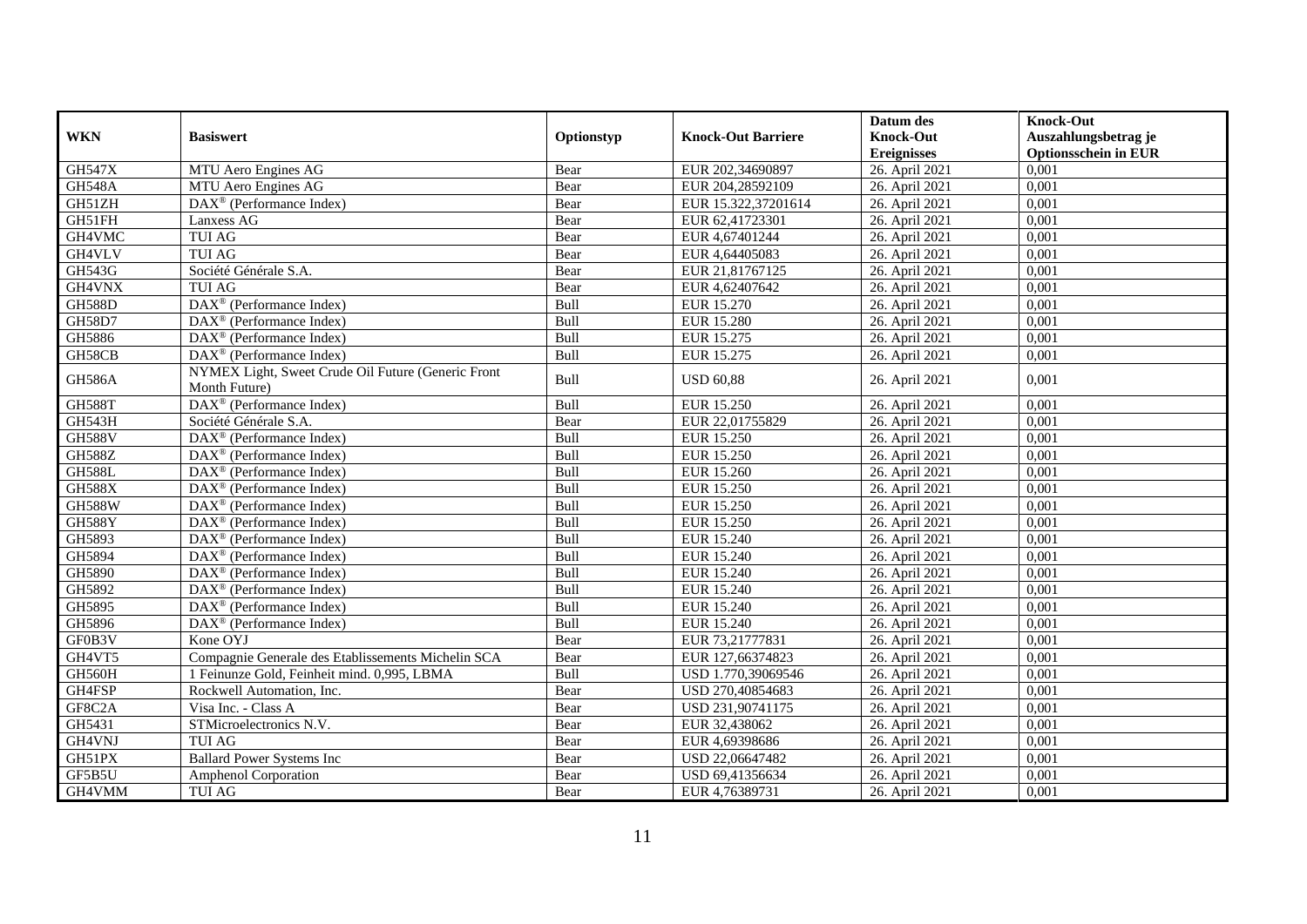|               |                                                 |            |                           | Datum des          | <b>Knock-Out</b>            |
|---------------|-------------------------------------------------|------------|---------------------------|--------------------|-----------------------------|
| <b>WKN</b>    | <b>Basiswert</b>                                | Optionstyp | <b>Knock-Out Barriere</b> | <b>Knock-Out</b>   | Auszahlungsbetrag je        |
|               |                                                 |            |                           | <b>Ereignisses</b> | <b>Optionsschein in EUR</b> |
| GH3UMD        | NIO Inc                                         | Bear       | USD 41,85022464           | 26. April 2021     | 0,001                       |
| GH4XSF        | PPG Industries, Inc.                            | Bear       | USD 175,61501238          | 26. April 2021     | 0,001                       |
| GH543J        | Société Générale S.A.                           | Bear       | EUR 22,20745099           | 26. April 2021     | 0,001                       |
| GH4VNY        | <b>TUI AG</b>                                   | Bear       | EUR 4,71396128            | 26. April 2021     | 0,001                       |
| GH4XV9        | HP Inc.                                         | Bear       | USD 34,65441871           | 26. April 2021     | 0,001                       |
| <b>GH546R</b> | ThyssenKrupp AG                                 | Bear       | EUR 11,08373678           | 26. April 2021     | 0,001                       |
| GH3UM7        | NIO Inc                                         | Bear       | USD 42,05828686           | 26. April 2021     | 0,001                       |
| GH29PL        | MasterCard Incorporated                         | Bear       | USD 390,29368013          | 26. April 2021     | 0,001                       |
| GH3993        | 1 Feinunze Palladium, Feinheit mind. 0,9995     | Bear       | USD 2.933,969             | 26. April 2021     | 0,001                       |
| GH58BK        | S&P 500 <sup>®</sup> Index                      | Bear       | <b>USD 4.147,5</b>        | 26. April 2021     | 0,001                       |
| GH4XTN        | The Sherwin-Williams Company                    | Bear       | USD 274,44319152          | 26. April 2021     | 0,001                       |
| GH58BL        | S&P 500 <sup>®</sup> Index                      | Bear       | <b>USD 4.147,5</b>        | 26. April 2021     | 0,001                       |
| GH58BF        | S&P 500 <sup>®</sup> Index                      | Bear       | <b>USD 4.175</b>          | 26. April 2021     | 0,001                       |
| GH547G        | The Boeing Company                              | Bear       | USD 240,17517654          | 26. April 2021     | 0,001                       |
| GH4XRD        | Taiwan Semiconductor Manufacturing Company Ltd. | Bear       | USD 120,7807663           | 26. April 2021     | 0,001                       |
| GH58BG        | S&P 500 <sup>®</sup> Index                      | Bear       | <b>USD 4.175</b>          | 26. April 2021     | 0,001                       |
| GH58AX        | NASDAQ-100 Index®                               | Bear       | <b>USD 13.800</b>         | 26. April 2021     | 0,001                       |
| <b>GH547L</b> | The Boeing Company                              | Bear       | USD 242,5141557           | 26. April 2021     | 0,001                       |
| GH58BR        | S&P 500 <sup>®</sup> Index                      | Bear       | <b>USD 4.140</b>          | 26. April 2021     | 0,001                       |
| GH4VMB        | <b>Bank of America Corporation</b>              | Bear       | USD 39,44138168           | 26. April 2021     | 0,001                       |
| GH58AY        | NASDAQ-100 Index®                               | Bear       | <b>USD 13.800</b>         | 26. April 2021     | 0,001                       |
| GH4XRG        | Taiwan Semiconductor Manufacturing Company Ltd. | Bear       | USD 120,18125886          | 26. April 2021     | 0,001                       |
| GH58BS        | S&P 500 <sup>®</sup> Index                      | Bear       | <b>USD 4.140</b>          | 26. April 2021     | 0,001                       |
| GH4XRY        | Taiwan Semiconductor Manufacturing Company Ltd. | Bear       | USD 121,37028196          | 26. April 2021     | 0,001                       |
| GH58AZ        | NASDAQ-100 Index®                               | Bear       | <b>USD 13.790</b>         | 26. April 2021     | 0,001                       |
| GH4VMQ        | <b>Bank of America Corporation</b>              | Bear       | USD 39,68126843           | 26. April 2021     | 0,001                       |
| GH541U        | JPMorgan Chase & Co.                            | Bear       | USD 152,00900567          | 26. April 2021     | 0,001                       |
| GH58AV        | NASDAQ-100 Index®                               | Bear       | <b>USD 13.810</b>         | 26. April 2021     | 0.001                       |
| GH58BH        | S&P 500 <sup>®</sup> Index                      | Bear       | <b>USD 4.150</b>          | 26. April 2021     | 0,001                       |
| GH1B9K        | <b>ECOLAB INC</b>                               | Bear       | USD 228,31400422          | 26. April 2021     | 0,001                       |
| <b>GH542M</b> | JPMorgan Chase & Co.                            | Bear       | USD 151,25920787          | 26. April 2021     | 0,001                       |
| GH55VG        | Alibaba Group Holding Limited                   | Bear       | <b>USD 233,394</b>        | 26. April 2021     | 0.001                       |
| GH58AW        | NASDAQ-100 Index®                               | Bear       | <b>USD 13.810</b>         | 26. April 2021     | 0,001                       |
| GH3H5L        | Citizens Financial Group, Inc.                  | Bear       | USD 45,98342284           | 26. April 2021     | 0,001                       |
| GH58BJ        | S&P 500 <sup>®</sup> Index                      | Bear       | <b>USD 4.150</b>          | 26. April 2021     | 0,001                       |
| GH58B3        | NASDAQ-100 Index®                               | Bear       | <b>USD 13.770</b>         | 26. April 2021     | 0,001                       |
| GH58BP        | S&P 500 <sup>®</sup> Index                      | Bear       | <b>USD 4.142,5</b>        | 26. April 2021     | 0,001                       |
| GH58B4        | NASDAQ-100 Index®                               | Bear       | <b>USD 13.770</b>         | 26. April 2021     | 0,001                       |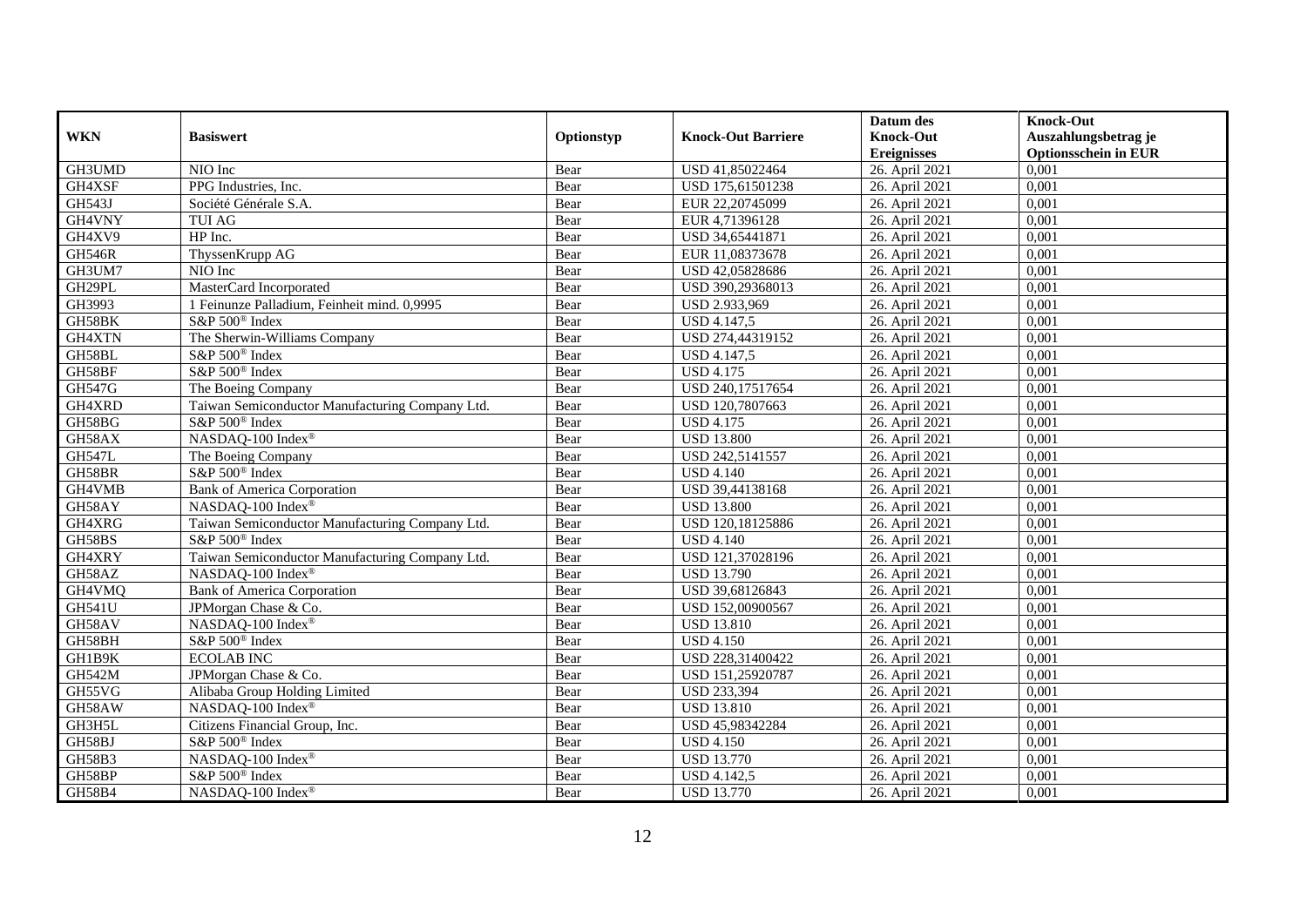|               |                                  |            |                           | Datum des          | <b>Knock-Out</b>            |
|---------------|----------------------------------|------------|---------------------------|--------------------|-----------------------------|
| <b>WKN</b>    | <b>Basiswert</b>                 | Optionstyp | <b>Knock-Out Barriere</b> | <b>Knock-Out</b>   | Auszahlungsbetrag je        |
|               |                                  |            |                           | <b>Ereignisses</b> | <b>Optionsschein in EUR</b> |
| GH58BQ        | S&P 500 <sup>®</sup> Index       | Bear       | <b>USD 4.142,5</b>        | 26. April 2021     | 0,001                       |
| <b>GH541T</b> | General Electric Company         | Bear       | USD 13,6917404            | 26. April 2021     | 0,001                       |
| <b>GH547J</b> | The Boeing Company               | Bear       | USD 241,34466612          | 26. April 2021     | 0,001                       |
| GH542C        | Lennar Corporation               | Bear       | USD 102,53384776          | 26. April 2021     | 0,001                       |
| GH4VZR        | Kimberly-Clark Corporation       | Bull       | USD 130,65804334          | 26. April 2021     | 0,001                       |
| GH1W6S        | Fiserv, Inc.                     | Bear       | <b>USD 126,516</b>        | 26. April 2021     | 0,001                       |
| GH58AT        | NASDAQ-100 Index®                | Bear       | <b>USD 13.820</b>         | 26. April 2021     | 0,001                       |
| GH58BM        | S&P 500 <sup>®</sup> Index       | Bear       | <b>USD 4.145</b>          | 26. April 2021     | 0,001                       |
| GH58AU        | NASDAQ-100 Index®                | Bear       | <b>USD 13.820</b>         | 26. April 2021     | 0,001                       |
| GH58BN        | S&P 500 <sup>®</sup> Index       | Bear       | <b>USD 4.145</b>          | 26. April 2021     | 0,001                       |
| <b>GH58B0</b> | NASDAQ-100 Index®                | Bear       | <b>USD 13.790</b>         | 26. April 2021     | 0,001                       |
| GH58BD        | S&P 500 <sup>®</sup> Index       | Bear       | <b>USD 4.177,5</b>        | 26. April 2021     | 0,001                       |
| GH58B1        | NASDAQ-100 Index®                | Bear       | <b>USD 13.780</b>         | 26. April 2021     | 0,001                       |
| GH58BE        | S&P 500 <sup>®</sup> Index       | Bear       | <b>USD 4.177,5</b>        | 26. April 2021     | 0,001                       |
| GH3H6M        | Stanley Black & Decker Inc.      | Bear       | USD 210,89056395          | 26. April 2021     | 0,001                       |
| <b>GH58B2</b> | NASDAQ-100 Index®                | Bear       | <b>USD 13.780</b>         | 26. April 2021     | 0,001                       |
| GH58BT        | S&P 500 <sup>®</sup> Index       | Bear       | <b>USD 4.137,5</b>        | 26. April 2021     | 0,001                       |
| GH58AR        | NASDAQ-100 Index®                | Bear       | <b>USD 13.830</b>         | 26. April 2021     | 0,001                       |
| GH58BU        | S&P 500 <sup>®</sup> Index       | Bear       | USD 4.137,5               | 26. April 2021     | 0,001                       |
| GH58AS        | NASDAQ-100 Index®                | Bear       | <b>USD 13.830</b>         | 26. April 2021     | 0,001                       |
| GH58BV        | S&P 500 <sup>®</sup> Index       | Bear       | <b>USD 4.135</b>          | 26. April 2021     | 0,001                       |
| <b>GH541E</b> | <b>General Electric Company</b>  | Bear       | USD 13,7616982            | 26. April 2021     | 0.001                       |
| GH58BW        | S&P 500 <sup>®</sup> Index       | Bear       | <b>USD 4.135</b>          | 26. April 2021     | 0,001                       |
| <b>GH541M</b> | <b>General Electric Company</b>  | Bear       | USD 13,82166203           | 26. April 2021     | 0,001                       |
| GH4VZM        | Kimberly-Clark Corporation       | Bull       | USD 129,63743372          | 26. April 2021     | 0,001                       |
| GH45CD        | ArcelorMittal S.A.               | Bear       | EUR 25,7798062            | 26. April 2021     | 0,001                       |
| GH3UJC        | DENTSPLY SIRONA Inc.             | Bear       | USD 66,79684804           | 26. April 2021     | 0,001                       |
| GH2V2S        | Air Products and Chemicals, Inc. | Bear       | USD 291,27531449          | 26. April 2021     | 0,001                       |
| <b>GH545K</b> | VeriSign, Inc.                   | Bear       | <b>USD 215,275</b>        | 26. April 2021     | 0,001                       |
| GH2SXE        | Advanced Micro Devices, Inc.     | Bear       | USD 84,94592887           | 26. April 2021     | 0.001                       |
| GH4VVP        | Lowe's Companies, Inc.           | Bull       | USD 199,05695572          | 26. April 2021     | 0,001                       |
| <b>GH547H</b> | The Boeing Company               | Bear       | USD 243,68364528          | 26. April 2021     | 0,001                       |
| GH300N        | Talanx AG                        | Bull       | EUR 35,23391807           | 26. April 2021     | 0,001                       |
| GH51HC        | Lanxess AG                       | Bear       | EUR 62,81689513           | 26. April 2021     | 0,001                       |
| GH4VWW        | Lockheed Martin Corporation      | Bull       | USD 372,12456764          | 26. April 2021     | 0,001                       |
| GH2SXB        | Advanced Micro Devices, Inc.     | Bear       | USD 84,54001008           | 26. April 2021     | 0,001                       |
| GC5R62        | Aurubis AG                       | Bear       | EUR 74,35873262           | 26. April 2021     | 0,001                       |
| GH2SXF        | Advanced Micro Devices, Inc.     | Bear       | USD 84,12419086           | 26. April 2021     | 0,001                       |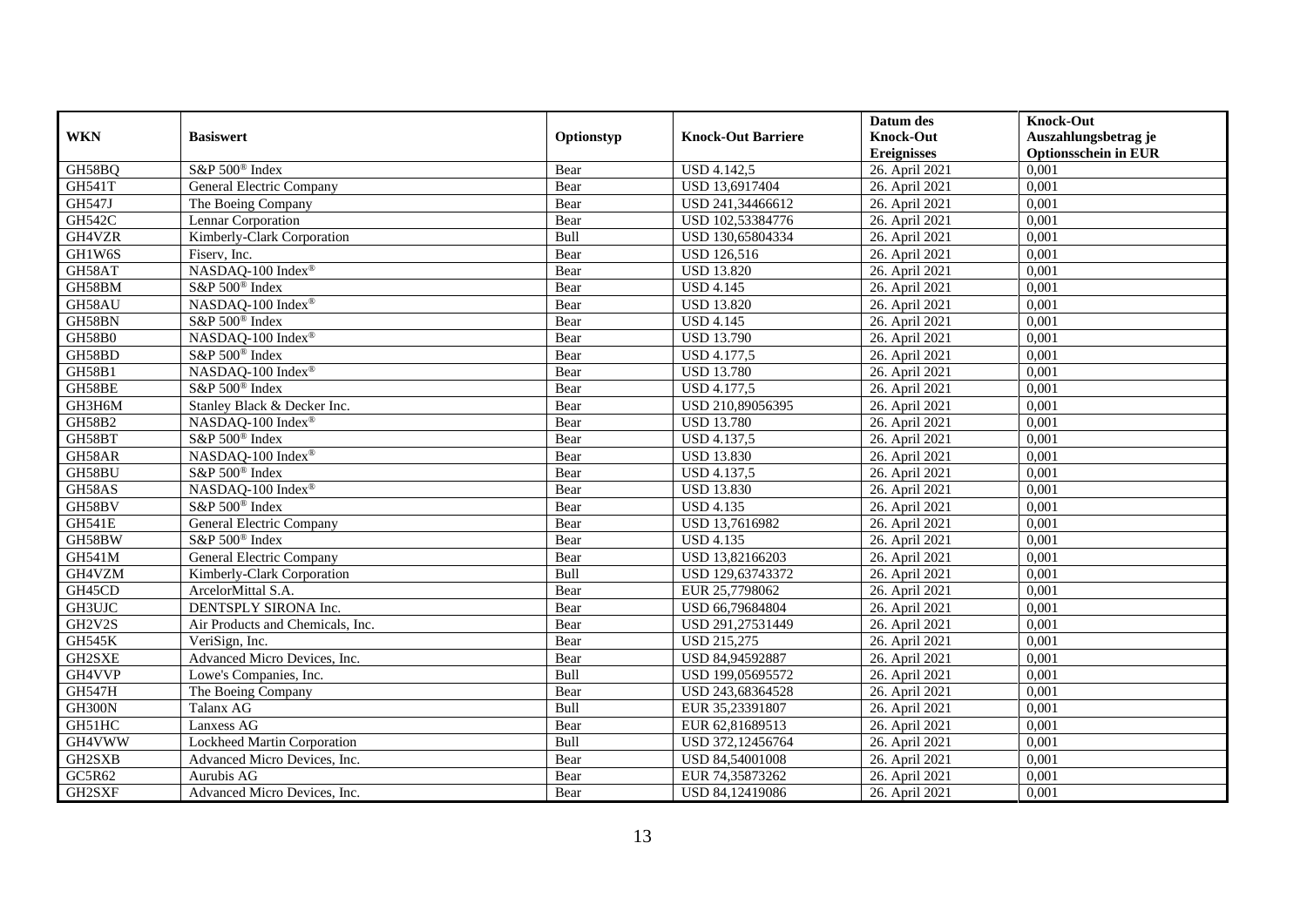|               |                                                                  |            |                           | Datum des          | <b>Knock-Out</b>            |
|---------------|------------------------------------------------------------------|------------|---------------------------|--------------------|-----------------------------|
| <b>WKN</b>    | <b>Basiswert</b>                                                 | Optionstyp | <b>Knock-Out Barriere</b> | <b>Knock-Out</b>   | Auszahlungsbetrag je        |
|               |                                                                  |            |                           | <b>Ereignisses</b> | <b>Optionsschein in EUR</b> |
| GH51H8        | Vulcan Materials Company                                         | Bear       | USD 179,03742653          | 26. April 2021     | 0,001                       |
| <b>GH549M</b> | Infineon Technologies AG                                         | Bear       | EUR 34,89222322           | 26. April 2021     | 0,001                       |
| GH2SXH        | Advanced Micro Devices, Inc.                                     | Bear       | USD 85,7577664            | 26. April 2021     | 0,001                       |
| <b>GH545W</b> | ThyssenKrupp AG                                                  | Bear       | EUR 11,1437029            | 26. April 2021     | 0,001                       |
| <b>GH3UKK</b> | Wells Fargo & Company                                            | Bear       | USD 44,58389218           | 26. April 2021     | 0,001                       |
| GH2SXG        | Advanced Micro Devices, Inc.                                     | Bear       | USD 85,35184763           | 26. April 2021     | 0,001                       |
| GC88BV        | MasterCard Incorporated                                          | Bear       | USD 392,30875275          | 26. April 2021     | 0,001                       |
| <b>GH3UTK</b> | $K+SAG$                                                          | Bear       | EUR 8,93355738            | 26. April 2021     | 0,001                       |
| <b>GH1TUR</b> | Moderna Inc                                                      | Bear       | USD 179,31686329          | 26. April 2021     | 0,001                       |
| GH56EB        | NASDAQ-100 Index®                                                | Bear       | <b>USD 13.990</b>         | 26. April 2021     | 0,001                       |
| GH56EA        | NASDAQ-100 Index®                                                | Bear       | <b>USD 13.990</b>         | 26. April 2021     | 0,001                       |
| GH546Q        | <b>AIXTRON SE</b>                                                | Bear       | EUR 18,98188274           | 26. April 2021     | 0,001                       |
| GH56E9        | NASDAQ-100 Index®                                                | Bear       | <b>USD 14.000</b>         | 26. April 2021     | 0,001                       |
| GH4BZ0        | Alphabet Inc. - Class C                                          | Bear       | USD 2.330,18809062        | 26. April 2021     | 0,001                       |
| <b>GH56E8</b> | NASDAQ-100 Index®                                                | Bear       | <b>USD 14.000</b>         | 26. April 2021     | 0,001                       |
| GF3LLT        | <b>Union Pacific Corporation</b>                                 | Bear       | USD 226,3532391           | 26. April 2021     | 0,001                       |
| GH45BM        | Centene Corp                                                     | Bear       | USD 66,50208156           | 26. April 2021     | 0,001                       |
| GB6JJZ        | Archer-Daniels-Midland Company                                   | Bear       | USD 60,44385626           | 26. April 2021     | 0,001                       |
| GF6B3C        | Maxim Integrated Products                                        | Bear       | USD 97,78639461           | 26. April 2021     | 0,001                       |
| GH3UMC        | NIO Inc                                                          | Bear       | USD 42,46450355           | 26. April 2021     | 0,001                       |
| GH3UM6        | NIO Inc                                                          | Bear       | USD 42,25644133           | 26. April 2021     | 0,001                       |
| GH3UM9        | NIO Inc                                                          | Bear       | USD 42,67256569           | 26. April 2021     | 0,001                       |
| GH55Y3        | Amazon.com, Inc.                                                 | Bear       | USD 3.387,17129266        | 26. April 2021     | 0,001                       |
| GH51GC        | Microchip Technology Incorporated                                | Bear       | USD 159,76172809          | 26. April 2021     | 0,001                       |
| GH3UMB        | NIO Inc                                                          | Bear       | USD 42,88062793           | 26. April 2021     | 0,001                       |
| GH56E6        | NASDAQ-100 Index®                                                | Bear       | <b>USD 14.010</b>         | 26. April 2021     | 0,001                       |
| GH56E7        | NASDAQ-100 Index®                                                | Bear       | <b>USD 14.010</b>         | 26. April 2021     | 0,001                       |
| <b>GH56E4</b> | NASDAQ-100 Index®                                                | Bear       | <b>USD 14.020</b>         | 26. April 2021     | 0.001                       |
| GH56E5        | NASDAQ-100 Index®                                                | Bear       | <b>USD 14.020</b>         | 26. April 2021     | 0,001                       |
| GH4WKB        | NASDAQ-100 Index®                                                | Bear       | <b>USD 14.030</b>         | 26. April 2021     | 0,001                       |
| <b>GH542D</b> | Lennar Corporation                                               | Bear       | USD 103,85312526          | 26. April 2021     | 0,001                       |
| GH4WKC        | NASDAQ-100 Index®                                                | Bear       | <b>USD 14.030</b>         | 26. April 2021     | 0.001                       |
| GH3UMG        | NIO Inc                                                          | Bear       | USD 43,08869013           | 26. April 2021     | 0,001                       |
| GH51JY        | Square Inc                                                       | Bear       | USD 256,08467806          | 26. April 2021     | 0,001                       |
| GH5ADT        | DAX <sup>®</sup> (Performance Index)/ X-DAX <sup>®</sup>         | Bear       | <b>EUR 15.300</b>         | 27. April 2021     | 0,001                       |
| GH5ADU        | $\text{DAX}^{\circledR}$ (Performance Index)/ X-DAX <sup>®</sup> | Bear       | <b>EUR 15.300</b>         | 27. April 2021     | 0,001                       |
| GH36TH        | 1 Feinunze Platin, Feinheit mind. 0,9995                         | Bear       | USD 1.256,875             | 27. April 2021     | 0,001                       |
| GH36RX        | 1 Feinunze Platin, Feinheit mind. 0,9995                         | Bear       | USD 1.253,986             | 26. April 2021     | 0,001                       |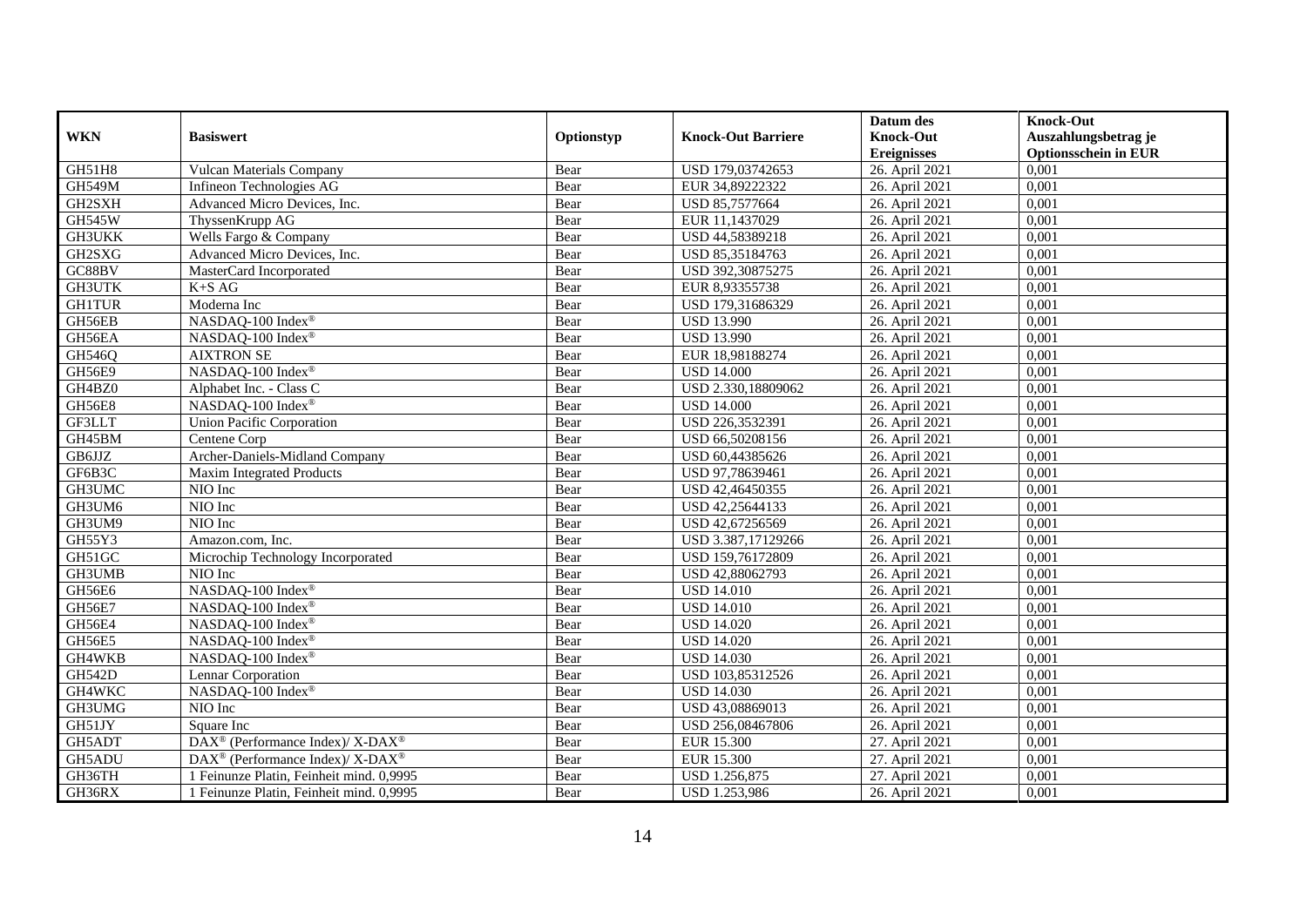|               |                                                                           |            |                           | Datum des          | <b>Knock-Out</b>            |
|---------------|---------------------------------------------------------------------------|------------|---------------------------|--------------------|-----------------------------|
| <b>WKN</b>    | <b>Basiswert</b>                                                          | Optionstyp | <b>Knock-Out Barriere</b> | <b>Knock-Out</b>   | Auszahlungsbetrag je        |
|               |                                                                           |            |                           | <b>Ereignisses</b> | <b>Optionsschein in EUR</b> |
| GH5AMY        | $\overline{\text{DAX}^{\otimes}}$ (Performance Index)/X-DAX <sup>®</sup>  | Bull       | EUR 15.455                | 27. April 2021     | 0,001                       |
| GH5AMZ        | DAX <sup>®</sup> (Performance Index)/ X-DAX <sup>®</sup>                  | Bear       | EUR 14.995                | 27. April 2021     | 0,001                       |
| GH5AMJ        | $DAX^{\circledast}$ (Performance Index)/ X-DAX <sup>®</sup>               | Bear       | <b>EUR 14.980</b>         | 27. April 2021     | 0,001                       |
| GH5AMK        | DAX <sup>®</sup> (Performance Index)/ X-DAX <sup>®</sup>                  | Bear       | EUR 14.985                | 27. April 2021     | 0,001                       |
| GH5AMA        | DAX <sup>®</sup> (Performance Index)/ X-DAX <sup>®</sup>                  | Bear       | EUR 15.020                | 27. April 2021     | 0,001                       |
| GH5AMB        | $\text{DAX}^{\circledast}$ (Performance Index)/ X-DAX <sup>®</sup>        | Bear       | EUR 15.030                | 27. April 2021     | 0,001                       |
| GH5AMM        | DAX <sup>®</sup> (Performance Index)/ X-DAX <sup>®</sup>                  | Bull       | EUR 15.515                | 27. April 2021     | 0,001                       |
| GH5AM6        | DAX <sup>®</sup> (Performance Index)/X-DAX <sup>®</sup>                   | Bear       | EUR 15.140                | 27. April 2021     | 0,001                       |
| GH5A74        | NYMEX Light, Sweet Crude Oil Future (Generic Front<br>Month Future)       | Bear       | <b>USD 61,8</b>           | 27. April 2021     | 0,001                       |
| GH5AM7        | DAX <sup>®</sup> (Performance Index)/X-DAX <sup>®</sup>                   | Bear       | EUR 15.145                | 27. April 2021     | 0,001                       |
| GH5A75        | NYMEX Light, Sweet Crude Oil Future (Generic Front<br>Month Future)       | Bear       | <b>USD 61,3</b>           | 27. April 2021     | 0,001                       |
| GH5AM4        | DAX <sup>®</sup> (Performance Index)/X-DAX <sup>®</sup>                   | Bear       | EUR 15.135                | 27. April 2021     | 0,001                       |
| GH5AM5        | DAX <sup>®</sup> (Performance Index)/ X-DAX <sup>®</sup>                  | Bull       | EUR 15.480                | 27. April 2021     | 0,001                       |
| GH5A76        | ICE Brent Crude Oil Future (Generic Front Month<br>Future)                | Bear       | <b>USD 65,44</b>          | 27. April 2021     | 0,001                       |
| GH5AM8        | DAX <sup>®</sup> (Performance Index)/X-DAX <sup>®</sup>                   | Bear       | EUR 15.010                | 27. April 2021     | 0.001                       |
| <b>GH5A77</b> | ICE Brent Crude Oil Future (Generic Front Month<br>Future)                | Bear       | <b>USD 64,94</b>          | 27. April 2021     | 0,001                       |
| GH5AM9        | DAX <sup>®</sup> (Performance Index)/X-DAX <sup>®</sup>                   | Bear       | EUR 15.015                | 27. April 2021     | 0.001                       |
| GH5AMG        | DAX <sup>®</sup> (Performance Index)/X-DAX <sup>®</sup>                   | Bear       | <b>EUR 14.970</b>         | 27. April 2021     | 0,001                       |
| GH5AMH        | DAX <sup>®</sup> (Performance Index)/ X-DAX <sup>®</sup>                  | Bear       | EUR 14.975                | 27. April 2021     | 0,001                       |
| GH5AMC        | DAX <sup>®</sup> (Performance Index)/X-DAX <sup>®</sup>                   | Bear       | EUR 15.255                | 27. April 2021     | 0,001                       |
| GH5AMD        | $DAX^{\circledast}$ (Performance Index)/ $\overline{X-DAX^{\circledast}}$ | Bear       | EUR 14.965                | 27. April 2021     | 0,001                       |
| GH5A73        | NYMEX Light, Sweet Crude Oil Future (Generic Front<br>Month Future)       | Bear       | <b>USD 62.3</b>           | 27. April 2021     | 0.001                       |
| GH5AME        | DAX <sup>®</sup> (Performance Index)/X-DAX <sup>®</sup>                   | Bear       | EUR 15.265                | 27. April 2021     | 0,001                       |
| GH5AMF        | DAX <sup>®</sup> (Performance Index)/ X-DAX <sup>®</sup>                  | Bear       | EUR 15.035                | 27. April 2021     | 0,001                       |
| GH5AM1        | $\text{DAX}^{\circledast}$ (Performance Index)/ X-DAX <sup>®</sup>        | Bear       | EUR 15.130                | 27. April 2021     | 0,001                       |
| GH5ALY        | DAX <sup>®</sup> (Performance Index)/ X-DAX <sup>®</sup>                  | Bear       | EUR 15.095                | 27. April 2021     | 0,001                       |
| GH5ALZ        | DAX <sup>®</sup> (Performance Index)/ X-DAX <sup>®</sup>                  | Bear       | EUR 15.125                | 27. April 2021     | 0,001                       |
| GH5AMX        | $DAX^{\circledast}$ (Performance Index)/ X-DAX <sup>®</sup>               | Bear       | EUR 15.025                | 27. April 2021     | 0,001                       |
| GH5ALJ        | DAX <sup>®</sup> (Performance Index)/ X-DAX <sup>®</sup>                  | Bear       | EUR 15.240                | 27. April 2021     | 0,001                       |
| GH5ALK        | DAX <sup>®</sup> (Performance Index)/ X-DAX <sup>®</sup>                  | Bear       | EUR 15.235                | 27. April 2021     | 0,001                       |
| GH5AM2        | DAX <sup>®</sup> (Performance Index)/ X-DAX <sup>®</sup>                  | Bear       | EUR 15.110                | 27. April 2021     | 0,001                       |
| GH5AM3        | $DAX^{\circledast}$ (Performance Index)/ X-DAX <sup>®</sup>               | Bear       | <b>EUR 15.100</b>         | 27. April 2021     | 0,001                       |
| GH5ALE        | DAX <sup>®</sup> (Performance Index)/ X-DAX <sup>®</sup>                  | Bear       | EUR 15.215                | 27. April 2021     | 0,001                       |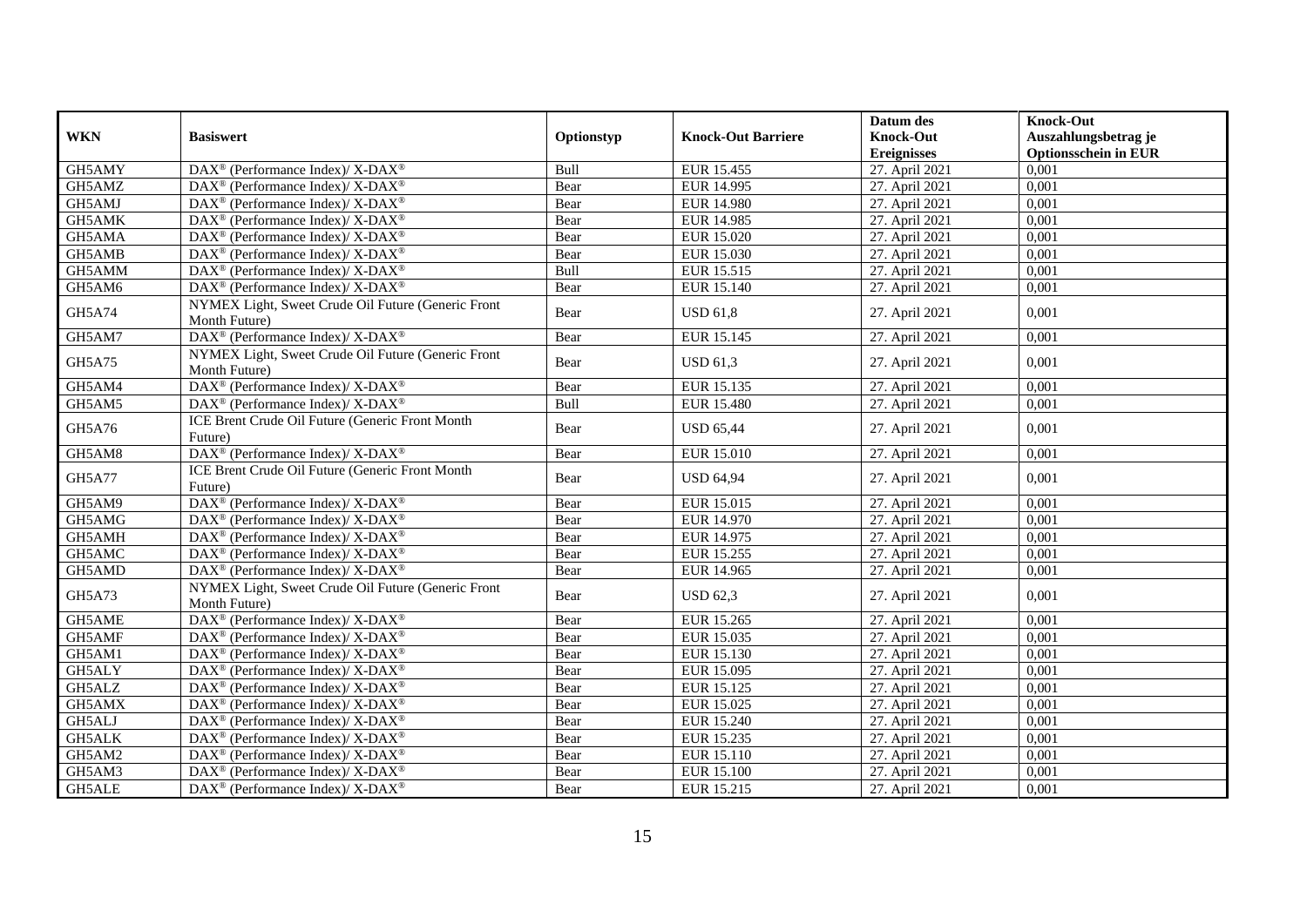|            |                                                                    |            |                           | Datum des                              | <b>Knock-Out</b>                                    |
|------------|--------------------------------------------------------------------|------------|---------------------------|----------------------------------------|-----------------------------------------------------|
| <b>WKN</b> | <b>Basiswert</b>                                                   | Optionstyp | <b>Knock-Out Barriere</b> | <b>Knock-Out</b><br><b>Ereignisses</b> | Auszahlungsbetrag je<br><b>Optionsschein in EUR</b> |
| GH5ALF     | DAX <sup>®</sup> (Performance Index)/ X-DAX <sup>®</sup>           | Bear       | EUR 15.220                | 27. April 2021                         | 0,001                                               |
| GH5ALC     | DAX <sup>®</sup> (Performance Index)/ X-DAX <sup>®</sup>           | Bear       | EUR 15.195                | 27. April 2021                         | 0,001                                               |
| GH5ALD     | $DAX^{\circledast}$ (Performance Index)/ X-DAX <sup>®</sup>        | Bear       | EUR 15.205                | 27. April 2021                         | 0,001                                               |
| GH5AM0     | DAX <sup>®</sup> (Performance Index)/ X-DAX <sup>®</sup>           | Bear       | EUR 15.120                | 27. April 2021                         | 0,001                                               |
| GH5ALW     | DAX <sup>®</sup> (Performance Index)/ X-DAX <sup>®</sup>           | Bear       | EUR 15.105                | 27. April 2021                         | 0,001                                               |
| GH5ALX     | DAX <sup>®</sup> (Performance Index)/ X-DAX <sup>®</sup>           | Bear       | EUR 15.115                | 27. April 2021                         | 0,001                                               |
| GH5AMQ     | DAX <sup>®</sup> (Performance Index)/ X-DAX <sup>®</sup>           | Bear       | EUR 15.005                | 27. April 2021                         | 0,001                                               |
| GH5AMR     | $DAX^{\circledast}$ (Performance Index)/ X-DAX <sup>®</sup>        | Bear       | EUR 14.990                | 27. April 2021                         | 0,001                                               |
| GH5ALG     | $DAX^{\circledast}$ (Performance Index)/ X-DAX <sup>®</sup>        | Bear       | <b>EUR 15.225</b>         | 27. April 2021                         | 0,001                                               |
| GH5ALH     | DAX <sup>®</sup> (Performance Index)/X-DAX <sup>®</sup>            | Bear       | EUR 15.230                | 27. April 2021                         | 0,001                                               |
| GH5AMS     | $DAX^{\circledast}$ (Performance Index)/ X-DAX <sup>®</sup>        | Bear       | EUR 15.045                | 27. April 2021                         | 0,001                                               |
| GH5AMT     | $\text{DAX}^{\circledR}$ (Performance Index)/ X-DAX <sup>®</sup>   | Bear       | EUR 15.150                | 27. April 2021                         | 0,001                                               |
| GH5AMU     | DAX <sup>®</sup> (Performance Index)/ X-DAX <sup>®</sup>           | Bear       | EUR 15.090                | 27. April 2021                         | 0,001                                               |
| GH5AMV     | $\text{DAX}^{\circledast}$ (Performance Index)/ X-DAX <sup>®</sup> | Bull       | EUR 15.375                | 27. April 2021                         | 0,001                                               |
| GH5AMW     | $DAX^{\circledast}$ (Performance Index)/ X-DAX <sup>®</sup>        | Bear       | EUR 15.210                | 27. April 2021                         | 0,001                                               |
| GH5AL8     | $DAX^{\circledast}$ (Performance Index)/ X-DAX <sup>®</sup>        | Bear       | EUR 15.185                | 27. April 2021                         | 0,001                                               |
| GH5AL9     | DAX <sup>®</sup> (Performance Index)/ X-DAX <sup>®</sup>           | Bear       | EUR 15.180                | 27. April 2021                         | 0,001                                               |
| GH5AL4     | DAX <sup>®</sup> (Performance Index)/ X-DAX <sup>®</sup>           | Bull       | EUR 15.435                | 27. April 2021                         | 0,001                                               |
| GH5AL5     | $DAX^{\circledast}$ (Performance Index)/ X-DAX <sup>®</sup>        | Bear       | EUR 15.165                | 27. April 2021                         | 0,001                                               |
| GH5AL0     | DAX <sup>®</sup> (Performance Index)/ X-DAX <sup>®</sup>           | Bear       | EUR 15.155                | 27. April 2021                         | 0,001                                               |
| GH5AL1     | DAX <sup>®</sup> (Performance Index)/ X-DAX <sup>®</sup>           | Bear       | EUR 15.160                | 27. April 2021                         | 0,001                                               |
| GH5AL2     | DAX <sup>®</sup> (Performance Index)/X-DAX <sup>®</sup>            | Bull       | EUR 15.440                | 27. April 2021                         | 0,001                                               |
| GH5AL3     | DAX <sup>®</sup> (Performance Index)/ X-DAX <sup>®</sup>           | Bull       | EUR 15.320                | 27. April 2021                         | 0,001                                               |
| GH5AL6     | DAX <sup>®</sup> (Performance Index)/ X-DAX <sup>®</sup>           | Bear       | EUR 15.170                | 27. April 2021                         | 0,001                                               |
| GH5AL7     | DAX <sup>®</sup> (Performance Index)/X-DAX <sup>®</sup>            | Bear       | EUR 15.175                | 27. April 2021                         | 0,001                                               |
| GH5ALA     | DAX <sup>®</sup> (Performance Index)/ X-DAX <sup>®</sup>           | Bear       | EUR 15.190                | 27. April 2021                         | 0,001                                               |
| GH5ALB     | $\text{DAX}^{\circledast}$ (Performance Index)/ X-DAX <sup>®</sup> | Bear       | <b>EUR 15.200</b>         | 27. April 2021                         | 0,001                                               |
| GH5AKY     | DAX <sup>®</sup> (Performance Index)/X-DAX <sup>®</sup>            | Bull       | EUR 15.520                | 27. April 2021                         | 0,001                                               |
| GH5AKZ     | $DAX^{\circledast}$ (Performance Index)/ X-DAX <sup>®</sup>        | Bull       | EUR 15.525                | 27. April 2021                         | 0,001                                               |
| GH5AMN     | $DAX^{\circledcirc}$ (Performance Index)/X-DAX <sup>®</sup>        | Bull       | EUR 15.550                | 27. April 2021                         | 0.001                                               |
| GH5AMP     | DAX <sup>®</sup> (Performance Index)/ X-DAX <sup>®</sup>           | Bear       | <b>EUR 15.000</b>         | 27. April 2021                         | 0,001                                               |
| GH5AKU     | DAX <sup>®</sup> (Performance Index)/ X-DAX <sup>®</sup>           | Bull       | EUR 15.535                | 27. April 2021                         | 0,001                                               |
| GH5AKV     | $DAX^{\circledast}$ (Performance Index)/ X-DAX <sup>®</sup>        | Bull       | EUR 15.545                | 27. April 2021                         | 0,001                                               |
| GH5AKE     | DAX <sup>®</sup> (Performance Index)/ X-DAX <sup>®</sup>           | Bull       | EUR 15.475                | 27. April 2021                         | 0,001                                               |
| GH5ALR     | DAX <sup>®</sup> (Performance Index)/ X-DAX <sup>®</sup>           | Bear       | EUR 15.065                | 27. April 2021                         | 0,001                                               |
| GH5ALS     | $\text{DAX}^{\circledast}$ (Performance Index)/ X-DAX <sup>®</sup> | Bear       | EUR 15.070                | 27. April 2021                         | 0,001                                               |
| GH5AKW     | DAX <sup>®</sup> (Performance Index)/ X-DAX <sup>®</sup>           | Bull       | EUR 15.530                | 27. April 2021                         | 0,001                                               |
| GH5AKX     | DAX <sup>®</sup> (Performance Index)/ X-DAX <sup>®</sup>           | Bull       | EUR 15.540                | 27. April 2021                         | 0,001                                               |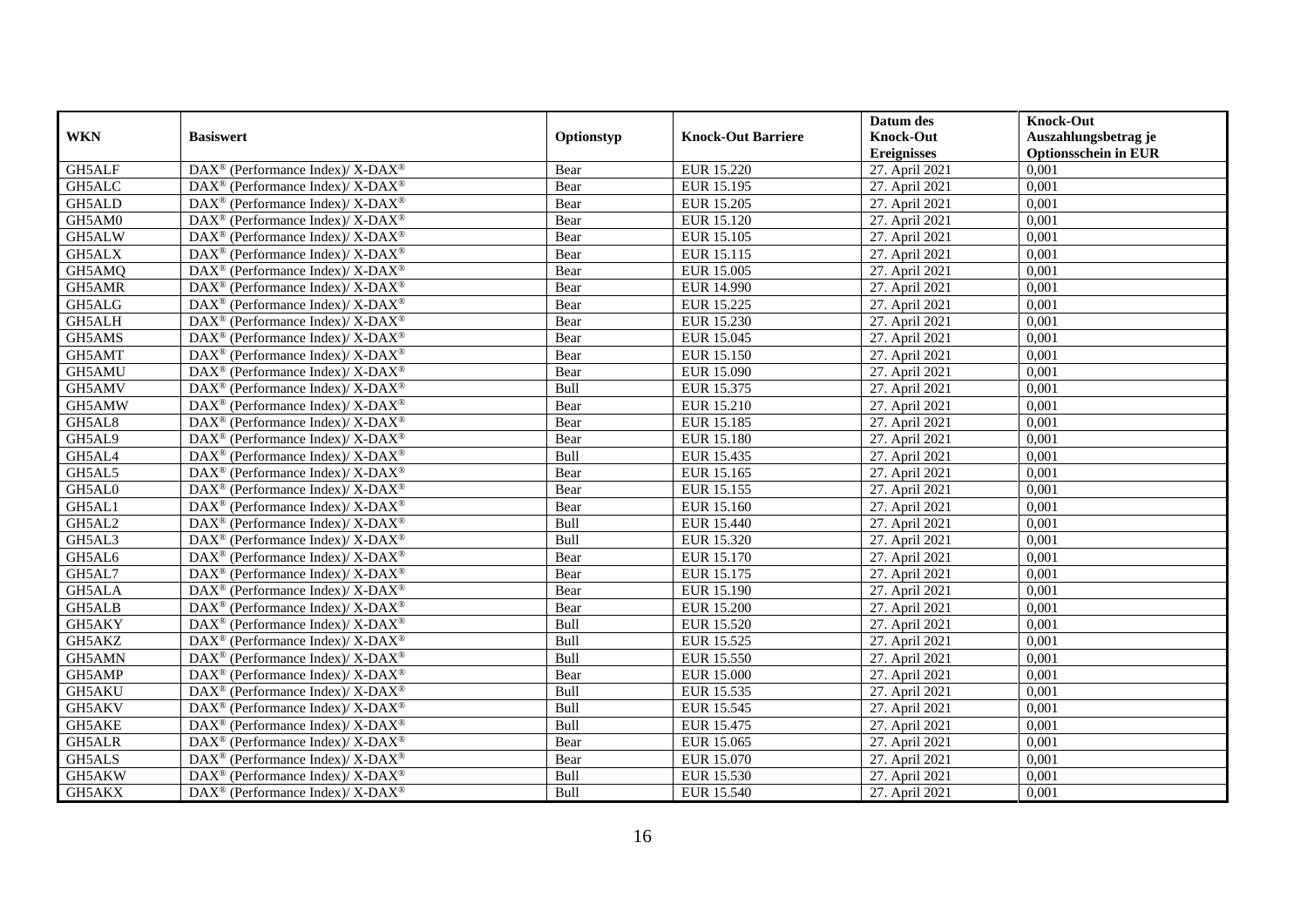|               |                                                                    |             |                           | Datum des          | <b>Knock-Out</b>            |
|---------------|--------------------------------------------------------------------|-------------|---------------------------|--------------------|-----------------------------|
| <b>WKN</b>    | <b>Basiswert</b>                                                   | Optionstyp  | <b>Knock-Out Barriere</b> | <b>Knock-Out</b>   | Auszahlungsbetrag je        |
|               |                                                                    |             |                           | <b>Ereignisses</b> | <b>Optionsschein in EUR</b> |
| GH5ALT        | DAX <sup>®</sup> (Performance Index)/X-DAX <sup>®</sup>            | Bear        | EUR 15.075                | 27. April 2021     | 0,001                       |
| GH5ALU        | $DAX^{\circledast}$ (Performance Index)/ X-DAX <sup>®</sup>        | Bear        | EUR 15.085                | 27. April 2021     | 0,001                       |
| GH5ALV        | DAX <sup>®</sup> (Performance Index)/X-DAX <sup>®</sup>            | Bear        | <b>EUR 15.080</b>         | 27. April 2021     | 0,001                       |
| GH5AKG        | $DAX^{\circledast}$ (Performance Index)/ X-DAX <sup>®</sup>        | Bull        | EUR 15.460                | 27. April 2021     | 0,001                       |
| GH5AKH        | $\text{DAX}^{\circledast}$ (Performance Index)/ X-DAX <sup>®</sup> | Bull        | EUR 15.465                | 27. April 2021     | 0,001                       |
| GH5AKD        | DAX <sup>®</sup> (Performance Index)/ X-DAX <sup>®</sup>           | Bull        | EUR 15.470                | 27. April 2021     | 0,001                       |
| GH5AK8        | DAX <sup>®</sup> (Performance Index)/ X-DAX <sup>®</sup>           | Bull        | EUR 15.495                | 27. April 2021     | 0,001                       |
| GH5AK9        | $DAX^{\circledast}$ (Performance Index)/ X-DAX <sup>®</sup>        | Bull        | EUR 15.490                | 27. April 2021     | 0,001                       |
| GH5AKA        | $\text{DAX}^{\circledast}$ (Performance Index)/ X-DAX <sup>®</sup> | Bull        | EUR 15.485                | 27. April 2021     | 0,001                       |
| GH5ALL        | DAX <sup>®</sup> (Performance Index)/ X-DAX <sup>®</sup>           | Bear        | EUR 15.245                | 27. April 2021     | 0,001                       |
| GH5ALM        | $DAX^{\circledast}$ (Performance Index)/ X-DAX <sup>®</sup>        | Bear        | EUR 15.040                | 27. April 2021     | 0,001                       |
| <b>GH5ALN</b> | DAX <sup>®</sup> (Performance Index)/ X-DAX <sup>®</sup>           | Bear        | <b>EUR 15.050</b>         | 27. April 2021     | 0,001                       |
| GH5ALP        | $DAX^{\circledast}$ (Performance Index)/ X-DAX <sup>®</sup>        | Bear        | EUR 15.055                | 27. April 2021     | 0,001                       |
| GH5ALQ        | DAX <sup>®</sup> (Performance Index)/X-DAX <sup>®</sup>            | Bear        | EUR 15.060                | 27. April 2021     | 0,001                       |
| GH5AK6        | DAX <sup>®</sup> (Performance Index)/ X-DAX <sup>®</sup>           | Bull        | EUR 15.505                | 27. April 2021     | 0,001                       |
| GH5AK7        | DAX <sup>®</sup> (Performance Index)/ X-DAX <sup>®</sup>           | Bull        | <b>EUR 15.500</b>         | 27. April 2021     | 0,001                       |
| GH5AK2        | DAX <sup>®</sup> (Performance Index)/ X-DAX <sup>®</sup>           | Bull        | EUR 15.395                | 27. April 2021     | 0,001                       |
| GH5AK3        | $DAX^{\circledast}$ (Performance Index)/ X-DAX <sup>®</sup>        | Bull        | EUR 15.510                | 27. April 2021     | 0.001                       |
| GH5AJY        | $DAX^{\circledast}$ (Performance Index)/ X-DAX <sup>®</sup>        | Bull        | <b>EUR 15.405</b>         | 27. April 2021     | 0,001                       |
| GH5AJZ        | DAX <sup>®</sup> (Performance Index)/X-DAX <sup>®</sup>            | Bull        | EUR 15.415                | 27. April 2021     | 0,001                       |
| GH5AK0        | DAX <sup>®</sup> (Performance Index)/X-DAX <sup>®</sup>            | Bull        | <b>EUR 15.400</b>         | 27. April 2021     | 0,001                       |
| GH5AK1        | $\text{DAX}^{\circledast}$ (Performance Index)/ X-DAX <sup>®</sup> | Bull        | EUR 15.410                | 27. April 2021     | 0,001                       |
| GH5AK4        | DAX <sup>®</sup> (Performance Index)/ X-DAX <sup>®</sup>           | Bull        | EUR 15.390                | 27. April 2021     | 0,001                       |
| GH5AK5        | $DAX^{\circledast}$ (Performance Index)/ X-DAX <sup>®</sup>        | Bull        | EUR 15.385                | 27. April 2021     | 0,001                       |
| GH5AJW        | DAX <sup>®</sup> (Performance Index)/X-DAX <sup>®</sup>            | Bull        | EUR 15.425                | 27. April 2021     | 0.001                       |
| GH5AJX        | DAX <sup>®</sup> (Performance Index)/ X-DAX <sup>®</sup>           | Bull        | EUR 15.420                | 27. April 2021     | 0,001                       |
| GH5AJS        | DAX <sup>®</sup> (Performance Index)/ X-DAX <sup>®</sup>           | Bull        | EUR 15.315                | 27. April 2021     | 0,001                       |
| GH5AJT        | DAX <sup>®</sup> (Performance Index)/ X-DAX <sup>®</sup>           | Bull        | EUR 15.445                | 27. April 2021     | 0,001                       |
| GH5AJU        | DAX <sup>®</sup> (Performance Index)/ X-DAX <sup>®</sup>           | Bull        | EUR 15.430                | 27. April 2021     | 0,001                       |
| GH5AJV        | $\text{DAX}^{\circledast}$ (Performance Index)/ X-DAX <sup>®</sup> | Bull        | EUR 15.450                | 27. April 2021     | 0,001                       |
| GH5AKR        | $DAX^{\circledast}$ (Performance Index)/ X-DAX <sup>®</sup>        | Bull        | EUR 15.565                | 27. April 2021     | 0,001                       |
| GH5AKS        | DAX <sup>®</sup> (Performance Index)/X-DAX <sup>®</sup>            | <b>Bull</b> | EUR 15.345                | 27. April 2021     | 0.001                       |
| GH5AKT        | $DAX^{\circledast}$ (Performance Index)/ X-DAX <sup>®</sup>        | Bull        | EUR 15.555                | 27. April 2021     | 0,001                       |
| GH5AJF        | DAX <sup>®</sup> (Performance Index)/ X-DAX <sup>®</sup>           | Bull        | <b>EUR 15.380</b>         | 27. April 2021     | 0,001                       |
| GH5AJ6        | DAX <sup>®</sup> (Performance Index)/ X-DAX <sup>®</sup>           | Bull        | <b>EUR 15.290</b>         | 27. April 2021     | 0,001                       |
| GH5AKL        | $\text{DAX}^{\circledast}$ (Performance Index)/ X-DAX <sup>®</sup> | Bull        | EUR 15.360                | 27. April 2021     | 0,001                       |
| GH5AKM        | DAX <sup>®</sup> (Performance Index)/ X-DAX <sup>®</sup>           | Bear        | EUR 15.250                | 27. April 2021     | 0,001                       |
| GH5AJL        | DAX <sup>®</sup> (Performance Index)/ X-DAX <sup>®</sup>           | Bull        | EUR 15.350                | 27. April 2021     | 0,001                       |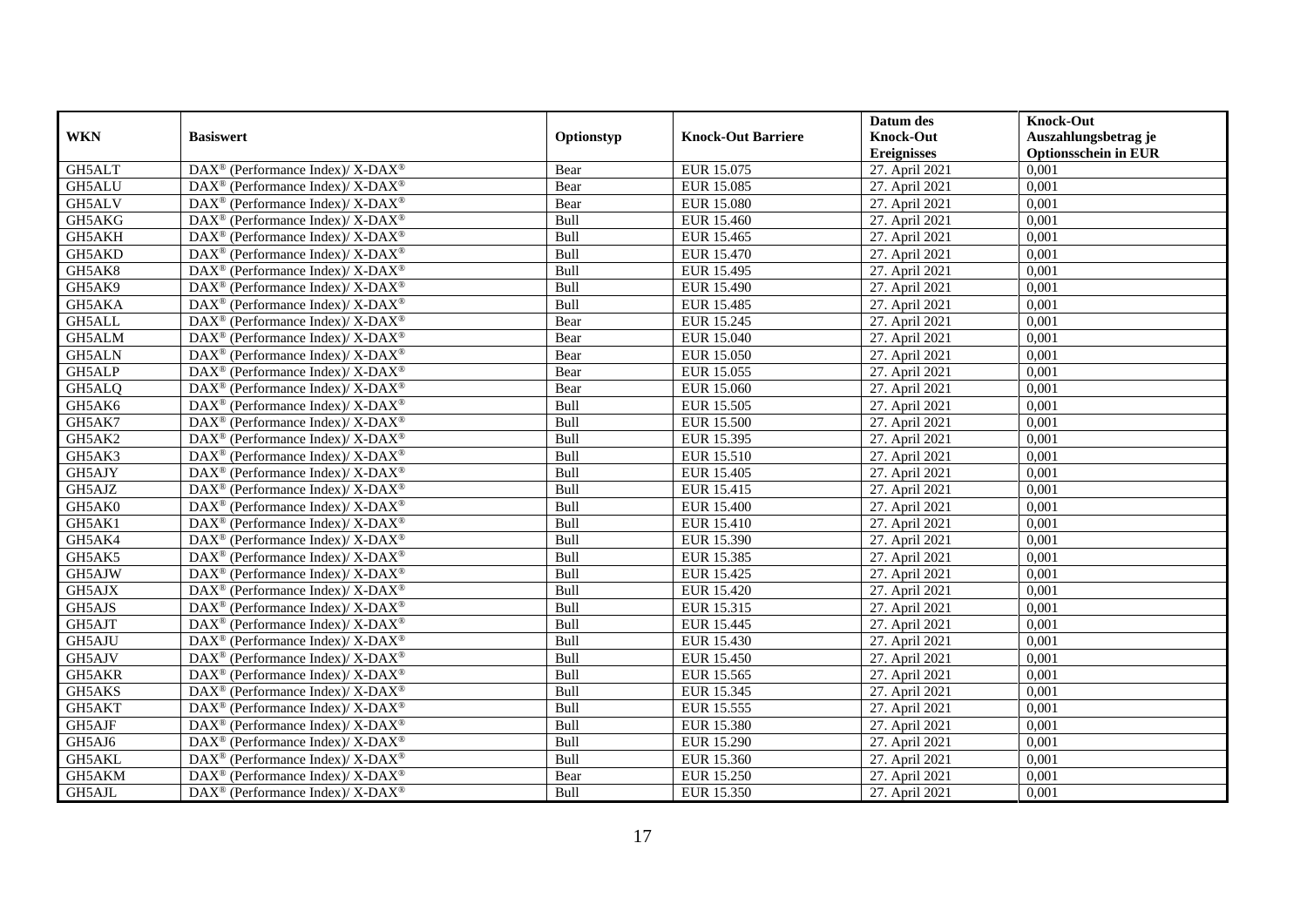|               |                                                             |            |                           | Datum des          | <b>Knock-Out</b>            |
|---------------|-------------------------------------------------------------|------------|---------------------------|--------------------|-----------------------------|
| <b>WKN</b>    | <b>Basiswert</b>                                            | Optionstyp | <b>Knock-Out Barriere</b> | <b>Knock-Out</b>   | Auszahlungsbetrag je        |
|               |                                                             |            |                           | <b>Ereignisses</b> | <b>Optionsschein in EUR</b> |
| GH5AJM        | DAX <sup>®</sup> (Performance Index)/ X-DAX <sup>®</sup>    | Bull       | EUR 15.340                | 27. April 2021     | 0,001                       |
| GH5AJN        | DAX <sup>®</sup> (Performance Index)/ X-DAX <sup>®</sup>    | Bull       | EUR 15.335                | 27. April 2021     | 0,001                       |
| GH5AKN        | DAX <sup>®</sup> (Performance Index)/X-DAX <sup>®</sup>     | Bear       | <b>EUR 15.260</b>         | 27. April 2021     | 0,001                       |
| GH5AKQ        | DAX <sup>®</sup> (Performance Index)/ X-DAX <sup>®</sup>    | Bull       | EUR 15.560                | 27. April 2021     | 0,001                       |
| GH5AJP        | DAX <sup>®</sup> (Performance Index)/ X-DAX <sup>®</sup>    | Bull       | EUR 15.330                | 27. April 2021     | 0,001                       |
| GH5AJQ        | $DAX^{\circledast}$ (Performance Index)/ X-DAX <sup>®</sup> | Bull       | EUR 15.325                | 27. April 2021     | 0,001                       |
| GH5AJR        | DAX <sup>®</sup> (Performance Index)/X-DAX <sup>®</sup>     | Bull       | EUR 15.310                | 27. April 2021     | 0,001                       |
| GH5AJ4        | DAX <sup>®</sup> (Performance Index)/ X-DAX <sup>®</sup>    | Bull       | <b>EUR 15.300</b>         | 27. April 2021     | 0,001                       |
| GH5AJ0        | DAX <sup>®</sup> (Performance Index)/X-DAX <sup>®</sup>     | Bull       | EUR 15.305                | 27. April 2021     | 0,001                       |
| GH5AJ3        | DAX <sup>®</sup> (Performance Index)/ X-DAX <sup>®</sup>    | Bull       | EUR 15.295                | 27. April 2021     | 0.001                       |
| GH5AJH        | DAX <sup>®</sup> (Performance Index)/X-DAX <sup>®</sup>     | Bull       | EUR 15.370                | 27. April 2021     | 0,001                       |
| GH5AJJ        | DAX <sup>®</sup> (Performance Index)/ X-DAX <sup>®</sup>    | Bull       | EUR 15.365                | 27. April 2021     | 0,001                       |
| GH5AJK        | $DAX^{\circledast}$ (Performance Index)/ X-DAX <sup>®</sup> | Bull       | EUR 15.355                | 27. April 2021     | 0,001                       |
| GH4MQN        | Schneider Electric SE                                       | Bear       | EUR 138,71376781          | 27. April 2021     | 0.001                       |
| GH2K5C        | ADYEN N.V.                                                  | Bear       | EUR 2.119,18363932        | 27. April 2021     | 0,001                       |
| GH5458        | HSBC Holdings plc                                           | Bear       | GBP 4,24825808            | 27. April 2021     | 0,001                       |
| GH39UD        | Schneider Electric SE                                       | Bear       | EUR 139,47979607          | 27. April 2021     | 0,001                       |
| GH4VMY        | <b>TUI AG</b>                                               | Bear       | EUR 4,82293918            | 27. April 2021     | 0,001                       |
| GH4VQQ        | <b>TUI AG</b>                                               | Bear       | EUR 4,78299765            | 27. April 2021     | 0,001                       |
| GH4VNE        | <b>TUI AG</b>                                               | Bear       | EUR 4,99269067            | 27. April 2021     | 0,001                       |
| GH4VMT        | <b>TUI AG</b>                                               | Bear       | EUR 4,89283686            | 27. April 2021     | 0,001                       |
| GH55TP        | Lloyds Banking Group plc                                    | Bear       | GBP 0,42983511            | 27. April 2021     | 0,001                       |
| GH4VNQ        | <b>TUI AG</b>                                               | Bear       | EUR 4,93277839            | 27. April 2021     | 0,001                       |
| <b>GF6LBT</b> | Fresenius SE & Co KGaA                                      | Bear       | EUR 40,01987168           | 27. April 2021     | 0,001                       |
| GH55SW        | Lloyds Banking Group plc                                    | Bear       | GBP 0,42983511            | 27. April 2021     | 0,001                       |
| GH5A18        | <b>VERBUND AG</b>                                           | Bear       | EUR 70,19                 | 27. April 2021     | 0,001                       |
| GH5A4L        | Koninklijke Vopak N.V.                                      | Bear       | <b>EUR 38,36</b>          | 27. April 2021     | 0,001                       |
| GH55SA        | Electricite de France SA                                    | Bear       | EUR 12,18447215           | 27. April 2021     | 0,001                       |
| GH4Y1N        | TeamViewer AG                                               | Bear       | EUR 39,433                | 27. April 2021     | 0,001                       |
| GH4XRH        | Telefonica S.A.                                             | Bear       | EUR 3,80660635            | 27. April 2021     | 0,001                       |
| GH55SC        | Electricite de France SA                                    | Bear       | EUR 12,02454471           | 27. April 2021     | 0,001                       |
| GH4Y1P        | TeamViewer AG                                               | Bear       | EUR 39,633                | 27. April 2021     | 0,001                       |
| GH4XRC        | Telefonica S.A.                                             | Bear       | EUR 3,78662415            | 27. April 2021     | 0,001                       |
| GH55S3        | Electricite de France SA                                    | Bear       | EUR 11,71468529           | 27. April 2021     | 0,001                       |
| GH4JYU        | adidas AG                                                   | Bull       | EUR 263,14033544          | 27. April 2021     | 0,001                       |
| GH4VQR        | Kion Group AG                                               | Bear       | EUR 87,88068259           | 27. April 2021     | 0,001                       |
| GH55XE        | Electricite de France SA                                    | Bear       | EUR 11,87461273           | 27. April 2021     | 0,001                       |
| GH4JYV        | adidas AG                                                   | Bull       | EUR 261,7773294           | 27. April 2021     | 0,001                       |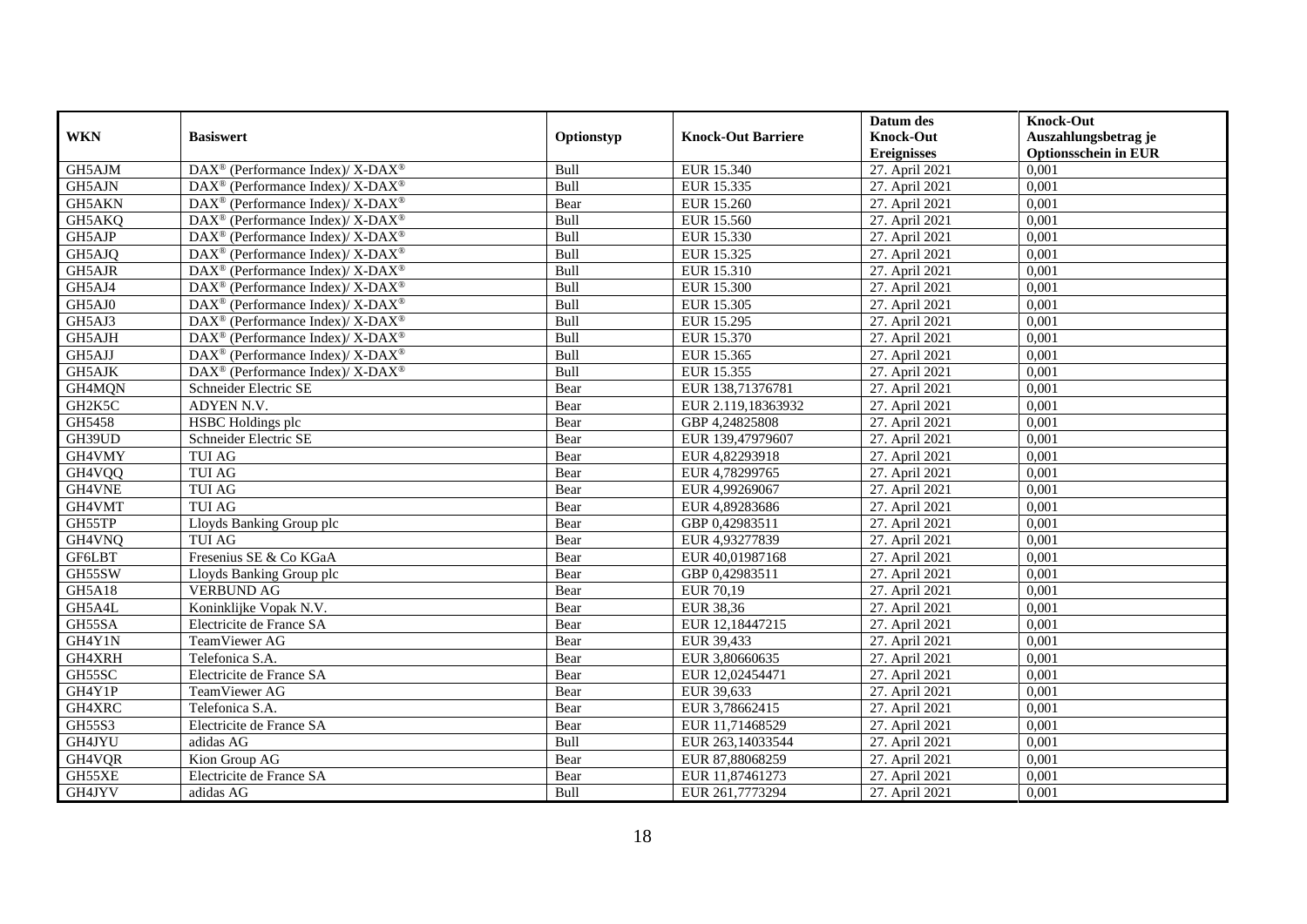|               |                                                               |            |                           | Datum des          | <b>Knock-Out</b>            |
|---------------|---------------------------------------------------------------|------------|---------------------------|--------------------|-----------------------------|
| <b>WKN</b>    | <b>Basiswert</b>                                              | Optionstyp | <b>Knock-Out Barriere</b> | <b>Knock-Out</b>   | Auszahlungsbetrag je        |
|               |                                                               |            |                           | <b>Ereignisses</b> | <b>Optionsschein in EUR</b> |
| GH5486        | <b>AIXTRON SE</b>                                             | Bear       | EUR 19,06725283           | 27. April 2021     | 0,001                       |
| <b>GH3X88</b> | Geberit AG                                                    | Bear       | CHF 626,3924173           | 27. April 2021     | 0,001                       |
| GH5A3R        | Julius Baer Group Ltd                                         | Bear       | <b>CHF 57</b>             | 27. April 2021     | 0,001                       |
| GH5AJ7        | DAX <sup>®</sup> (Performance Index)/ X-DAX <sup>®</sup>      | Bull       | <b>EUR 15.280</b>         | 27. April 2021     | 0,001                       |
| GH5AJ8        | DAX <sup>®</sup> (Performance Index)/ X-DAX <sup>®</sup>      | Bull       | EUR 15.275                | 27. April 2021     | 0,001                       |
| GH5AJ9        | $DAX^{\circledast}$ (Performance Index)/ X-DAX <sup>®</sup>   | Bull       | EUR 15.270                | 27. April 2021     | 0,001                       |
| GH5AJ5        | $DAX^{\circledcirc}$ (Performance Index)/ X-DAX <sup>®</sup>  | Bull       | <b>EUR 15.285</b>         | 27. April 2021     | 0,001                       |
| GH5AAW        | $\overline{\text{DAX}}^{\textcirc}$ (Performance Index)       | Bull       | EUR 15.320                | 27. April 2021     | 0,001                       |
| GH5ABY        | DAX <sup>®</sup> (Performance Index)                          | Bull       | EUR 15.270                | 27. April 2021     | 0,001                       |
| GH5ABZ        | $\text{DAX}^{\textcircled{}}$ (Performance Index)             | Bear       | EUR 15.270                | 27. April 2021     | 0,001                       |
| GH4Y1S        | TeamViewer AG                                                 | Bear       | EUR 40,803                | 27. April 2021     | 0,001                       |
| GH4VP1        | Varta AG                                                      | Bear       | EUR 126,79202852          | 27. April 2021     | 0,001                       |
| GH5ABN        | $\text{DAX}^{\textcircled{n}}$ (Performance Index)            | Bull       | <b>EUR 15.280</b>         | 27. April 2021     | 0,001                       |
| GH51NM        | Deutsche Wohnen AG                                            | Bull       | EUR 44,7855019            | 27. April 2021     | 0.001                       |
| GH5ABP        | $DAX^{\otimes}$ (Performance Index)                           | Bull       | <b>EUR 15.280</b>         | 27. April 2021     | 0,001                       |
| GH5AC0        | $\overline{\text{DAX}^{\otimes}}$ (Performance Index)         | Bull       | <b>EUR 15.270</b>         | 27. April 2021     | 0,001                       |
| GH29WB        | TecDAX <sup>®</sup> (Performance Index)                       | Bear       | EUR 3.548,67              | 27. April 2021     | 0,001                       |
| GH4T37        | TeamViewer AG                                                 | Bear       | EUR 40,057                | 27. April 2021     | 0,001                       |
| GH5AC1        | DAX <sup>®</sup> (Performance Index)                          | Bull       | EUR 15.270                | 27. April 2021     | 0,001                       |
| GH29WA        | TecDAX <sup>®</sup> (Performance Index)                       | Bear       | EUR 3.545,27              | 27. April 2021     | 0,001                       |
| GH4T5U        | TeamViewer AG                                                 | Bear       | EUR 39,867                | 27. April 2021     | 0,001                       |
| GH5AFS        | $\overline{\text{DAX}^{\circledast}}$ (Performance Index)     | Bear       | EUR 15.095                | 27. April 2021     | 0,001                       |
| GH42FN        | Sika AG                                                       | Bear       | CHF 278,13601695          | 27. April 2021     | 0,001                       |
| GH5AC6        | DAX <sup>®</sup> (Performance Index)                          | Bear       | EUR 15.260                | 27. April 2021     | 0,001                       |
| GH4Y1W        | TeamViewer AG                                                 | Bear       | EUR 40,603                | 27. April 2021     | 0,001                       |
| GH5AFT        | $\overline{\text{DAX}^{\otimes}}$ (Performance Index)         | Bear       | EUR 15.125                | 27. April 2021     | 0,001                       |
| GH5AC7        | DAX <sup>®</sup> (Performance Index)                          | Bull       | EUR 15.260                | 27. April 2021     | 0,001                       |
| GH5AFA        | DAX <sup>®</sup> (Performance Index)                          | Bull       | EUR 15.420                | 27. April 2021     | 0,001                       |
| GH5ABE        | $\text{DAX}^{\textcircled{n}}$ (Performance Index)            | Bull       | EUR 15.290                | 27. April 2021     | 0,001                       |
| GH5AFB        | $\text{DAX}^{\textcircled{n}}$ (Performance Index)            | Bull       | <b>EUR 15.380</b>         | 27. April 2021     | 0,001                       |
| GH5ABF        | $\text{DAX}^{\textcircled{p}}$ (Performance Index)            | Bear       | <b>EUR 15.290</b>         | 27. April 2021     | 0,001                       |
| GH5AGC        | DAX <sup>®</sup> (Performance Index)                          | Bull       | <b>EUR 15.290</b>         | 27. April 2021     | 0,001                       |
| GH5AAN        | $DAX^{\otimes}$ (Performance Index)                           | Bull       | EUR 15.330                | 27. April 2021     | 0,001                       |
| GH5AGD        | $\overline{\text{DA}}X^{\textcircled{e}}$ (Performance Index) | Bull       | EUR 15.450                | 27. April 2021     | 0,001                       |
| GH5479        | Evotec AG                                                     | Bear       | EUR 34,73614341           | 27. April 2021     | 0,001                       |
| GH5ABQ        | DAX <sup>®</sup> (Performance Index)                          | Bear       | EUR 15.275                | 27. April 2021     | 0,001                       |
| GH5AHE        | $\text{DAX}^{\otimes}$ (Performance Index)                    | Bear       | EUR 15.260                | 27. April 2021     | 0,001                       |
| GH5ABR        | $\text{DAX}^{\textcircled{n}}$ (Performance Index)            | Bull       | EUR 15.275                | 27. April 2021     | 0,001                       |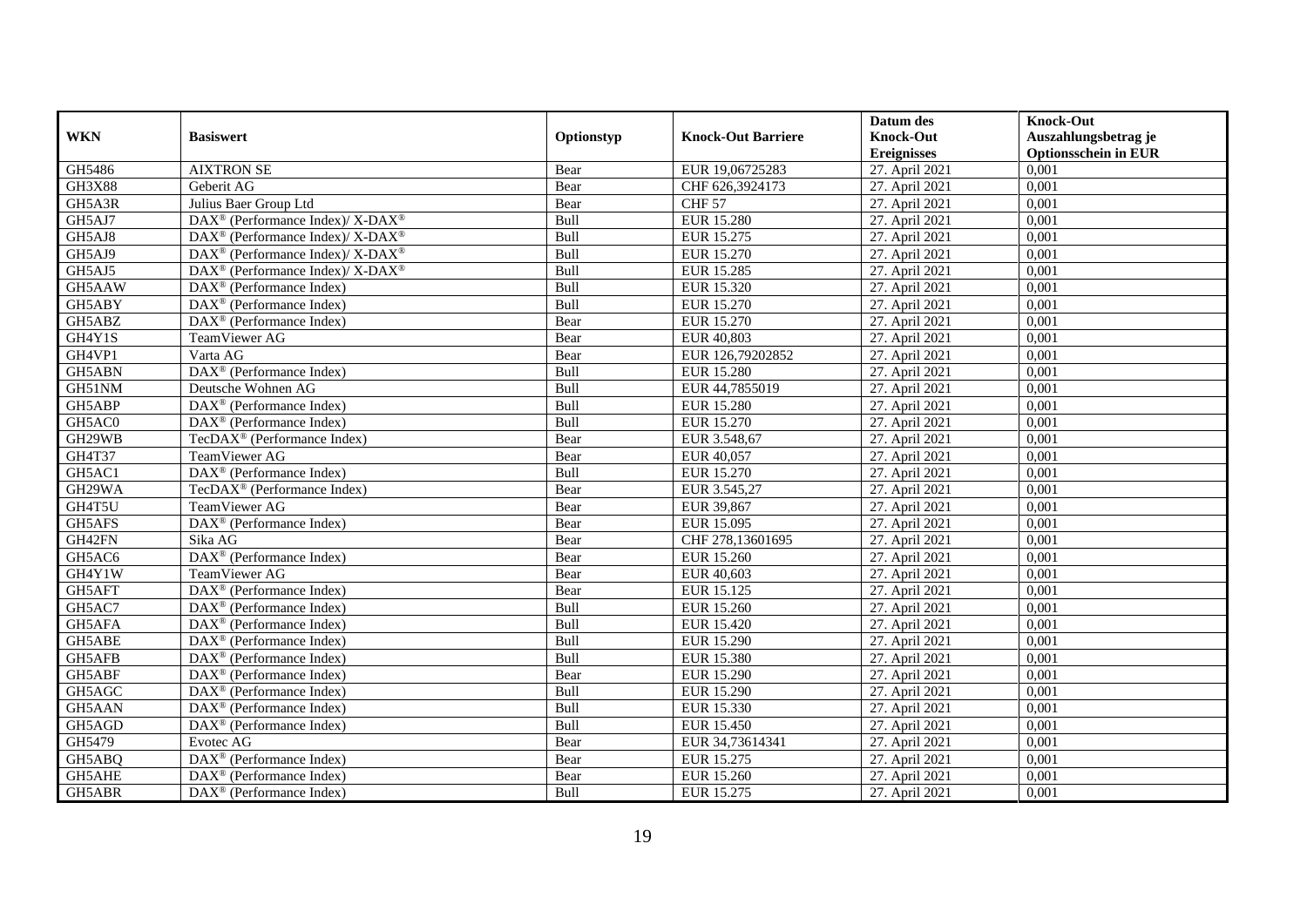|            |                                                              |            |                           | Datum des          | <b>Knock-Out</b>            |
|------------|--------------------------------------------------------------|------------|---------------------------|--------------------|-----------------------------|
| <b>WKN</b> | <b>Basiswert</b>                                             | Optionstyp | <b>Knock-Out Barriere</b> | <b>Knock-Out</b>   | Auszahlungsbetrag je        |
|            |                                                              |            |                           | <b>Ereignisses</b> | <b>Optionsschein in EUR</b> |
| GH4Y1Q     | TeamViewer AG                                                | Bear       | EUR 40,413                | 27. April 2021     | 0,001                       |
| GH5AHF     | $\overline{\text{DAX}^{\otimes}}$ (Performance Index)        | Bear       | EUR 15.170                | 27. April 2021     | 0,001                       |
| GH5ABL     | DAX <sup>®</sup> (Performance Index)                         | Bull       | <b>EUR 15.280</b>         | 27. April 2021     | 0,001                       |
| GH5AFH     | $\text{DAX}^{\otimes}$ (Performance Index)                   | Bear       | EUR 15.140                | 27. April 2021     | 0,001                       |
| GH5ABM     | DAX <sup>®</sup> (Performance Index)                         | Bear       | <b>EUR 15.280</b>         | 27. April 2021     | 0,001                       |
| GH5AFJ     | $\text{DAX}^{\textcircled{n}}$ (Performance Index)           | Bear       | EUR 15.120                | 27. April 2021     | 0,001                       |
| GH5AFK     | $\text{DAX}^{\textcircled{n}}$ (Performance Index)           | Bear       | EUR 15.090                | 27. April 2021     | 0,001                       |
| GH5AC2     | $DAX^{\otimes}$ (Performance Index)                          | Bull       | EUR 15.270                | 27. April 2021     | 0,001                       |
| GH5AGK     | $\text{DAX}^{\textcircled{p}}$ (Performance Index)           | Bull       | EUR 15.340                | 27. April 2021     | 0,001                       |
| GH5AC3     | $DAX^{\otimes}$ (Performance Index)                          | Bull       | EUR 15.270                | 27. April 2021     | 0,001                       |
| GH5AGL     | DAX <sup>®</sup> (Performance Index)                         | Bull       | EUR 15.350                | 27. April 2021     | 0,001                       |
| GH5AB8     | $\overline{\text{DAX}^{\otimes}}$ (Performance Index)        | Bull       | <b>EUR 15.300</b>         | 27. April 2021     | 0,001                       |
| GH5AGM     | $\text{DAX}^{\textcircled{n}}$ (Performance Index)           | Bear       | EUR 15.175                | 27. April 2021     | 0,001                       |
| GH5AC8     | DAX <sup>®</sup> (Performance Index)                         | Bull       | EUR 15.260                | 27. April 2021     | 0,001                       |
| GH5AFL     | DAX <sup>®</sup> (Performance Index)                         | Bull       | EUR 15.470                | 27. April 2021     | 0,001                       |
| GH5AC9     | DAX <sup>®</sup> (Performance Index)                         | Bull       | EUR 15.260                | 27. April 2021     | 0,001                       |
| GH5AFM     | DAX <sup>®</sup> (Performance Index)                         | Bear       | EUR 15.105                | 27. April 2021     | 0,001                       |
| GH5ACA     | $\overline{\text{DAX}}^{\textcirc}$ (Performance Index)      | Bull       | EUR 15.260                | 27. April 2021     | 0,001                       |
| GH5AGN     | $\overline{\text{DAX}}^{\textcircled{}}$ (Performance Index) | Bull       | EUR 15.320                | 27. April 2021     | 0,001                       |
| GH5AAQ     | DAX <sup>®</sup> (Performance Index)                         | Bull       | EUR 15.325                | 27. April 2021     | 0,001                       |
| GH5AGP     | DAX <sup>®</sup> (Performance Index)                         | Bull       | EUR 15.370                | 27. April 2021     | 0,001                       |
| GH5AHQ     | $\overline{\text{DAX}^{\otimes}}$ (Performance Index)        | Bull       | EUR 15.270                | 27. April 2021     | 0,001                       |
| GH5ABS     | DAX <sup>®</sup> (Performance Index)                         | Bear       | EUR 15.275                | 27. April 2021     | 0,001                       |
| GH5AHR     | DAX <sup>®</sup> (Performance Index)                         | Bear       | <b>EUR 15.005</b>         | 27. April 2021     | 0,001                       |
| GH5ABT     | $\text{DAX}^{\textcircled{n}}$ (Performance Index)           | Bull       | EUR 15.275                | 27. April 2021     | 0,001                       |
| GH5AF4     | $\text{DAX}^{\otimes}$ (Performance Index)                   | Bull       | EUR 15.325                | 27. April 2021     | 0,001                       |
| GH5ABG     | $\text{DAX}^{\circledast}$ (Performance Index)               | Bull       | <b>EUR 15.290</b>         | 27. April 2021     | 0,001                       |
| GH5AF5     | $\text{DAX}^{\textcircled{p}}$ (Performance Index)           | Bull       | EUR 15.365                | 27. April 2021     | 0.001                       |
| GH5ABH     | $\text{DAX}^{\textcircled{p}}$ (Performance Index)           | Bull       | <b>EUR 15.290</b>         | 27. April 2021     | 0,001                       |
| GH5AG6     | $DAX^{\otimes}$ (Performance Index)                          | Bull       | EUR 15.565                | 27. April 2021     | 0,001                       |
| GH5ABW     | DAX <sup>®</sup> (Performance Index)                         | Bull       | EUR 15.275                | 27. April 2021     | 0,001                       |
| GH5AG7     | DAX <sup>®</sup> (Performance Index)                         | Bear       | EUR 15.155                | 27. April 2021     | 0.001                       |
| GH5ABX     | $\overline{\text{DAX}^{\otimes}}$ (Performance Index)        | Bear       | <b>EUR 15.270</b>         | 27. April 2021     | 0,001                       |
| GH5AH8     | DAX <sup>®</sup> (Performance Index)                         | Bull       | EUR 15.400                | 27. April 2021     | 0,001                       |
| GH5AH9     | $\text{DAX}^{\textcircled{n}}$ (Performance Index)           | Bear       | <b>EUR 15.180</b>         | 27. April 2021     | 0,001                       |
| GH5ABJ     | $\text{DAX}^{\textcircled{n}}$ (Performance Index)           | Bull       | <b>EUR 15.290</b>         | 27. April 2021     | 0,001                       |
| GH5AJA     | $\text{DAX}^{\otimes}$ (Performance Index)                   | Bear       | EUR 14.970                | 27. April 2021     | 0,001                       |
| GH5ABK     | DAX <sup>®</sup> (Performance Index)                         | Bull       | <b>EUR 15.290</b>         | 27. April 2021     | 0,001                       |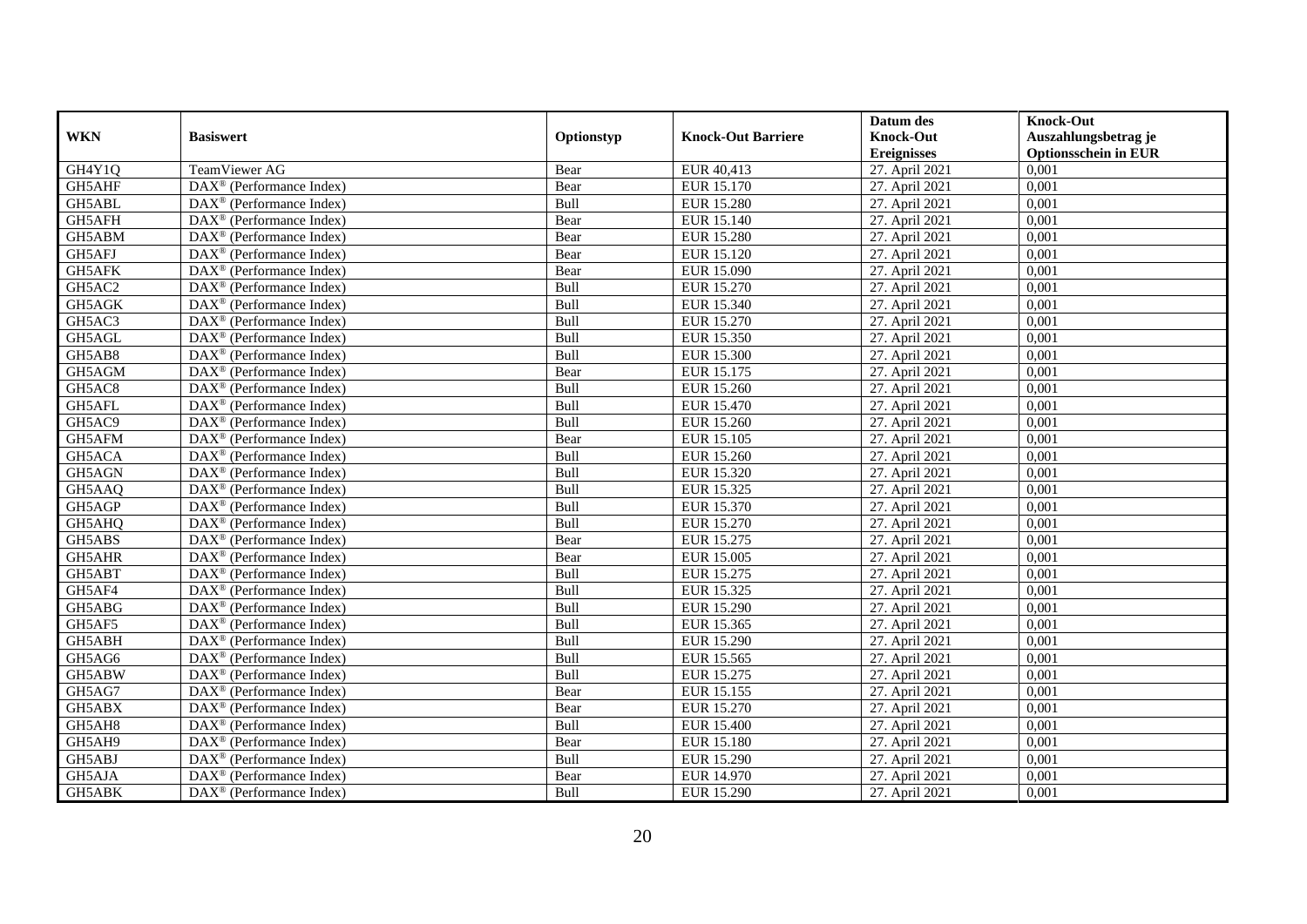|            |                                                         |            |                           | Datum des          | <b>Knock-Out</b>            |
|------------|---------------------------------------------------------|------------|---------------------------|--------------------|-----------------------------|
| <b>WKN</b> | <b>Basiswert</b>                                        | Optionstyp | <b>Knock-Out Barriere</b> | <b>Knock-Out</b>   | Auszahlungsbetrag je        |
|            |                                                         |            |                           | <b>Ereignisses</b> | <b>Optionsschein in EUR</b> |
| GH5AJB     | DAX <sup>®</sup> (Performance Index)                    | Bear       | EUR 14.975                | 27. April 2021     | 0,001                       |
| GH5AB2     | $\text{DAX}^{\circledast}$ (Performance Index)          | Bull       | EUR 15.310                | 27. April 2021     | 0,001                       |
| GH5AKC     | $DAX^{\circledR}$ (Performance Index)                   | Bear       | EUR 15.225                | 27. April 2021     | 0,001                       |
| GH5AC4     | DAX <sup>®</sup> (Performance Index)                    | Bear       | EUR 15.260                | 27. April 2021     | 0,001                       |
| GH5AF6     | DAX <sup>®</sup> (Performance Index)                    | Bull       | EUR 15.390                | 27. April 2021     | 0,001                       |
| GH5AC5     | $\text{DAX}^{\textcircled{p}}$ (Performance Index)      | Bull       | EUR 15.260                | 27. April 2021     | 0,001                       |
| GH5AF7     | $\overline{\text{DAX}^{\otimes}}$ (Performance Index)   | Bull       | EUR 15.330                | 27. April 2021     | 0,001                       |
| GH5ABU     | DAX <sup>®</sup> (Performance Index)                    | Bull       | EUR 15.275                | 27. April 2021     | 0,001                       |
| GH5AG8     | $\text{DAX}^{\textcircled{n}}$ (Performance Index)      | Bull       | EUR 15.405                | 27. April 2021     | 0,001                       |
| GH5ABV     | DAX <sup>®</sup> (Performance Index)                    | Bull       | EUR 15.275                | 27. April 2021     | 0.001                       |
| GH5AG9     | DAX <sup>®</sup> (Performance Index)                    | Bear       | EUR 15.210                | 27. April 2021     | 0,001                       |
| GH5AHA     | $\overline{\text{DAX}^{\otimes}}$ (Performance Index)   | Bull       | <b>EUR 15.280</b>         | 27. April 2021     | 0,001                       |
| GH5AHB     | $\text{DAX}^{\textcircled{n}}$ (Performance Index)      | Bull       | <b>EUR 15.285</b>         | 27. April 2021     | 0,001                       |
| GH5AJC     | $DAX^{\circledR}$ (Performance Index)                   | Bear       | <b>EUR 14.990</b>         | 27. April 2021     | 0.001                       |
| GH5AJD     | $\overline{\text{DAX}^{\otimes}}$ (Performance Index)   | Bear       | <b>EUR 14.980</b>         | 27. April 2021     | 0,001                       |
| GH5AKF     | DAX <sup>®</sup> (Performance Index)                    | Bear       | EUR 14.965                | 27. April 2021     | 0,001                       |
| GH5AFW     | DAX <sup>®</sup> (Performance Index)                    | Bear       | EUR 15.135                | 27. April 2021     | 0,001                       |
| GH5AFX     | DAX <sup>®</sup> (Performance Index)                    | Bull       | EUR 15.345                | 27. April 2021     | 0,001                       |
| GH5AGY     | $\text{DAX}^{\textcircled{n}}$ (Performance Index)      | Bear       | EUR 15.215                | 27. April 2021     | 0,001                       |
| GH5AGZ     | $\text{DAX}^{\otimes}$ (Performance Index)              | Bear       | EUR 15.255                | 27. April 2021     | 0,001                       |
| GH5AJ1     | DAX <sup>®</sup> (Performance Index)                    | Bull       | EUR 15.375                | 27. April 2021     | 0,001                       |
| GH5AFU     | $DAX^{\circledR}$ (Performance Index)                   | Bear       | EUR 15.085                | 27. April 2021     | 0,001                       |
| GH5AFV     | $\text{DAX}^{\textcircled{p}}$ (Performance Index)      | Bear       | <b>EUR 15.185</b>         | 27. April 2021     | 0,001                       |
| GH5AGW     | $\text{DAX}^{\textcircled{p}}$ (Performance Index)      | Bear       | <b>EUR 15.200</b>         | 27. April 2021     | 0,001                       |
| GH5AGX     | $\text{DAX}^{\textcircled{n}}$ (Performance Index)      | Bull       | EUR 15.315                | 27. April 2021     | 0,001                       |
| GH5AHY     | DAX <sup>®</sup> (Performance Index)                    | Bear       | <b>EUR 15.040</b>         | 27. April 2021     | 0,001                       |
| GH5AHZ     | DAX <sup>®</sup> (Performance Index)                    | Bear       | EUR 15.035                | 27. April 2021     | 0,001                       |
| GH5AF2     | DAX <sup>®</sup> (Performance Index)                    | Bull       | EUR 15.535                | 27. April 2021     | 0,001                       |
| GH5AF3     | $\text{DAX}^{\otimes}$ (Performance Index)              | Bear       | EUR 15.190                | 27. April 2021     | 0,001                       |
| GH5AG4     | $\text{DAX}^{\textcircled{n}}$ (Performance Index)      | Bull       | EUR 15.415                | 27. April 2021     | 0,001                       |
| GH5AG5     | DAX <sup>®</sup> (Performance Index)                    | Bear       | EUR 15.235                | 27. April 2021     | 0,001                       |
| GH5AH6     | DAX <sup>®</sup> (Performance Index)                    | Bear       | <b>EUR 15.240</b>         | 27. April 2021     | 0,001                       |
| GH5AH7     | $\overline{\text{DAX}^{\otimes}}$ (Performance Index)   | Bull       | EUR 15.275                | 27. April 2021     | 0,001                       |
| GH5AKB     | $\overline{\text{DAX}}^{\textcirc}$ (Performance Index) | Bear       | <b>EUR 15.050</b>         | 27. April 2021     | 0,001                       |
| GH5AFN     | $\text{DAX}^{\otimes}$ (Performance Index)              | Bear       | EUR 15.110                | 27. April 2021     | 0,001                       |
| GH5AFP     | DAX <sup>®</sup> (Performance Index)                    | Bear       | <b>EUR 15.100</b>         | 27. April 2021     | 0,001                       |
| GH5AGQ     | $\text{DAX}^{\otimes}$ (Performance Index)              | Bull       | EUR 15.545                | 27. April 2021     | 0,001                       |
| GH5AGR     | $\overline{\text{DAX}}^{\textcirc}$ (Performance Index) | Bull       | EUR 15.435                | 27. April 2021     | 0,001                       |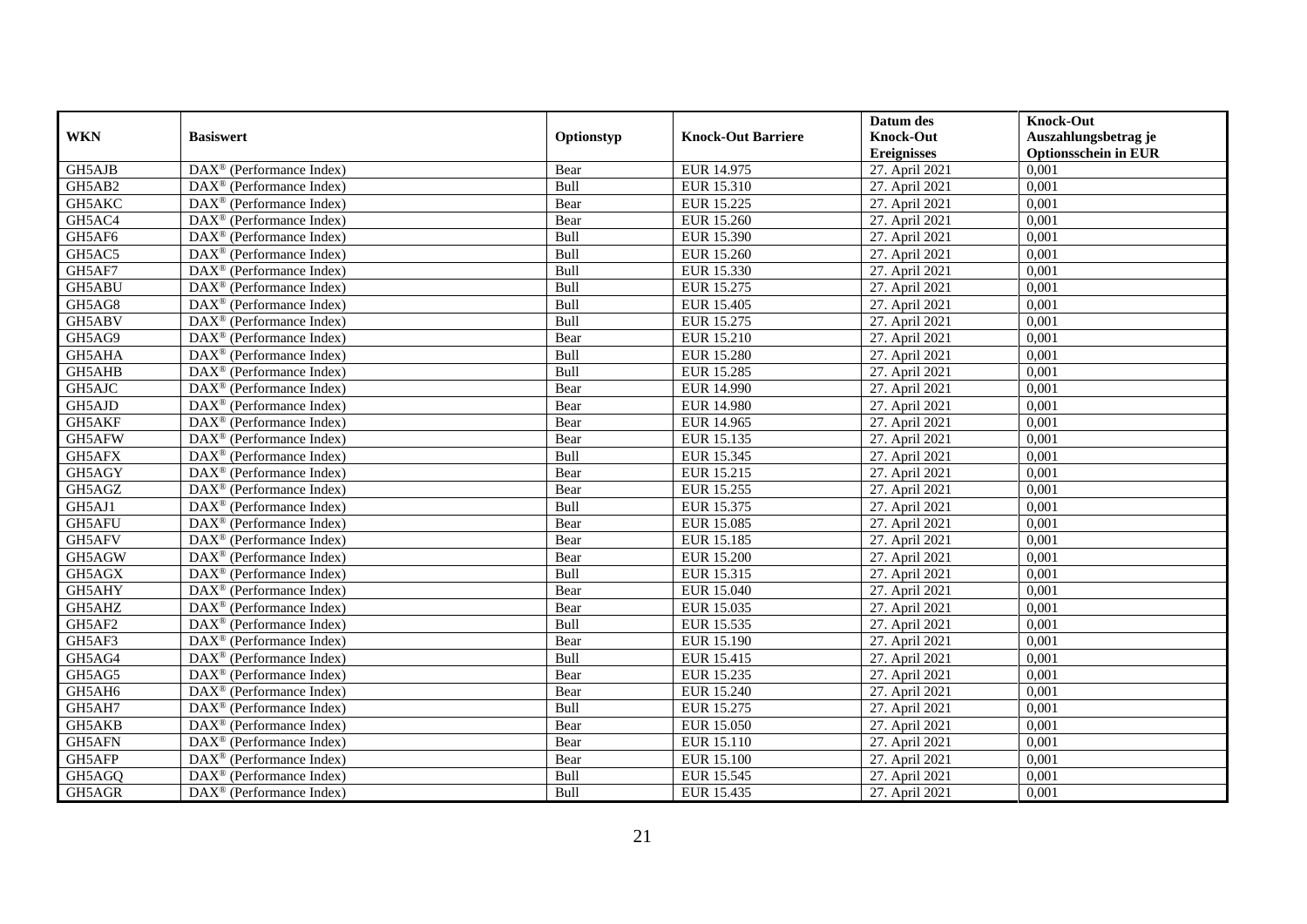|            |                                                              |            |                           | Datum des          | <b>Knock-Out</b>            |
|------------|--------------------------------------------------------------|------------|---------------------------|--------------------|-----------------------------|
| <b>WKN</b> | <b>Basiswert</b>                                             | Optionstyp | <b>Knock-Out Barriere</b> | <b>Knock-Out</b>   | Auszahlungsbetrag je        |
|            |                                                              |            |                           | <b>Ereignisses</b> | <b>Optionsschein in EUR</b> |
| GH5AHS     | DAX <sup>®</sup> (Performance Index)                         | Bear       | EUR 15.015                | 27. April 2021     | 0,001                       |
| GH5AHT     | $\text{DAX}^{\textcircled{n}}$ (Performance Index)           | Bear       | EUR 15.230                | 27. April 2021     | 0,001                       |
| GH5AFQ     | DAX <sup>®</sup> (Performance Index)                         | Bear       | EUR 15.145                | 27. April 2021     | 0,001                       |
| GH5AFR     | $\text{DAX}^{\otimes}$ (Performance Index)                   | Bear       | EUR 15.130                | 27. April 2021     | 0,001                       |
| GH5AGS     | DAX <sup>®</sup> (Performance Index)                         | Bull       | EUR 15.560                | 27. April 2021     | 0,001                       |
| GH5AGT     | $\text{DAX}^{\textcircled{p}}$ (Performance Index)           | Bull       | <b>EUR 15.550</b>         | 27. April 2021     | 0,001                       |
| GH5AHU     | $DAX^{\otimes}$ (Performance Index)                          | Bull       | EUR 15.515                | 27. April 2021     | 0,001                       |
| GH5AHV     | DAX <sup>®</sup> (Performance Index)                         | Bear       | <b>EUR 15.020</b>         | 27. April 2021     | 0,001                       |
| GH5AF8     | $\text{DAX}^{\textcircled{n}}$ (Performance Index)           | Bull       | EUR 15.295                | 27. April 2021     | 0,001                       |
| GH5AF9     | $\text{DAX}^{\otimes}$ (Performance Index)                   | Bear       | <b>EUR 15.205</b>         | 27. April 2021     | 0,001                       |
| GH5AGA     | $\overline{\text{DAX}}^{\textcircled{}}$ (Performance Index) | Bull       | EUR 15.440                | 27. April 2021     | 0.001                       |
| GH5AGB     | DAX <sup>®</sup> (Performance Index)                         | Bull       | <b>EUR 15.305</b>         | 27. April 2021     | 0,001                       |
| GH5AHC     | DAX <sup>®</sup> (Performance Index)                         | Bull       | <b>EUR 15.500</b>         | 27. April 2021     | 0,001                       |
| GH5AHD     | $DAX^{\otimes}$ (Performance Index)                          | Bear       | <b>EUR 15.220</b>         | 27. April 2021     | 0,001                       |
| GH5AJE     | $\text{DAX}^{\otimes}$ (Performance Index)                   | Bear       | EUR 14.995                | 27. April 2021     | 0,001                       |
| GH5AML     | DAX <sup>®</sup> (Performance Index)                         | Bull       | EUR 15.425                | 27. April 2021     | 0,001                       |
| GH5AFE     | DAX <sup>®</sup> (Performance Index)                         | Bull       | <b>EUR 15.300</b>         | 27. April 2021     | 0,001                       |
| GH5AFF     | $\overline{\text{DAX}^{\otimes}}$ (Performance Index)        | Bear       | EUR 15.075                | 27. April 2021     | 0,001                       |
| GH5AFG     | DAX <sup>®</sup> (Performance Index)                         | Bear       | EUR 15.150                | 27. April 2021     | 0,001                       |
| GH5A4N     | Koninklijke Vopak N.V.                                       | Bear       | <b>EUR 38,68</b>          | 27. April 2021     | 0,001                       |
| GH5AGG     | DAX <sup>®</sup> (Performance Index)                         | Bear       | EUR 15.165                | 27. April 2021     | 0,001                       |
| GH5AGH     | DAX <sup>®</sup> (Performance Index)                         | Bull       | <b>EUR 15.410</b>         | 27. April 2021     | 0,001                       |
| GH5AGJ     | DAX <sup>®</sup> (Performance Index)                         | Bull       | EUR 15.495                | 27. April 2021     | 0,001                       |
| GH5AHJ     | DAX <sup>®</sup> (Performance Index)                         | Bull       | EUR 15.355                | 27. April 2021     | 0,001                       |
| GH5AHK     | $DAX^{\circledR}$ (Performance Index)                        | Bear       | <b>EUR 15.060</b>         | 27. April 2021     | 0.001                       |
| GH5AHL     | DAX <sup>®</sup> (Performance Index)                         | Bear       | EUR 15.065                | 27. April 2021     | 0,001                       |
| GH5AKP     | DAX <sup>®</sup> (Performance Index)                         | Bull       | EUR 15.510                | 27. April 2021     | 0,001                       |
| GH5AEY     | $\text{DAX}^{\textcircled{p}}$ (Performance Index)           | Bull       | EUR 15.445                | 27. April 2021     | 0,001                       |
| GH5AEZ     | DAX <sup>®</sup> (Performance Index)                         | Bull       | EUR 15.485                | 27. April 2021     | 0,001                       |
| GH5AG0     | $\text{DAX}^{\circledast}$ (Performance Index)               | Bear       | EUR 15.195                | 27. April 2021     | 0,001                       |
| GH5AG1     | $\text{DAX}^{\otimes}$ (Performance Index)                   | Bear       | <b>EUR 15.250</b>         | 27. April 2021     | 0,001                       |
| GH5AH2     | $DAX^{\circledR}$ (Performance Index)                        | Bull       | EUR 15.430                | 27. April 2021     | 0.001                       |
| GH5AH3     | $\overline{\text{DAX}^{\otimes}}$ (Performance Index)        | Bull       | EUR 15.395                | 27. April 2021     | 0,001                       |
| GH5AEW     | DAX <sup>®</sup> (Performance Index)                         | Bear       | EUR 15.245                | 27. April 2021     | 0,001                       |
| GH5AEX     | DAX <sup>®</sup> (Performance Index)                         | Bull       | EUR 15.555                | 27. April 2021     | 0,001                       |
| GH5AFY     | DAX <sup>®</sup> (Performance Index)                         | Bear       | EUR 15.115                | 27. April 2021     | 0,001                       |
| GH5AFZ     | $\text{DAX}^{\circledast}$ (Performance Index)               | Bear       | EUR 15.070                | 27. April 2021     | 0,001                       |
| GH5AH0     | DAX <sup>®</sup> (Performance Index)                         | Bull       | EUR 15.475                | 27. April 2021     | 0,001                       |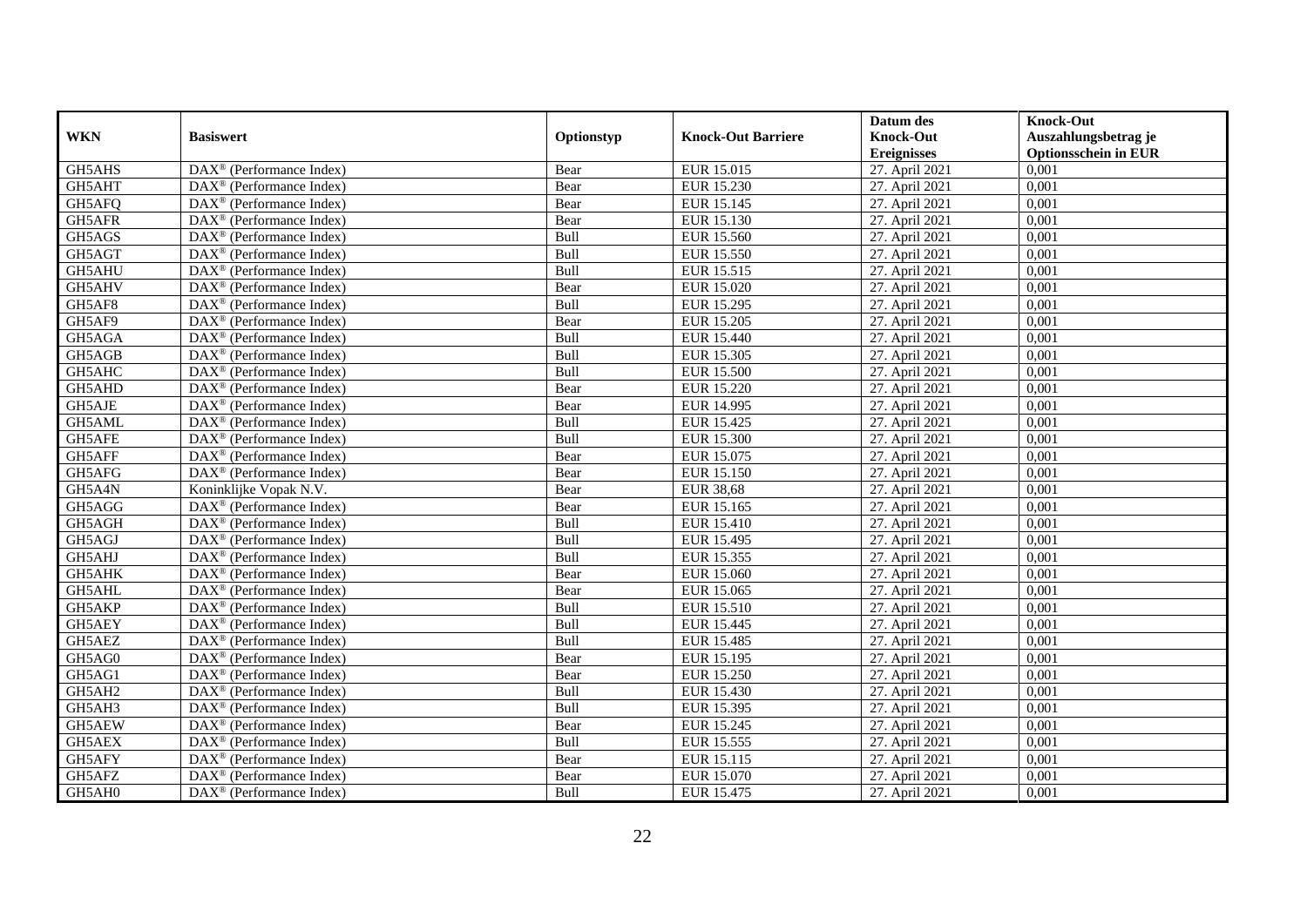|               |                                                              |             |                           | Datum des          | <b>Knock-Out</b>            |
|---------------|--------------------------------------------------------------|-------------|---------------------------|--------------------|-----------------------------|
| <b>WKN</b>    | <b>Basiswert</b>                                             | Optionstyp  | <b>Knock-Out Barriere</b> | <b>Knock-Out</b>   | Auszahlungsbetrag je        |
|               |                                                              |             |                           | <b>Ereignisses</b> | <b>Optionsschein in EUR</b> |
| GH5AH1        | DAX <sup>®</sup> (Performance Index)                         | Bull        | EUR 15.455                | 27. April 2021     | 0,001                       |
| GH5AJ2        | $\text{DAX}^{\textcircled{n}}$ (Performance Index)           | Bull        | EUR 15.360                | 27. April 2021     | 0,001                       |
| GH5AFC        | DAX <sup>®</sup> (Performance Index)                         | Bull        | EUR 15.490                | 27. April 2021     | 0,001                       |
| GH5AFD        | $\text{DAX}^{\otimes}$ (Performance Index)                   | Bear        | EUR 15.265                | 27. April 2021     | 0,001                       |
| GH5AGE        | DAX <sup>®</sup> (Performance Index)                         | Bull        | <b>EUR 15.460</b>         | 27. April 2021     | 0,001                       |
| GH5AGF        | $\text{DAX}^{\textcircled{p}}$ (Performance Index)           | Bull        | <b>EUR 15.520</b>         | 27. April 2021     | 0,001                       |
| GH5AHG        | $DAX^{\otimes}$ (Performance Index)                          | Bear        | EUR 15.045                | 27. April 2021     | 0,001                       |
| GH5AHH        | DAX <sup>®</sup> (Performance Index)                         | Bull        | EUR 15.525                | 27. April 2021     | 0,001                       |
| GH5AF0        | $\text{DAX}^{\textcircled{n}}$ (Performance Index)           | Bull        | EUR 15.335                | 27. April 2021     | 0,001                       |
| GH5AF1        | $\text{DAX}^{\otimes}$ (Performance Index)                   | Bull        | EUR 15.465                | 27. April 2021     | 0,001                       |
| GH5AG2        | $\text{DAX}^{\textcircled{n}}$ (Performance Index)           | Bull        | EUR 15.505                | 27. April 2021     | 0.001                       |
| GH5AG3        | DAX <sup>®</sup> (Performance Index)                         | Bear        | <b>EUR 15.080</b>         | 27. April 2021     | 0,001                       |
| GH5AH4        | DAX <sup>®</sup> (Performance Index)                         | Bull        | <b>EUR 15.540</b>         | 27. April 2021     | 0,001                       |
| GH5AH5        | $\text{DAX}^{\textcircled{p}}$ (Performance Index)           | Bear        | EUR 15.160                | 27. April 2021     | 0,001                       |
| GH5AHM        | $\text{DAX}^{\otimes}$ (Performance Index)                   | Bear        | <b>EUR 15.000</b>         | 27. April 2021     | 0,001                       |
| GH5AHN        | $\overline{\text{DAX}}^{\textcircled{}}$ (Performance Index) | Bear        | EUR 15.055                | 27. April 2021     | 0,001                       |
| GH5AHP        | DAX <sup>®</sup> (Performance Index)                         | Bear        | EUR 15.010                | 27. April 2021     | 0,001                       |
| GH5AJG        | $DAX^{\circledR}$ (Performance Index)                        | Bear        | EUR 14.985                | 27. April 2021     | 0,001                       |
| GH5AKJ        | $\overline{\text{DAX}}^{\textcircled{}}$ (Performance Index) | Bull        | EUR 15.310                | 27. April 2021     | 0,001                       |
| GH5AKK        | DAX <sup>®</sup> (Performance Index)                         | Bull        | EUR 15.530                | 27. April 2021     | 0,001                       |
| GH5AGU        | DAX <sup>®</sup> (Performance Index)                         | Bull        | <b>EUR 15.385</b>         | 27. April 2021     | 0,001                       |
| GH5AGV        | $\overline{\text{DAX}^{\otimes}}$ (Performance Index)        | Bull        | <b>EUR 15.480</b>         | 27. April 2021     | 0,001                       |
| GH5AHW        | DAX <sup>®</sup> (Performance Index)                         | Bear        | EUR 15.025                | 27. April 2021     | 0,001                       |
| GH5AHX        | DAX <sup>®</sup> (Performance Index)                         | Bear        | EUR 15.030                | 27. April 2021     | 0,001                       |
| GH59EL        | 1 Feinunze Palladium. Feinheit mind. 0.9995                  | Bear        | USD 2.947,717             | 27. April 2021     | 0.001                       |
| <b>GH544L</b> | HSBC Holdings plc                                            | Bear        | GBP 4,30823348            | 27. April 2021     | 0,001                       |
| GH4T56        | Veolia Environment S.A.                                      | Bear        | EUR 26,13337247           | 27. April 2021     | 0,001                       |
| GH4VL2        | 1 Feinunze Palladium, Feinheit mind. 0,9995                  | Bear        | USD 2.957,482             | 27. April 2021     | 0,001                       |
| GH5899        | DAX <sup>®</sup> (Performance Index)                         | Bull        | EUR 15.230                | 27. April 2021     | 0,001                       |
| <b>GH589A</b> | $\text{DAX}^{\textcircled{n}}$ (Performance Index)           | Bull        | EUR 15.230                | 27. April 2021     | 0,001                       |
| <b>GH589M</b> | $\text{DAX}^{\textcircled{n}}$ (Performance Index)           | Bull        | EUR 15.220                | 27. April 2021     | 0,001                       |
| <b>GH589N</b> | $DAX^{\circledR}$ (Performance Index)                        | <b>Bull</b> | <b>EUR 15.220</b>         | 27. April 2021     | 0.001                       |
| <b>GH589B</b> | $\overline{\text{DAX}^{\otimes}}$ (Performance Index)        | Bull        | EUR 15.225                | 27. April 2021     | 0,001                       |
| GH5897        | DAX <sup>®</sup> (Performance Index)                         | Bull        | EUR 15.230                | 27. April 2021     | 0,001                       |
| <b>GH589P</b> | DAX <sup>®</sup> (Performance Index)                         | Bull        | <b>EUR 15.220</b>         | 27. April 2021     | 0,001                       |
| <b>GH589Q</b> | DAX <sup>®</sup> (Performance Index)                         | Bull        | EUR 15.220                | 27. April 2021     | 0,001                       |
| <b>GH589D</b> | $\text{DAX}^{\otimes}$ (Performance Index)                   | Bull        | EUR 15.225                | 27. April 2021     | 0,001                       |
| <b>GH589E</b> | DAX <sup>®</sup> (Performance Index)                         | Bull        | EUR 15.225                | 27. April 2021     | 0,001                       |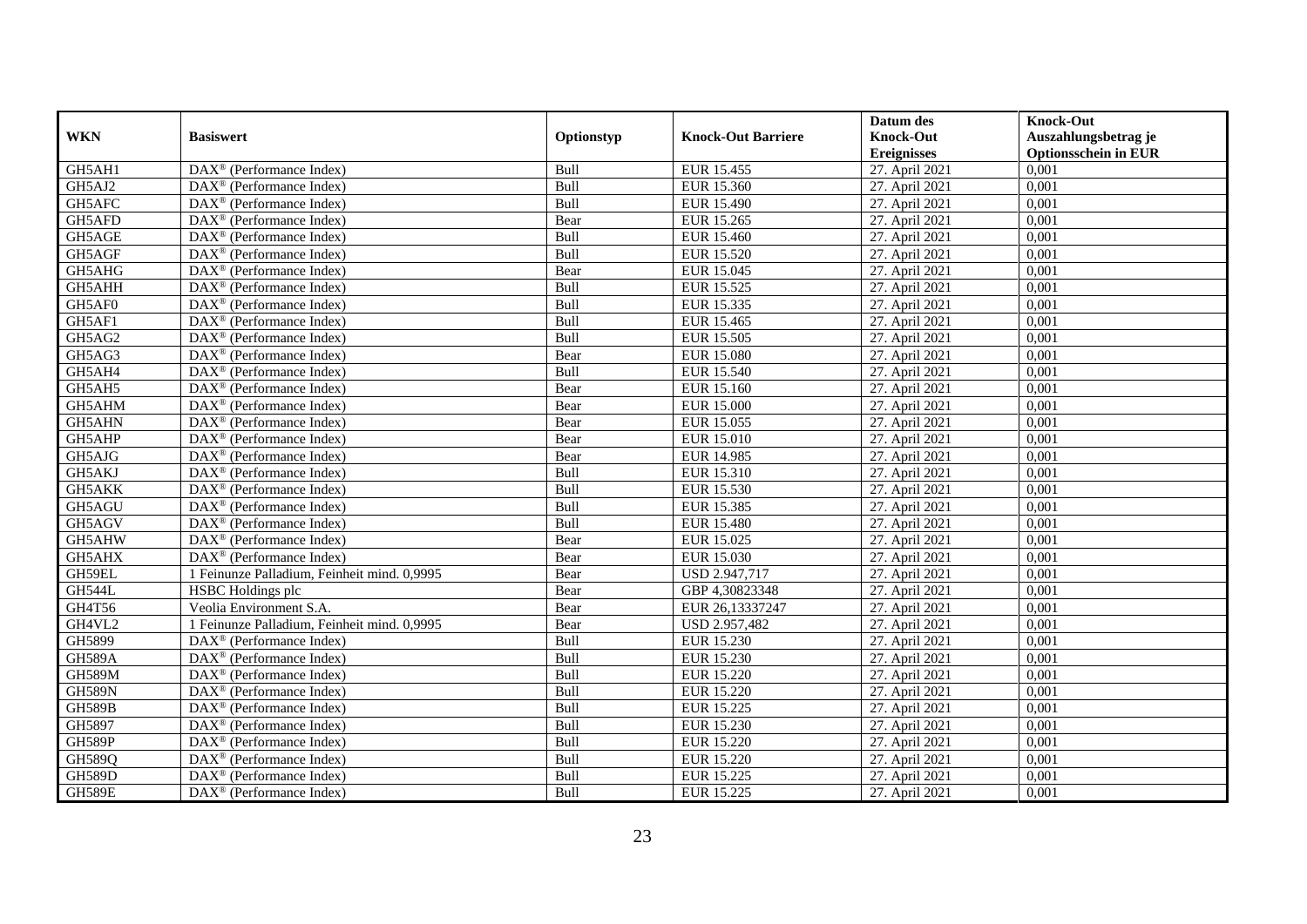|               |                                                                    |             |                           | Datum des          | <b>Knock-Out</b>            |
|---------------|--------------------------------------------------------------------|-------------|---------------------------|--------------------|-----------------------------|
| <b>WKN</b>    | <b>Basiswert</b>                                                   | Optionstyp  | <b>Knock-Out Barriere</b> | <b>Knock-Out</b>   | Auszahlungsbetrag je        |
|               |                                                                    |             |                           | <b>Ereignisses</b> | <b>Optionsschein in EUR</b> |
| <b>GH589H</b> | DAX <sup>®</sup> (Performance Index)                               | Bull        | EUR 15.225                | 27. April 2021     | 0,001                       |
| <b>GH589J</b> | $\text{DAX}^{\textcircled{n}}$ (Performance Index)                 | Bull        | <b>EUR 15.220</b>         | 27. April 2021     | 0,001                       |
| GH5ACB        | DAX <sup>®</sup> (Performance Index)                               | Bull        | EUR 15.230                | 27. April 2021     | 0,001                       |
| <b>GH589F</b> | DAX <sup>®</sup> (Performance Index)                               | Bull        | EUR 15.225                | 27. April 2021     | 0,001                       |
| <b>GH589G</b> | DAX <sup>®</sup> (Performance Index)                               | Bull        | EUR 15.225                | 27. April 2021     | 0,001                       |
| GH4G1O        | ASML Holding N.V.                                                  | Bear        | EUR 558,78847112          | 27. April 2021     | 0,001                       |
| GH5ADV        | DAX <sup>®</sup> (Performance Index)/ X-DAX <sup>®</sup>           | Bull        | EUR 15.200                | 27. April 2021     | 0,001                       |
| <b>GH589L</b> | DAX <sup>®</sup> (Performance Index)                               | Bull        | <b>EUR 15.220</b>         | 27. April 2021     | 0,001                       |
| GH5ADW        | $\text{DAX}^{\circledast}$ (Performance Index)/ X-DAX <sup>®</sup> | Bull        | <b>EUR 15.200</b>         | 27. April 2021     | 0,001                       |
| <b>GH58A1</b> | $\text{DAX}^{\otimes}$ (Performance Index)                         | Bull        | <b>EUR 15.200</b>         | 27. April 2021     | 0,001                       |
| GH589T        | $\overline{\text{DAX}^{\otimes}}$ (Performance Index)              | Bull        | EUR 15.210                | 27. April 2021     | 0.001                       |
| <b>GH589U</b> | DAX <sup>®</sup> (Performance Index)                               | Bull        | EUR 15.210                | 27. April 2021     | 0,001                       |
| <b>GH589V</b> | DAX <sup>®</sup> (Performance Index)                               | Bull        | EUR 15.210                | 27. April 2021     | 0,001                       |
| <b>GH589W</b> | $\text{DAX}^{\textcircled{D}}$ (Performance Index)                 | Bull        | EUR 15.210                | 27. April 2021     | 0,001                       |
| <b>GH589X</b> | $\text{DAX}^{\otimes}$ (Performance Index)                         | Bull        | <b>EUR 15.200</b>         | 27. April 2021     | 0,001                       |
| <b>GH589R</b> | DAX <sup>®</sup> (Performance Index)                               | Bull        | EUR 15.210                | 27. April 2021     | 0,001                       |
| <b>GH589S</b> | DAX <sup>®</sup> (Performance Index)                               | Bull        | EUR 15.210                | 27. April 2021     | 0,001                       |
| <b>GH589Y</b> | $\text{DAX}^{\textcircled{D}}$ (Performance Index)                 | <b>Bull</b> | EUR 15.200                | 27. April 2021     | 0,001                       |
| <b>GH589Z</b> | $\overline{\text{DAX}}^{\textcircled{}}$ (Performance Index)       | Bull        | <b>EUR 15.200</b>         | 27. April 2021     | 0,001                       |
| <b>GH58A0</b> | $\overline{\text{DAX}^{\otimes}}$ (Performance Index)              | Bull        | <b>EUR 15.200</b>         | 27. April 2021     | 0,001                       |
| GH29WC        | TecDAX <sup>®</sup> (Performance Index)                            | Bear        | EUR 3.551,94              | 27. April 2021     | 0,001                       |
| <b>GH58A2</b> | $\overline{\text{DAX}^{\otimes}}$ (Performance Index)              | Bull        | EUR 15.190                | 27. April 2021     | 0,001                       |
| GH29WE        | TecDAX <sup>®</sup> (Performance Index)                            | Bear        | EUR 3.555,34              | 27. April 2021     | 0,001                       |
| GH58A3        | DAX <sup>®</sup> (Performance Index)                               | Bull        | EUR 15.190                | 27. April 2021     | 0,001                       |
| GH4T36        | Sartorius AG                                                       | Bear        | EUR 477,46                | 27. April 2021     | 0.001                       |
| GH58A4        | DAX <sup>®</sup> (Performance Index)                               | Bull        | EUR 15.190                | 27. April 2021     | 0,001                       |
| GH4T1Q        | Sartorius AG                                                       | Bear        | EUR 479,727               | 27. April 2021     | 0,001                       |
| <b>GH58A5</b> | DAX <sup>®</sup> (Performance Index)                               | Bull        | EUR 15.190                | 27. April 2021     | 0,001                       |
| GH58A6        | $\overline{\text{DAX}^{\otimes}(\text{Performance Index})}$        | Bull        | EUR 15.190                | 27. April 2021     | 0,001                       |
| GH4T27        | Sartorius AG                                                       | Bear        | EUR 481,965               | 27. April 2021     | 0,001                       |
| GH4JT9        | Cancom SE                                                          | Bear        | EUR 52,09127682           | 27. April 2021     | 0,001                       |
| GH5432        | STMicroelectronics N.V.                                            | Bear        | EUR 32,86222272           | 27. April 2021     | 0.001                       |
| <b>GH543N</b> | Société Générale S.A.                                              | Bear        | EUR 22,39418476           | 27. April 2021     | 0,001                       |
| GH544M        | <b>HSBC</b> Holdings plc                                           | Bear        | GBP 4,3682089             | 27. April 2021     | 0,001                       |
| GH2K42        | ADYEN N.V.                                                         | Bear        | EUR 2.128,82614714        | 27. April 2021     | 0,001                       |
| GH4T9Y        | Nordex SE                                                          | Bear        | EUR 26,23510818           | 27. April 2021     | 0,001                       |
| GH3NGQ        | Banco Santander S.A.                                               | Bear        | EUR 2,97670375            | 27. April 2021     | 0,001                       |
| GH51J7        | Infineon Technologies AG                                           | Bear        | EUR 35,32301025           | 27. April 2021     | 0,001                       |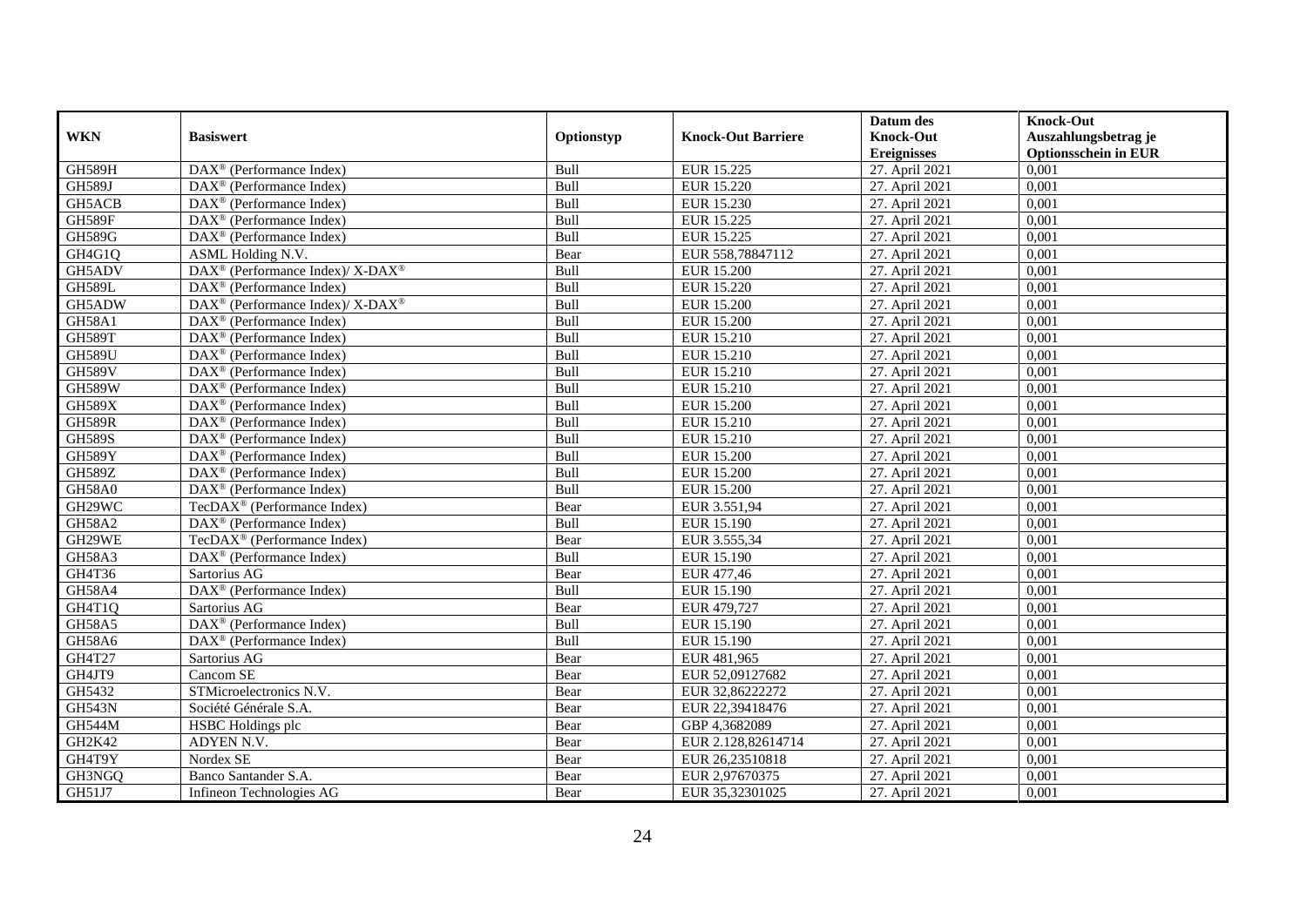|            |                                                 |            |                           | Datum des          | <b>Knock-Out</b>            |
|------------|-------------------------------------------------|------------|---------------------------|--------------------|-----------------------------|
| <b>WKN</b> | <b>Basiswert</b>                                | Optionstyp | <b>Knock-Out Barriere</b> | <b>Knock-Out</b>   | Auszahlungsbetrag je        |
|            |                                                 |            |                           | <b>Ereignisses</b> | <b>Optionsschein in EUR</b> |
| GH51JK     | Infineon Technologies AG                        | Bear       | EUR 35,15314005           | 27. April 2021     | 0,001                       |
| GH59ZW     | Ørsted A/S                                      | Bull       | DKK 977,82                | 27. April 2021     | 0,001                       |
| GH55RR     | Electricite de France SA                        | Bear       | EUR 12,33440413           | 27. April 2021     | 0,001                       |
| GC6AUJ     | NASDAQ-100 Index <sup>®</sup>                   | Bear       | USD 14.046,25             | 27. April 2021     | 0,001                       |
| GH5AE2     | S&P 500 <sup>®</sup> Index                      | Bear       | <b>USD 4.190</b>          | 27. April 2021     | 0,001                       |
| GH5AE3     | S&P 500 <sup>®</sup> Index                      | Bear       | $\overline{USD4.1}90$     | 27. April 2021     | 0,001                       |
| GH5AE4     | S&P 500 <sup>®</sup> Index                      | Bear       | <b>USD 4.187,5</b>        | 27. April 2021     | 0,001                       |
| GH5AE5     | S&P 500 <sup>®</sup> Index                      | Bear       | USD 4.187,5               | 27. April 2021     | 0,001                       |
| GH5AE0     | S&P 500 <sup>®</sup> Index                      | Bear       | <b>USD 4.192,5</b>        | 27. April 2021     | 0,001                       |
| GH5AE1     | S&P 500 <sup>®</sup> Index                      | Bear       | $USD\,4.192,5$            | 27. April 2021     | 0,001                       |
| GH5AD0     | NASDAQ-100 Index®                               | Bear       | <b>USD 13.950</b>         | 27. April 2021     | 0.001                       |
| GH5AE6     | S&P 500 <sup>®</sup> Index                      | Bear       | <b>USD 4.185</b>          | 27. April 2021     | 0,001                       |
| GH5ACT     | NASDAQ-100 Index®                               | Bear       | <b>USD 13.980</b>         | 27. April 2021     | 0,001                       |
| GH5AE7     | S&P 500 <sup>®</sup> Index                      | Bear       | <b>USD 4.185</b>          | 27. April 2021     | 0,001                       |
| GH5ACY     | NASDAQ-100 Index®                               | Bear       | <b>USD 13.960</b>         | 27. April 2021     | 0,001                       |
| GH5AE8     | S&P 500 <sup>®</sup> Index                      | Bear       | <b>USD 4.182,5</b>        | 27. April 2021     | 0,001                       |
| GH5ACZ     | NASDAQ-100 Index®                               | Bear       | <b>USD 13.950</b>         | 27. April 2021     | 0,001                       |
| GH5AE9     | S&P 500 <sup>®</sup> Index                      | Bear       | <b>USD 4.182,5</b>        | 27. April 2021     | 0,001                       |
| GH5ACU     | NASDAQ-100 Index®                               | Bear       | <b>USD 13.980</b>         | 27. April 2021     | 0,001                       |
| GH5A9U     | Dow Jones Industrial Average® Index             | Bull       | <b>USD 33.920</b>         | 27. April 2021     | 0,001                       |
| GH5ACV     | NASDAQ-100 Index®                               | Bear       | <b>USD 13.970</b>         | 27. April 2021     | 0,001                       |
| GH5A9V     | Dow Jones Industrial Average® Index             | Bull       | <b>USD 33.900</b>         | 27. April 2021     | 0,001                       |
| GH5ACW     | NASDAQ-100 Index®                               | Bear       | <b>USD 13.970</b>         | 27. April 2021     | 0,001                       |
| GH5A9W     | Dow Jones Industrial Average® Index             | Bull       | <b>USD 33.900</b>         | 27. April 2021     | 0,001                       |
| GH5ACX     | NASDAQ-100 Index®                               | Bear       | <b>USD 13.960</b>         | 27. April 2021     | 0.001                       |
| GH5A9X     | Dow Jones Industrial Average® Index             | Bull       | <b>USD 33.880</b>         | 27. April 2021     | 0,001                       |
| GH4WK9     | NASDAQ-100 Index®                               | Bear       | <b>USD 14.040</b>         | 27. April 2021     | 0,001                       |
| GH5A9J     | Dow Jones Industrial Average <sup>®</sup> Index | Bull       | <b>USD 34.020</b>         | 27. April 2021     | 0,001                       |
| GH4WKA     | NASDAQ-100 Index®                               | Bear       | <b>USD 14.040</b>         | 27. April 2021     | 0,001                       |
| GH5A9K     | Dow Jones Industrial Average <sup>®</sup> Index | Bull       | <b>USD 34.000</b>         | 27. April 2021     | 0,001                       |
| GH5A9G     | Dow Jones Industrial Average <sup>®</sup> Index | Bull       | <b>USD 34.040</b>         | 27. April 2021     | 0,001                       |
| GH5A9H     | Dow Jones Industrial Average <sup>®</sup> Index | Bull       | <b>USD 34.020</b>         | 27. April 2021     | 0.001                       |
| GH5A9Y     | Dow Jones Industrial Average® Index             | Bull       | <b>USD 33.880</b>         | 27. April 2021     | 0,001                       |
| GH5A9L     | Dow Jones Industrial Average® Index             | Bull       | <b>USD 34.000</b>         | 27. April 2021     | 0,001                       |
| GH5A9M     | Dow Jones Industrial Average® Index             | Bull       | <b>USD 33.980</b>         | 27. April 2021     | 0,001                       |
| GH5A9Q     | Dow Jones Industrial Average <sup>®</sup> Index | Bull       | <b>USD 33.950</b>         | 27. April 2021     | 0,001                       |
| GH5A9R     | Dow Jones Industrial Average® Index             | Bull       | <b>USD 33.940</b>         | 27. April 2021     | 0,001                       |
| GH5A9S     | Dow Jones Industrial Average <sup>®</sup> Index | Bull       | <b>USD 33.940</b>         | 27. April 2021     | 0,001                       |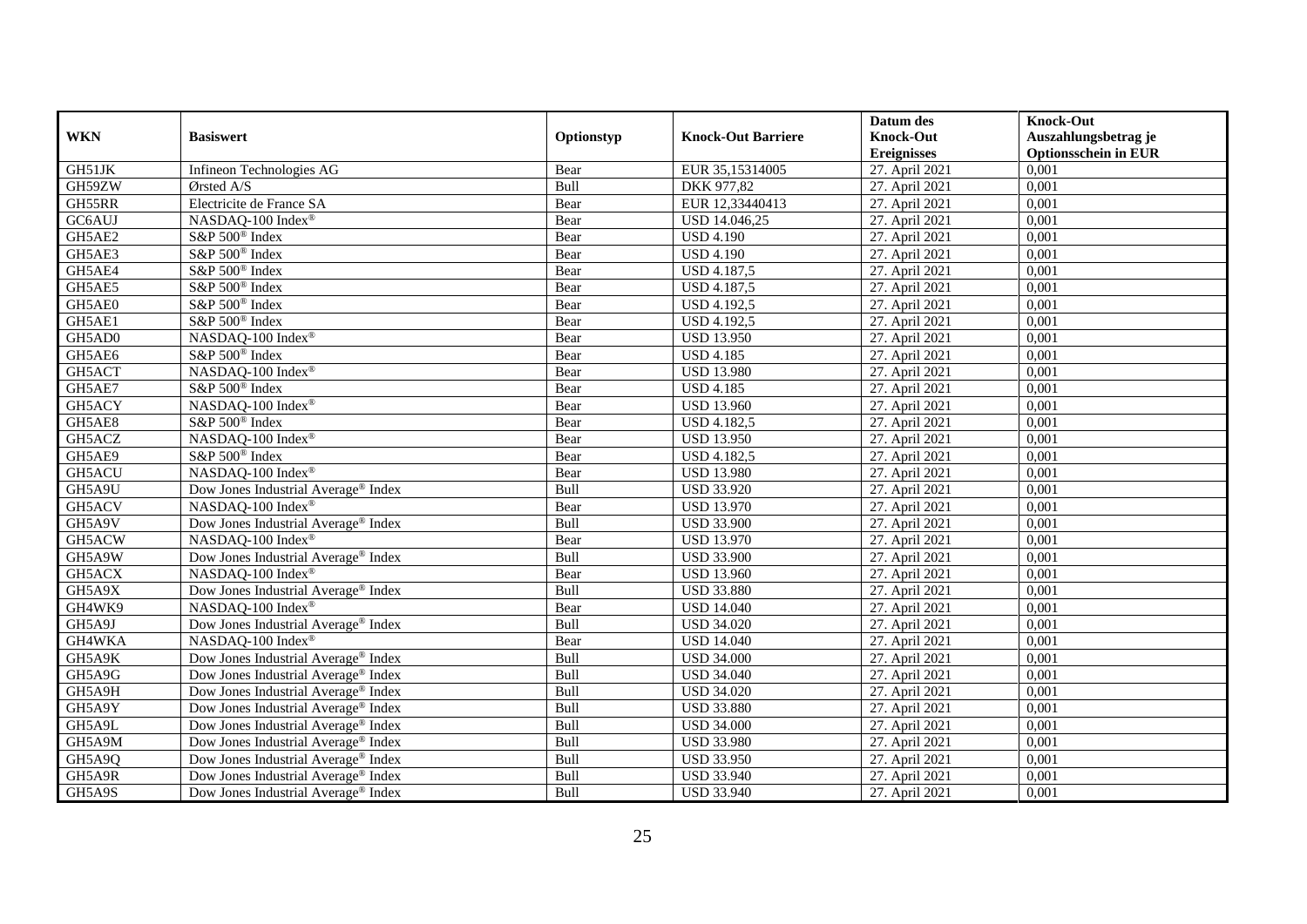|               |                                                   |            |                           | Datum des          | <b>Knock-Out</b>            |
|---------------|---------------------------------------------------|------------|---------------------------|--------------------|-----------------------------|
| <b>WKN</b>    | <b>Basiswert</b>                                  | Optionstyp | <b>Knock-Out Barriere</b> | <b>Knock-Out</b>   | Auszahlungsbetrag je        |
|               |                                                   |            |                           | <b>Ereignisses</b> | <b>Optionsschein in EUR</b> |
| GH5A9T        | Dow Jones Industrial Average <sup>®</sup> Index   | Bull       | <b>USD 33.920</b>         | 27. April 2021     | 0,001                       |
| GH5A9N        | Dow Jones Industrial Average <sup>®</sup> Index   | Bull       | <b>USD 33.980</b>         | 27. April 2021     | 0,001                       |
| GH5A9P        | Dow Jones Industrial Average® Index               | Bull       | <b>USD 33.950</b>         | 27. April 2021     | 0,001                       |
| GH5A9F        | Dow Jones Industrial Average® Index               | Bull       | <b>USD 34.040</b>         | 27. April 2021     | 0,001                       |
| GH55Y8        | Square Inc                                        | Bear       | USD 260,20750113          | 27. April 2021     | 0,001                       |
| GH2SV9        | Archer-Daniels-Midland Company                    | Bear       | USD 60,8325011            | 27. April 2021     | 0,001                       |
| GH5A2V        | <b>Cognizant Technology Solutions Corporation</b> | Bear       | <b>USD 79,59</b>          | 27. April 2021     | 0,001                       |
| GH38ZB        | Mercadolibre Inc.                                 | Bear       | USD 1.626,5923465         | 27. April 2021     | 0,001                       |
| <b>GH2A04</b> | Archer-Daniels-Midland Company                    | Bear       | USD 61,45825641           | 27. April 2021     | 0,001                       |
| GH4VTK        | United Parcel Service, Inc.                       | Bear       | USD 184,21964661          | 27. April 2021     | 0,001                       |
| <b>GH1TTZ</b> | Moderna Inc                                       | Bear       | USD 182,67390388          | 27. April 2021     | 0,001                       |
| <b>GH5A21</b> | <b>BioNTech SE - ADR</b>                          | Bear       | <b>USD 175,04</b>         | 27. April 2021     | 0,001                       |
| <b>GH1TUT</b> | Moderna Inc                                       | Bear       | USD 180,1214955           | 27. April 2021     | 0,001                       |
| GH55WK        | Square Inc                                        | Bear       | USD 258,9581853           | 27. April 2021     | 0,001                       |
| GH36NF        | Mercadolibre Inc.                                 | Bear       | USD 1.641,29965428        | 27. April 2021     | 0,001                       |
| GH543Q        | Société Générale S.A.                             | Bear       | EUR 22,58405067           | 27. April 2021     | 0,001                       |
| GH4VTN        | United Parcel Service, Inc.                       | Bear       | USD 187,72697445          | 27. April 2021     | 0,001                       |
| <b>GH1TUW</b> | Moderna Inc                                       | Bear       | USD 181,8296457           | 27. April 2021     | 0,001                       |
| GH51K5        | Square Inc                                        | Bear       | USD 257,26863387          | 27. April 2021     | 0,001                       |
| GH4VTP        | United Parcel Service, Inc.                       | Bear       | USD 193,56252846          | 27. April 2021     | 0,001                       |
| <b>GH1TVN</b> | Moderna Inc                                       | Bear       | USD 183,527979            | 27. April 2021     | 0,001                       |
| GH4VUD        | United Parcel Service, Inc.                       | Bear       | USD 181,89142045          | 27. April 2021     | 0,001                       |
| GF7S1W        | Amazon.com, Inc.                                  | Bear       | USD 3.443,32044024        | 27. April 2021     | 0,001                       |
| GF89NQ        | EUR/JPY (WM-Fixing)                               | Bear       | JPY 130,95715514          | 27. April 2021     | 0,001                       |
| <b>GH1TUU</b> | Moderna Inc                                       | Bear       | USD 180,96575366          | 27. April 2021     | 0,001                       |
| GH4VUB        | United Parcel Service, Inc.                       | Bear       | USD 183,05053734          | 27. April 2021     | 0,001                       |
| GH4VTL        | United Parcel Service, Inc.                       | Bear       | USD 186,55786518          | 27. April 2021     | 0,001                       |
| GH4VTM        | United Parcel Service, Inc.                       | Bear       | USD 185,3887559           | 27. April 2021     | 0.001                       |
| GH55XQ        | Texas Instruments Incorporated                    | Bear       | USD 192,26815042          | 27. April 2021     | 0,001                       |
| GH55SX        | EOG Resources Inc.                                | Bear       | USD 70,46316458           | 27. April 2021     | 0,001                       |
| GH55VH        | Alibaba Group Holding Limited                     | Bear       | <b>USD 234,5</b>          | 27. April 2021     | 0,001                       |
| GH5A6K        | Amazon.com, Inc.                                  | Bear       | <b>USD 3.415,08</b>       | 27. April 2021     | 0.001                       |
| GH4XV5        | Eli Lilly and Company                             | Bull       | USD 185,25065719          | 27. April 2021     | 0,001                       |
| GH5A1E        | <b>Brown-Forman Corporation</b>                   | Bull       | <b>USD 75,84</b>          | 27. April 2021     | 0,001                       |
| GH4XV8        | Eli Lilly and Company                             | Bull       | USD 183,28948571          | 27. April 2021     | 0,001                       |
| GH2K5Z        | Advanced Micro Devices, Inc.                      | Bear       | USD 87,09356393           | 27. April 2021     | 0,001                       |
| GH59ZU        | <b>Brown-Forman Corporation</b>                   | Bull       | <b>USD 76,27</b>          | 27. April 2021     | 0,001                       |
| GC9X3Q        | Marsh & McLennan Companies Inc                    | Bear       | USD 129,07824958          | 27. April 2021     | 0,001                       |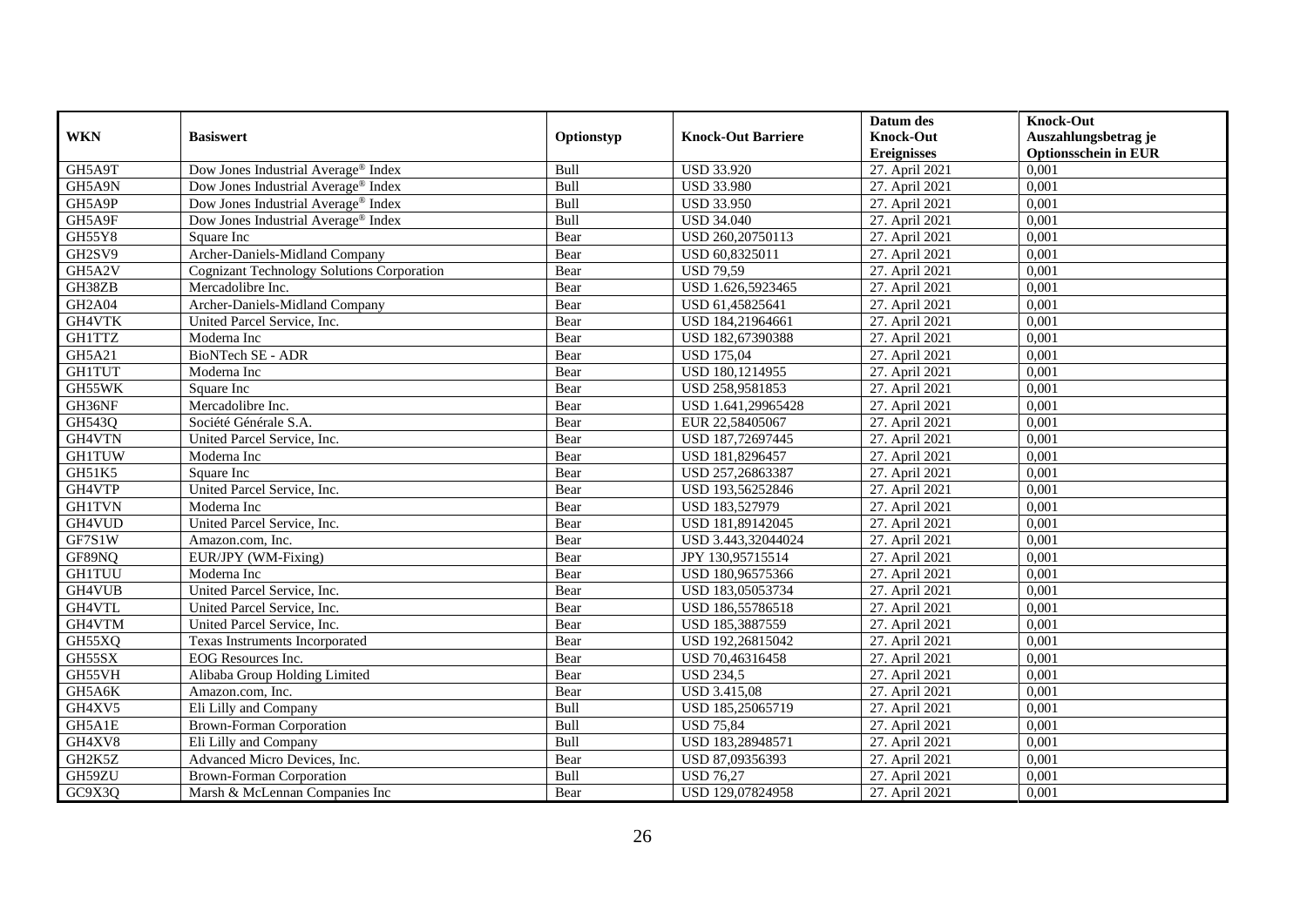|               |                                        |            |                           | Datum des          | <b>Knock-Out</b>            |
|---------------|----------------------------------------|------------|---------------------------|--------------------|-----------------------------|
| <b>WKN</b>    | <b>Basiswert</b>                       | Optionstyp | <b>Knock-Out Barriere</b> | <b>Knock-Out</b>   | Auszahlungsbetrag je        |
|               |                                        |            |                           | <b>Ereignisses</b> | <b>Optionsschein in EUR</b> |
| GH2K5X        | Advanced Micro Devices, Inc.           | Bear       | USD 86,2426157            | 27. April 2021     | 0,001                       |
| GH5A1U        | <b>Brown-Forman Corporation</b>        | Bull       | <b>USD 75,42</b>          | 27. April 2021     | 0,001                       |
| GH2K5Y        | Advanced Micro Devices, Inc.           | Bear       | USD 86,66808985           | 27. April 2021     | 0,001                       |
| GH55TR        | FedEx Corp.                            | Bear       | USD 289,19378555          | 27. April 2021     | 0,001                       |
| GC9X3R        | Marsh & McLennan Companies Inc         | Bear       | USD 132,80544526          | 27. April 2021     | 0,001                       |
| GH2K7W        | Ameriprise Financial Inc.              | Bear       | USD 251,26560296          | 27. April 2021     | 0,001                       |
| GH55TF        | FedEx Corp.                            | Bear       | USD 283,90609328          | 27. April 2021     | 0,001                       |
| GH55SV        | FedEx Corp.                            | Bear       | USD 286,5449416           | 27. April 2021     | 0,001                       |
| GH55TH        | FedEx Corp.                            | Bear       | USD 281,25724933          | 27. April 2021     | 0,001                       |
| GH4VTR        | United Parcel Service, Inc.            | Bear       | USD 195,90074702          | 27. April 2021     | 0,001                       |
| GH4XUN        | Eli Lilly and Company                  | Bull       | USD 181,31830825          | 27. April 2021     | 0,001                       |
| GH5AD1        | NASDAQ-100 Index®                      | Bull       | <b>USD 13.940</b>         | 27. April 2021     | 0,001                       |
| GH55WJ        | Alibaba Group Holding Limited          | Bear       | <b>USD 235,63</b>         | 27. April 2021     | 0,001                       |
| <b>GH1PWQ</b> | Archer-Daniels-Midland Company         | Bear       | USD 61,83291096           | 27. April 2021     | 0,001                       |
| GH59ZT        | <b>Brown-Forman Corporation</b>        | Bull       | <b>USD 74,99</b>          | 27. April 2021     | 0,001                       |
| GH1TU2        | Moderna Inc                            | Bear       | USD 184,38205414          | 27. April 2021     | 0,001                       |
| GH5A05        | Ørsted A/S                             | Bull       | DKK 972,87                | 27. April 2021     | 0,001                       |
| GH5AD2        | NASDAO-100 Index®                      | Bull       | <b>USD 13.940</b>         | 27. April 2021     | 0,001                       |
| GH5A5E        | Verisk Analytics Inc                   | Bull       | <b>USD 186,31</b>         | 27. April 2021     | 0,001                       |
| GH55TK        | FedEx Corp.                            | Bear       | USD 291,83263386          | 27. April 2021     | 0,001                       |
| GH4BRJ        | Martin Marietta Materials, Inc.        | Bear       | USD 358,26781008          | 27. April 2021     | 0,001                       |
| GH5AEA        | S&P 500 <sup>®</sup> Index             | Bull       | <b>USD 4.180</b>          | 27. April 2021     | 0,001                       |
| GH5AEB        | S&P 500 <sup>®</sup> Index             | Bull       | <b>USD 4.180</b>          | 27. April 2021     | 0,001                       |
| GH4VZV        | Check Point Software Technologies Ltd. | Bull       | USD 116,84570341          | 27. April 2021     | 0,001                       |
| GH5A5L        | <b>SAP SE</b>                          | Bull       | EUR 117,93                | 27. April 2021     | 0,001                       |
| GH2K3J        | Archer-Daniels-Midland Company         | Bear       | USD 62,33300556           | 27. April 2021     | 0,001                       |
| GH4T9Z        | Nordex SE                              | Bear       | EUR 26,36478743           | 27. April 2021     | 0,001                       |
| GH543P        | Société Générale S.A.                  | Bear       | EUR 22,77391659           | 27. April 2021     | 0.001                       |
| GH51HG        | <b>Vulcan Materials Company</b>        | Bear       | USD 181,94052174          | 27. April 2021     | 0,001                       |
| GH3NGR        | Banco Santander S.A.                   | Bear       | EUR 3,00657036            | 27. April 2021     | 0,001                       |
| <b>GH542E</b> | Lennar Corporation                     | Bear       | USD 105,1680041           | 27. April 2021     | 0,001                       |
| GH55WG        | EOG Resources Inc.                     | Bear       | USD 71.71268871           | 27. April 2021     | 0.001                       |
| GH55WM        | Alibaba Group Holding Limited          | Bear       | <b>USD 236,769</b>        | 27. April 2021     | 0,001                       |
| GH4XY5        | Conagra Brands Inc.                    | Bull       | USD 37,02368852           | 27. April 2021     | 0,001                       |
| <b>GH1TVQ</b> | Moderna Inc                            | Bear       | USD 185,22631227          | 27. April 2021     | 0,001                       |
| GH3NGT        | Banco Santander S.A.                   | Bear       | EUR 3,03643693            | 27. April 2021     | 0,001                       |
| GH4T55        | Veolia Environment S.A.                | Bear       | EUR 26,4329526            | 27. April 2021     | 0,001                       |
| GH3X84        | The Charles Schwab Corporation         | Bear       | USD 69,08927104           | 27. April 2021     | 0,001                       |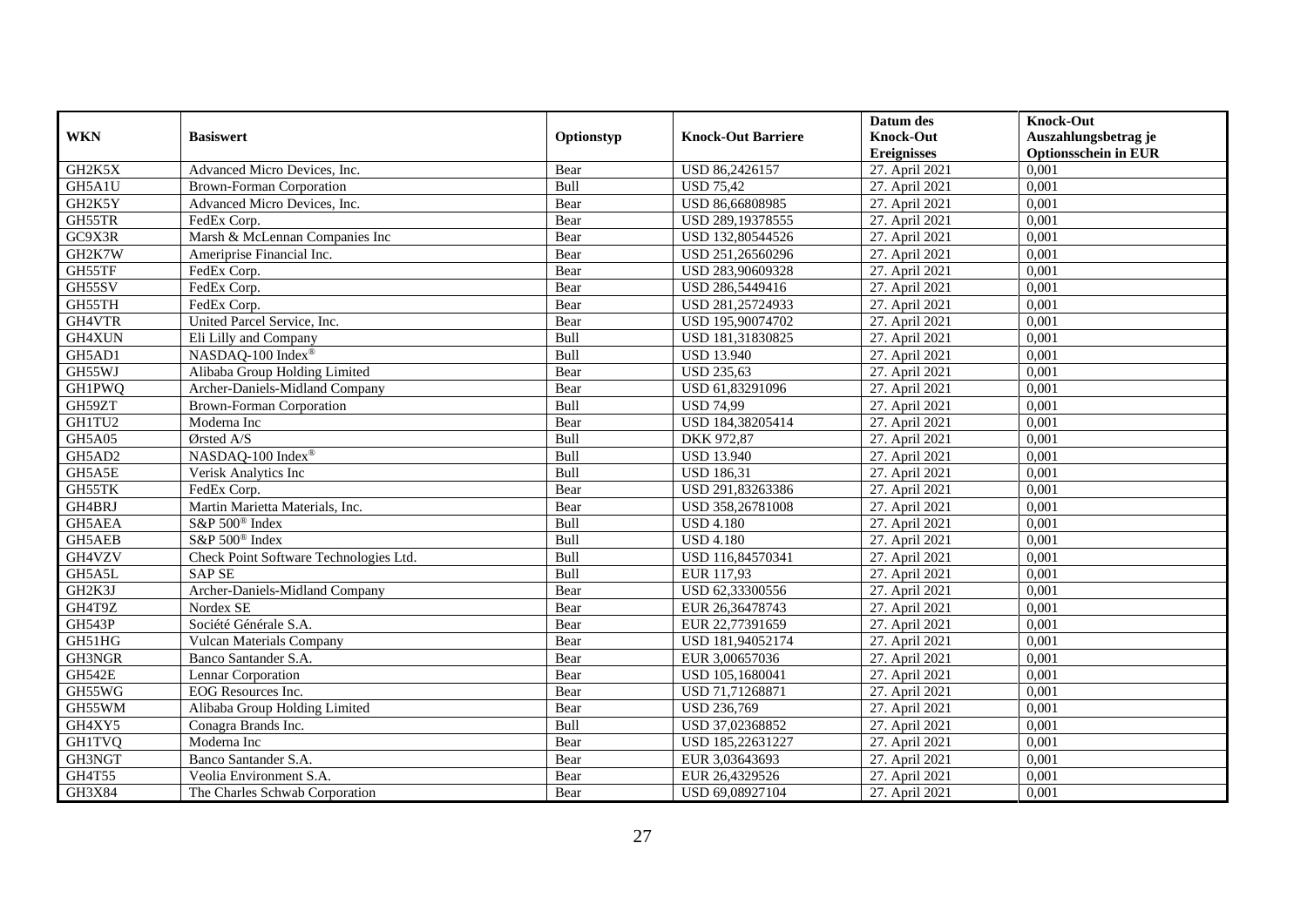|                                  |                                                                     |            |                           | Datum des          | <b>Knock-Out</b>            |
|----------------------------------|---------------------------------------------------------------------|------------|---------------------------|--------------------|-----------------------------|
| <b>WKN</b>                       | <b>Basiswert</b>                                                    | Optionstyp | <b>Knock-Out Barriere</b> | <b>Knock-Out</b>   | Auszahlungsbetrag je        |
|                                  |                                                                     |            |                           | <b>Ereignisses</b> | <b>Optionsschein in EUR</b> |
| GH4T4S                           | ServiceNow Inc                                                      | Bear       | USD 562,40256391          | 27. April 2021     | 0,001                       |
| GH3H18                           | VeriSign, Inc.                                                      | Bear       | <b>USD 219,351</b>        | 27. April 2021     | 0,001                       |
| GH50TZ                           | NYMEX Light, Sweet Crude Oil Future (Generic Front<br>Month Future) | Bear       | <b>USD 63,04</b>          | 27. April 2021     | 0,001                       |
| <b>GH544S</b>                    | VeriSign, Inc.                                                      | Bear       | <b>USD 218,22</b>         | 27. April 2021     | 0,001                       |
| GA3PZU                           | EUR/JPY (WM-Fixing)                                                 | Bear       | JPY 131,36649993          | 27. April 2021     | 0,001                       |
| GC <sub>2</sub> L <sub>1</sub> C | EUR/JPY (WM-Fixing)                                                 | Bear       | JPY 131,3227078           | 27. April 2021     | 0,001                       |
| GC2SN0                           | EUR/JPY (WM-Fixing)                                                 | Bear       | JPY 131,19506496          | 27. April 2021     | 0.001                       |
| GH55X9                           | The Bank of New York Mellon Corporation                             | Bear       | USD 48,39874177           | 27. April 2021     | 0,001                       |
| GH5A3M                           | <b>Ballard Power Systems Inc</b>                                    | Bear       | <b>USD 22,71</b>          | 27. April 2021     | 0,001                       |
| GH5602                           | 1 Feinunze Gold, Feinheit mind. 0,995, LBMA                         | Bull       | USD 1.766,26067463        | 28. April 2021     | 0.001                       |
| GH55SY                           | Lloyds Banking Group plc                                            | Bear       | GBP 0,43978911            | 28. April 2021     | 0,001                       |
| GH4T5P                           | Carrefour S.A.                                                      | Bear       | EUR 16,12265591           | 28. April 2021     | 0,001                       |
| GH4VSN                           | GlaxoSmithKline plc                                                 | Bull       | GBP 13,15838026           | 28. April 2021     | 0,001                       |
| GH5A1J                           | Ørsted A/S                                                          | Bull       | DKK 968,0466362           | 28. April 2021     | 0,001                       |
| GH39YH                           | Carrefour S.A.                                                      | Bear       | EUR 16,0346131            | 28. April 2021     | 0,001                       |
| GH5ABC                           | $\overline{\text{DAX}^{\otimes}}$ (Performance Index)               | Bear       | EUR 15.300                | 28. April 2021     | 0,001                       |
| GH5ABD                           | $DAX^{\circledR}$ (Performance Index)                               | Bear       | EUR 15.300                | 28. April 2021     | 0.001                       |
| GH5AB3                           | $\text{DAX}^{\textcircled{p}}$ (Performance Index)                  | Bear       | EUR 15.310                | 28. April 2021     | 0,001                       |
| GH5AAX                           | DAX <sup>®</sup> (Performance Index)                                | Bear       | EUR 15.320                | 28. April 2021     | 0,001                       |
| GH5AB6                           | DAX <sup>®</sup> (Performance Index)                                | Bear       | EUR 15.310                | 28. April 2021     | 0,001                       |
| GH5AB7                           | DAX <sup>®</sup> (Performance Index)                                | Bear       | EUR 15.310                | 28. April 2021     | 0,001                       |
| GH4VPP                           | <b>TUI AG</b>                                                       | Bear       | EUR 5,05167923            | 28. April 2021     | 0,001                       |
| GH5AAR                           | $\overline{\text{DAX}}^{\textcircled{}}$ (Performance Index)        | Bear       | EUR 15.325                | 28. April 2021     | 0,001                       |
| GH4TA1                           | Nordex SE                                                           | Bear       | EUR 26,60819602           | 28. April 2021     | 0.001                       |
| GH51HB                           | Lanxess AG                                                          | Bear       | EUR 63,59473481           | 28. April 2021     | 0,001                       |
| GH5AAY                           | DAX <sup>®</sup> (Performance Index)                                | Bear       | EUR 15.320                | 28. April 2021     | 0,001                       |
| GH4TA2                           | Nordex SE                                                           | Bear       | EUR 26,73784616           | 28. April 2021     | 0,001                       |
| GH51LF                           | Lanxess AG                                                          | Bear       | EUR 63,19520767           | 28. April 2021     | 0,001                       |
| GH5AAZ                           | DAX <sup>®</sup> (Performance Index)                                | Bear       | EUR 15.320                | 28. April 2021     | 0,001                       |
| GH4TA0                           | Nordex SE                                                           | Bear       | EUR 26,48851897           | 28. April 2021     | 0,001                       |
| <b>GH3UTH</b>                    | $K+SAG$                                                             | Bear       | EUR 8,96977735            | 28. April 2021     | 0.001                       |
| GH391Q                           | ING Groep N.V.                                                      | Bear       | EUR 10,6841716            | 28. April 2021     | 0,001                       |
| GH5AB9                           | $\text{DAX}^{\textcircled{p}}$ (Performance Index)                  | Bear       | <b>EUR 15.300</b>         | 28. April 2021     | 0,001                       |
| GH3NL1                           | Banco Bilbao Vizcaya Argentaria S.A.                                | Bear       | EUR 4,58201429            | 28. April 2021     | 0,001                       |
| <b>GH543T</b>                    | Société Générale S.A.                                               | Bear       | EUR 23,1603717            | 28. April 2021     | 0,001                       |
| GH1GE8                           | Microsoft Corporation                                               | Bear       | USD 262,77758251          | 27. April 2021     | 0,001                       |
| GH5ABA                           | $\overline{\text{DAX}^{\otimes}}$ (Performance Index)               | Bear       | <b>EUR 15.300</b>         | 28. April 2021     | 0,001                       |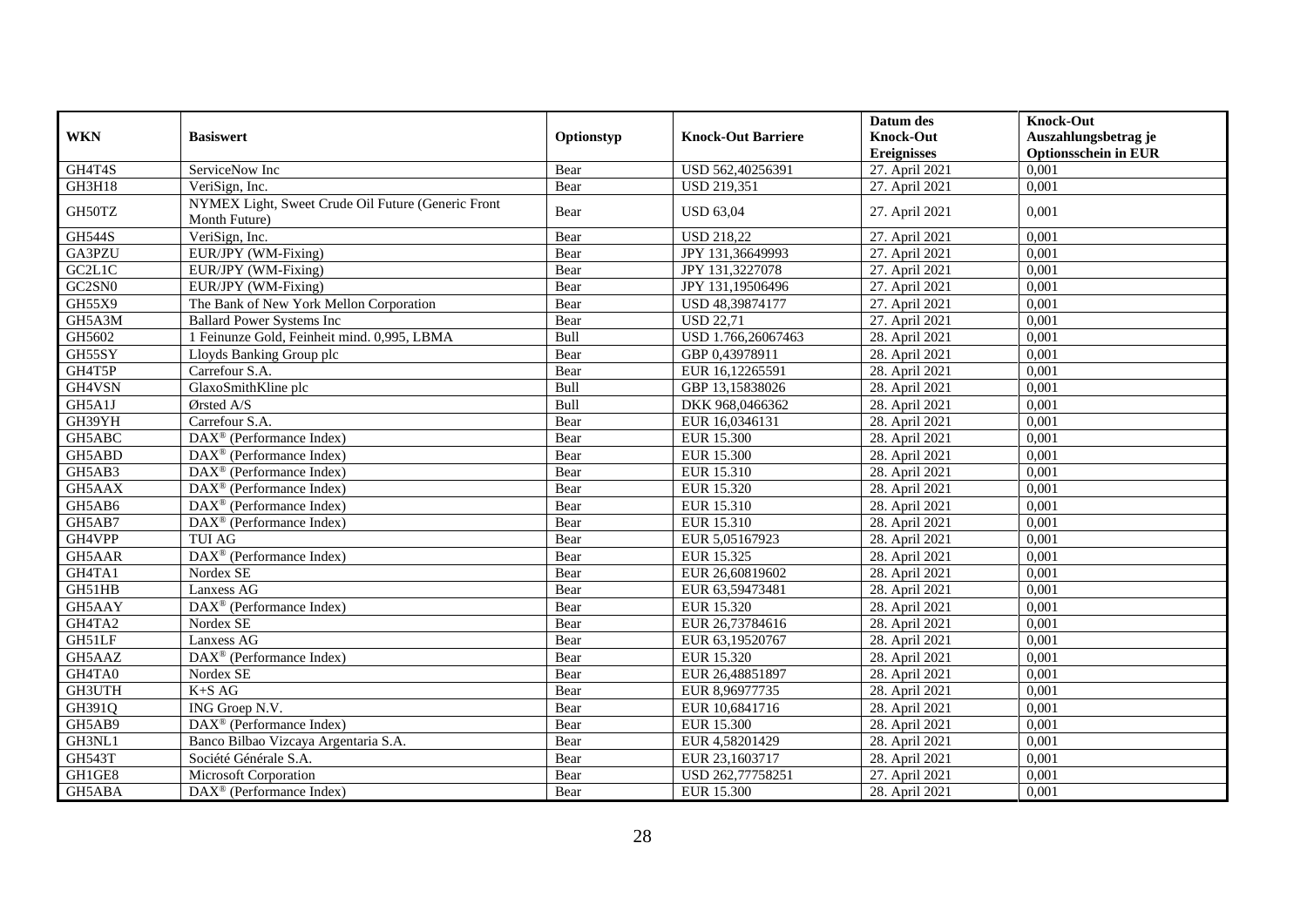|               |                                                         |            |                           | Datum des          | <b>Knock-Out</b>            |
|---------------|---------------------------------------------------------|------------|---------------------------|--------------------|-----------------------------|
| <b>WKN</b>    | <b>Basiswert</b>                                        | Optionstyp | <b>Knock-Out Barriere</b> | <b>Knock-Out</b>   | Auszahlungsbetrag je        |
|               |                                                         |            |                           | <b>Ereignisses</b> | <b>Optionsschein in EUR</b> |
| GH1DR9        | CAC 40 <sup>®</sup> Index                               | Bear       | EUR 6.300,84              | 28. April 2021     | 0,001                       |
| <b>GH543R</b> | Société Générale S.A.                                   | Bear       | EUR 22,96054104           | 28. April 2021     | 0,001                       |
| GH5AAS        | $\text{DAX}^{\textcircled{}}$ (Performance Index)       | Bear       | EUR 15.325                | 28. April 2021     | 0,001                       |
| GH51FS        | Lanxess AG                                              | Bear       | EUR 63,99426197           | 28. April 2021     | 0,001                       |
| GF1BC8        | Deutsche Post AG                                        | Bear       | EUR 49,31634536           | 28. April 2021     | 0,001                       |
| GH5AAT        | DAX <sup>®</sup> (Performance Index)                    | Bear       | EUR 15.325                | 28. April 2021     | 0,001                       |
| GH51G3        | Lanxess AG                                              | Bear       | EUR 64,39378913           | 28. April 2021     | 0,001                       |
| GH5A3S        | Julius Baer Group Ltd                                   | Bear       | CHF 57,52153925           | 28. April 2021     | 0,001                       |
| GH5ABB        | DAX <sup>®</sup> (Performance Index)                    | Bear       | EUR 15.300                | 28. April 2021     | 0,001                       |
| GH5AB4        | $DAX^{\otimes}$ (Performance Index)                     | Bear       | EUR 15.310                | 28. April 2021     | 0,001                       |
| GH5AB5        | $\text{DAX}^{\textcircled{p}}$ (Performance Index)      | Bear       | EUR 15.310                | 28. April 2021     | 0,001                       |
| GH5AB0        | DAX <sup>®</sup> (Performance Index)                    | Bear       | EUR 15.320                | 28. April 2021     | 0,001                       |
| GH47VN        | Deutsche Post AG                                        | Bear       | EUR 49,60085216           | 28. April 2021     | 0,001                       |
| GH5AB1        | DAX <sup>®</sup> (Performance Index)                    | Bear       | EUR 15.320                | 28. April 2021     | 0.001                       |
| GH51FE        | Lanxess AG                                              | Bear       | EUR 64,79331628           | 28. April 2021     | 0,001                       |
| GH5A37        | Givaudan SA                                             | Bull       | CHF 3.858,39637661        | 28. April 2021     | 0,001                       |
| GH5AAU        | $\overline{\text{DAX}}^{\textcirc}$ (Performance Index) | Bear       | EUR 15.325                | 28. April 2021     | 0,001                       |
| GH5AAV        | $\overline{\text{DAX}^{\otimes}}$ (Performance Index)   | Bear       | EUR 15.325                | 28. April 2021     | 0,001                       |
| GH51YF        | $\text{DAX}^{\otimes}$ (Performance Index)              | Bear       | EUR 15.324,32166201       | 28. April 2021     | 0,001                       |
| GH4XS2        | Telefonica S.A.                                         | Bear       | EUR 3,856071              | 28. April 2021     | 0,001                       |
| GH4XQQ        | Telefonica S.A.                                         | Bear       | EUR 3,83609136            | 28. April 2021     | 0,001                       |
| GH4BP5        | Centene Corp                                            | Bull       | USD 61,1019637            | 27. April 2021     | 0,001                       |
| GH4XRA        | Telefonica S.A.                                         | Bear       | EUR 3,82610152            | 28. April 2021     | 0,001                       |
| GH4XRB        | Telefonica S.A.                                         | Bear       | EUR 3,87605064            | 28. April 2021     | 0,001                       |
| GH5A3F        | Givaudan SA                                             | Bull       | CHF 3.837,29508388        | 28. April 2021     | 0,001                       |
| GH3NKZ        | Banco Bilbao Vizcaya Argentaria S.A.                    | Bear       | EUR 4,64176978            | 28. April 2021     | 0,001                       |
| GH5A1V        | Ørsted A/S                                              | Bull       | DKK 963,09598858          | 28. April 2021     | 0,001                       |
| GH163L        | Delivery Hero AG                                        | Bear       | EUR 132,87364973          | 28. April 2021     | 0,001                       |
| GH3H0E        | Bouygues S.A.                                           | Bear       | EUR 35,5585627            | 28. April 2021     | 0,001                       |
| GH54AW        | Daimler AG                                              | Bear       | EUR 75,28247879           | 28. April 2021     | 0,001                       |
| GH2SKE        | Dialog Semiconductor PLC                                | Bear       | EUR 65,29244969           | 28. April 2021     | 0,001                       |
| GH163H        | Delivery Hero AG                                        | Bear       | EUR 133,53476178          | 28. April 2021     | 0,001                       |
| <b>GH163C</b> | Delivery Hero AG                                        | Bear       | EUR 136,15947519          | 28. April 2021     | 0,001                       |
| GH1639        | Delivery Hero AG                                        | Bear       | EUR 135,49836315          | 28. April 2021     | 0,001                       |
| GH162V        | Delivery Hero AG                                        | Bear       | EUR 134,84711847          | 28. April 2021     | 0,001                       |
| GH162S        | Delivery Hero AG                                        | Bear       | EUR 134,18600648          | 28. April 2021     | 0,001                       |
| GH1WAS        | Beiersdorf AG                                           | Bear       | EUR 93,3303292            | 28. April 2021     | 0,001                       |
| GH3UTJ        | $K+SAG$                                                 | Bear       | EUR 9,00951058            | 28. April 2021     | 0,001                       |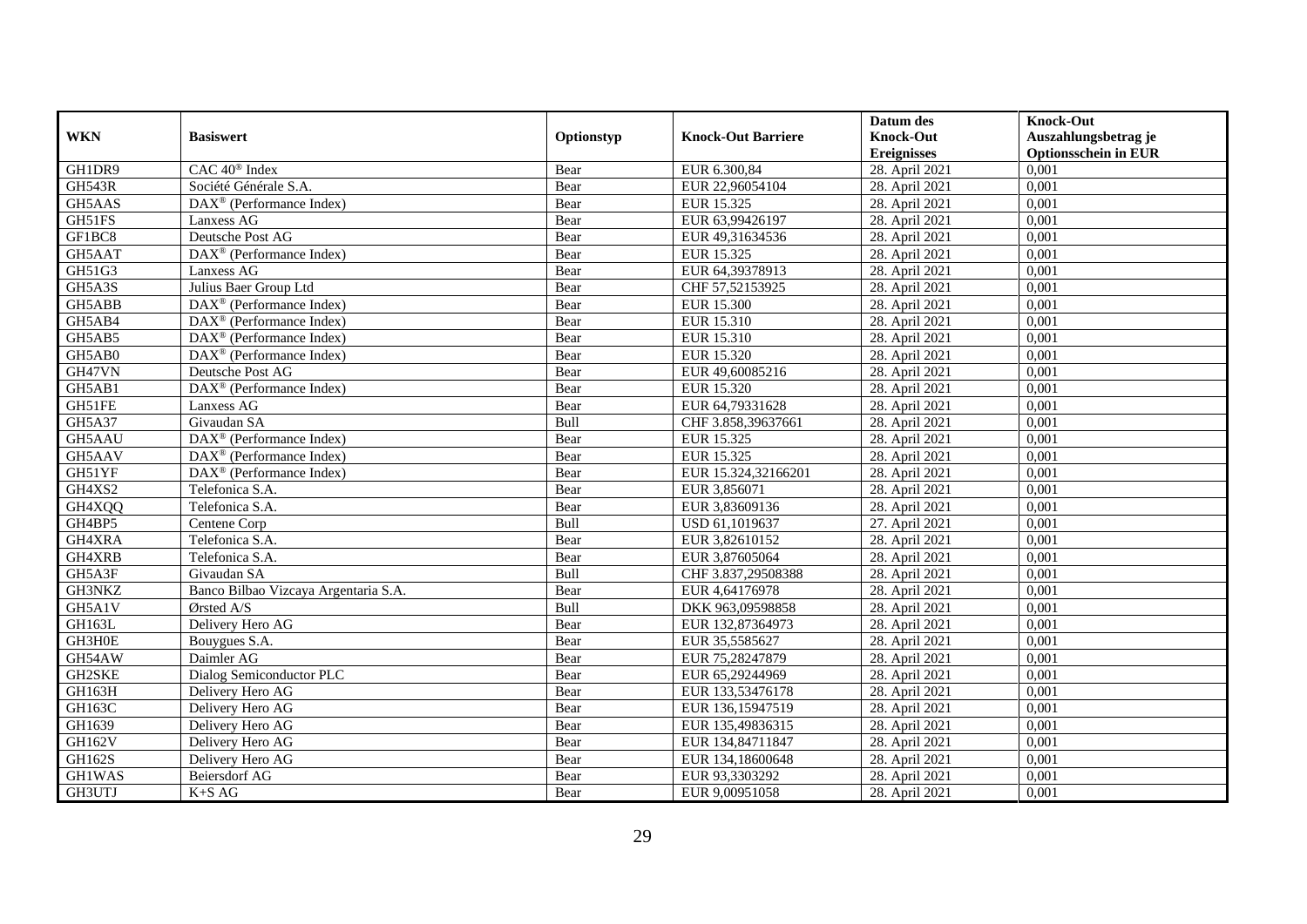|               |                                                                     |            |                           | Datum des          | <b>Knock-Out</b>            |
|---------------|---------------------------------------------------------------------|------------|---------------------------|--------------------|-----------------------------|
| <b>WKN</b>    | <b>Basiswert</b>                                                    | Optionstyp | <b>Knock-Out Barriere</b> | <b>Knock-Out</b>   | Auszahlungsbetrag je        |
|               |                                                                     |            |                           | <b>Ereignisses</b> | <b>Optionsschein in EUR</b> |
| GH3NPQ        | Eiffage S.A.                                                        | Bear       | EUR 90,153                | 28. April 2021     | 0,001                       |
| <b>GH1PVA</b> | Anheuser-Busch InBev SA/NV                                          | Bear       | EUR 58,97188964           | 28. April 2021     | 0.001                       |
| <b>GH3UTN</b> | $K+SAG$                                                             | Bear       | EUR 9,05917711            | 28. April 2021     | 0,001                       |
| GH1631        | Delivery Hero AG                                                    | Bear       | EUR 136,81071986          | 28. April 2021     | 0,001                       |
| GH3UTP        | $K+SAG$                                                             | Bear       | EUR 9,13864357            | 28. April 2021     | 0,001                       |
| <b>GH164K</b> | Delivery Hero AG                                                    | Bear       | EUR 137,47183191          | 28. April 2021     | 0,001                       |
| <b>GH3UUP</b> | $K+SAG$                                                             | Bear       | EUR 9,18831013            | 28. April 2021     | 0,001                       |
| GH3UTQ        | $K+SAG$                                                             | Bear       | EUR 9,09891038            | 28. April 2021     | 0,001                       |
| GF9TZ7        | Delivery Hero AG                                                    | Bear       | EUR 138,9868004           | 28. April 2021     | 0,001                       |
| GF9TZ4        | Delivery Hero AG                                                    | Bear       | EUR 139,39934073          | 28. April 2021     | 0,001                       |
| GF9TYZ        | Delivery Hero AG                                                    | Bear       | EUR 138,61354962          | 28. April 2021     | 0,001                       |
| GH3UTR        | $K+SAG$                                                             | Bear       | EUR 9,23797667            | 28. April 2021     | 0,001                       |
| GH1DR7        | CAC 40 <sup>®</sup> Index                                           | Bear       | EUR 6.306,42              | 28. April 2021     | 0,001                       |
| GH5439        | Société Générale S.A.                                               | Bear       | EUR 23,35021081           | 28. April 2021     | 0,001                       |
| GC77LT        | Anheuser-Busch InBev SA/NV                                          | Bear       | EUR 59,26945842           | 28. April 2021     | 0,001                       |
| GH4VFW        | <b>EUREX Euro Bund Future (Generic Front Month</b>                  | Bull       | EUR 170,12                | 28. April 2021     | 0,001                       |
|               | Future)                                                             |            |                           |                    |                             |
| GH5A55        | Kone OYJ                                                            | Bull       | EUR 70,5357177            | 28. April 2021     | 0,001                       |
| GH5A53        | Kone OYJ                                                            | Bull       | EUR 69,84566176           | 28. April 2021     | 0,001                       |
| <b>GH5A54</b> | Kone OYJ                                                            | Bull       | EUR 71,21577282           | 28. April 2021     | 0.001                       |
| <b>GH5A50</b> | Kone OYJ                                                            | Bull       | EUR 71,90582876           | 28. April 2021     | 0,001                       |
| <b>GH4T58</b> | Veolia Environment S.A.                                             | Bear       | EUR 26,72913058           | 28. April 2021     | 0,001                       |
| GH3NGU        | Banco Santander S.A.                                                | Bear       | EUR 3,09577609            | 28. April 2021     | 0,001                       |
| GH5A56        | Kone OYJ                                                            | Bull       | EUR 69,15560582           | 28. April 2021     | 0,001                       |
| <b>GH1DRA</b> | $\overline{CAC 40^{\circledast}}$ Index                             | Bear       | EUR 6.312,13              | 28. April 2021     | 0.001                       |
| <b>GH50U2</b> | ICE Brent Crude Oil Future (Generic Front Month<br>Future)          | Bear       | <b>USD 66,33</b>          | 28. April 2021     | 0.001                       |
| GF6DGW        | Deutsche Bank AG                                                    | Bear       | EUR 11,16509181           | 28. April 2021     | 0,001                       |
| GH1WD7        | <b>Beiersdorf AG</b>                                                | Bear       | EUR 93,80637204           | 28. April 2021     | 0,001                       |
| GH5A57        | Kone OYJ                                                            | Bull       | EUR 67,78549476           | 28. April 2021     | 0,001                       |
| GH3NKL        | Industria de Diseno Textil, S.A. (Inditex)                          | Bear       | EUR 29,67382669           | 28. April 2021     | 0,001                       |
| GH5A58        | Kone OYJ                                                            | Bull       | EUR 68,4755507            | 28. April 2021     | 0.001                       |
| GH50TY        | NYMEX Light, Sweet Crude Oil Future (Generic Front<br>Month Future) | Bear       | <b>USD 63,53</b>          | 28. April 2021     | 0,001                       |
| GH4BNA        | Centene Corp                                                        | Bull       | USD 60,70939021           | 28. April 2021     | 0,001                       |
| GH4BPQ        | <b>Morgan Stanley</b>                                               | Bear       | USD 82,61055767           | 28. April 2021     | 0,001                       |
| GH5446        | Royal Dutch Shell plc                                               | Bear       | GBP 13,83319331           | 28. April 2021     | 0,001                       |
| GH3H5U        | Capital One Financial Corporation                                   | Bear       | USD 140,60533521          | 28. April 2021     | 0,001                       |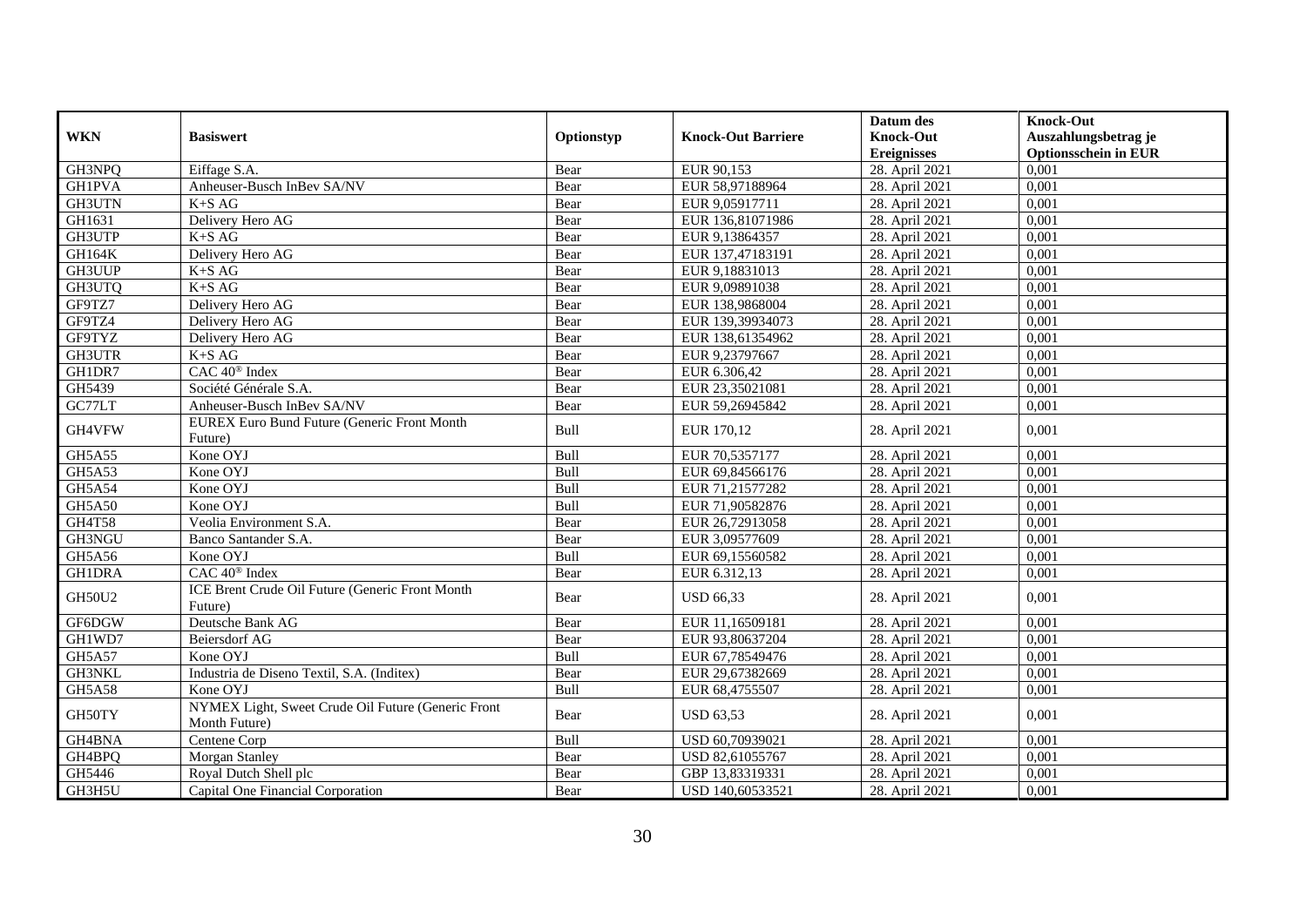|                                 |                                                   |            |                           | Datum des          | <b>Knock-Out</b>            |
|---------------------------------|---------------------------------------------------|------------|---------------------------|--------------------|-----------------------------|
| <b>WKN</b>                      | <b>Basiswert</b>                                  | Optionstyp | <b>Knock-Out Barriere</b> | <b>Knock-Out</b>   | Auszahlungsbetrag je        |
|                                 |                                                   |            |                           | <b>Ereignisses</b> | <b>Optionsschein in EUR</b> |
| GH3UTS                          | $K+SAG$                                           | Bear       | EUR 9,28764322            | 28. April 2021     | 0,001                       |
| GH29MZ                          | MasterCard Incorporated                           | Bear       | USD 395,72295296          | 28. April 2021     | 0,001                       |
| GH5A2X                          | <b>Cognizant Technology Solutions Corporation</b> | Bear       | USD 80,10347302           | 28. April 2021     | 0,001                       |
| GH5AD6                          | NASDAQ-100 Index®                                 | Bull       | <b>USD 13.920</b>         | 28. April 2021     | 0,001                       |
| GH541H                          | JPMorgan Chase & Co.                              | Bear       | USD 152,73821459          | 28. April 2021     | 0,001                       |
| GH1H49                          | PNC Financial Services Group, Inc.                | Bear       | USD 185,05369215          | 28. April 2021     | 0,001                       |
| GH5AD7                          | NASDAQ-100 Index®                                 | Bull       | <b>USD 13.910</b>         | 28. April 2021     | 0,001                       |
| GH4XVV                          | Moody's Corporation                               | Bear       | USD 333,21319848          | 28. April 2021     | 0,001                       |
| GH4VP4                          | <b>Newmont Corporation</b>                        | Bull       | USD 64,08721927           | 28. April 2021     | 0,001                       |
| GH5AD5                          | NASDAQ-100 Index®                                 | Bull       | <b>USD 13.920</b>         | 28. April 2021     | 0,001                       |
| GH55TC                          | Chevron Corporation                               | Bear       | USD 103,84221075          | 28. April 2021     | 0,001                       |
| GH38YB                          | Visa Inc. - Class A                               | Bear       | USD 233,12369867          | 28. April 2021     | 0,001                       |
| GH4VP6                          | Newmont Corporation                               | Bull       | USD 63,66684394           | 28. April 2021     | 0,001                       |
| GH5AD8                          | NASDAQ-100 Index <sup>®</sup>                     | Bull       | <b>USD 13.910</b>         | 28. April 2021     | 0,001                       |
| GH2PK2                          | Deutsche Bank AG                                  | Bear       | EUR 11,27341156           | 28. April 2021     | 0,001                       |
| <b>GH1WAV</b>                   | <b>Beiersdorf AG</b>                              | Bear       | EUR 94,33200263           | 28. April 2021     | 0,001                       |
| GH18MB                          | Alphabet Inc. - Class C                           | Bear       | USD 2.390,90832247        | 28. April 2021     | 0,001                       |
| GH18M8                          | Alphabet Inc. - Class C                           | Bear       | USD 2.342,10839407        | 28. April 2021     | 0,001                       |
| GH3409                          | Intel Corporation                                 | Bull       | USD 57,68529794           | 28. April 2021     | 0,001                       |
| GH51JL                          | Facebook, Inc.                                    | Bear       | USD 307,78493318          | 28. April 2021     | 0,001                       |
| GH5AA0                          | Dow Jones Industrial Average <sup>®</sup> Index   | Bull       | <b>USD 33.850</b>         | 28. April 2021     | 0,001                       |
| GH4BZ2                          | Alphabet Inc. - Class C                           | Bear       | USD 2.374,13357267        | 28. April 2021     | 0.001                       |
| GH5AA1                          | Dow Jones Industrial Average® Index               | Bull       | <b>USD 33.840</b>         | 28. April 2021     | 0,001                       |
| GH4BZ3                          | Alphabet Inc. - Class C                           | Bear       | USD 2.407,27694413        | 28. April 2021     | 0,001                       |
| GH5A9Z                          | Dow Jones Industrial Average® Index               | Bull       | <b>USD 33.850</b>         | 28. April 2021     | 0,001                       |
| GH4K1K                          | Porsche Automobil Holding SE                      | Bull       | EUR 89,59779163           | 28. April 2021     | 0,001                       |
| GH5AA2                          | Dow Jones Industrial Average <sup>®</sup> Index   | Bull       | <b>USD 33.840</b>         | 28. April 2021     | 0,001                       |
| GH5A0F                          | DTE Energy Company                                | Bull       | USD 135,74970541          | 28. April 2021     | 0,001                       |
| GH5436                          | ENI S.p.A.                                        | Bear       | EUR 10,24046685           | 28. April 2021     | 0,001                       |
| GH4VN0                          | <b>Bank of America Corporation</b>                | Bear       | USD 39,91577461           | 28. April 2021     | 0.001                       |
| GH3KWH                          | The Charles Schwab Corporation                    | Bear       | USD 69,75395987           | 28. April 2021     | 0,001                       |
| GH <sub>2</sub> K <sub>63</sub> | Advanced Micro Devices, Inc.                      | Bear       | USD 88,77837719           | 28. April 2021     | 0,001                       |
| GH55TQ                          | EOG Resources Inc.                                | Bear       | USD 72,9652645            | 28. April 2021     | 0,001                       |
| GH4BZ1                          | Alphabet Inc. - Class C                           | Bear       | USD 2.363,08245456        | 28. April 2021     | 0,001                       |
| GH2K61                          | Advanced Micro Devices, Inc.                      | Bear       | USD 87,92759264           | 28. April 2021     | 0,001                       |
| GC6XJV                          | Kinder Morgan Inc.                                | Bear       | USD 17,26710814           | 28. April 2021     | 0,001                       |
| GH5AD4                          | NASDAQ-100 Index®                                 | Bull       | <b>USD 13.930</b>         | 28. April 2021     | 0,001                       |
| GH2K62                          | Advanced Micro Devices, Inc.                      | Bear       | USD 88,3529849            | 28. April 2021     | 0,001                       |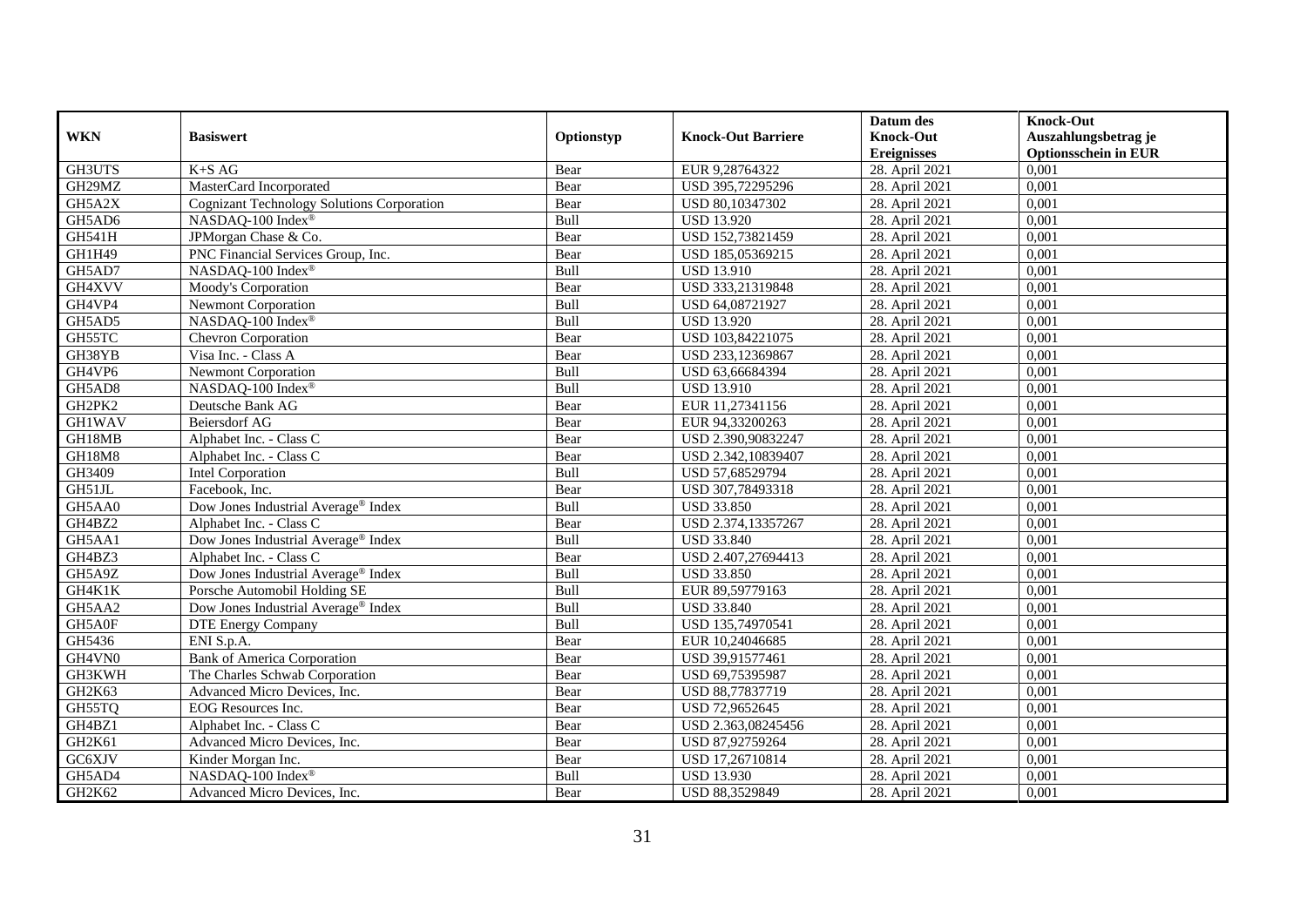|               |                                                             |            |                           | Datum des          | <b>Knock-Out</b>            |
|---------------|-------------------------------------------------------------|------------|---------------------------|--------------------|-----------------------------|
| <b>WKN</b>    | <b>Basiswert</b>                                            | Optionstyp | <b>Knock-Out Barriere</b> | <b>Knock-Out</b>   | Auszahlungsbetrag je        |
|               |                                                             |            |                           | <b>Ereignisses</b> | <b>Optionsschein in EUR</b> |
| GH5AD3        | NASDAQ-100 Index®                                           | Bull       | <b>USD 13.930</b>         | 28. April 2021     | 0,001                       |
| GH2K60        | Advanced Micro Devices, Inc.                                | Bear       | USD 87,50220038           | 28. April 2021     | 0,001                       |
| GC7FPD        | The Allstate Corporation                                    | Bear       | USD 126,40644664          | 28. April 2021     | 0,001                       |
| GH3NRE        | Xilinx Inc.                                                 | Bear       | USD 138,12892432          | 28. April 2021     | 0,001                       |
| GH4K0V        | Twitter, Inc.                                               | Bull       | USD 64,08241613           | 28. April 2021     | 0,001                       |
| GF4L0N        | Northern Trust Corporation                                  | Bear       | USD 111,56963159          | 28. April 2021     | 0,001                       |
| GH3H5V        | Capital One Financial Corporation                           | Bear       | USD 145,87231032          | 28. April 2021     | 0,001                       |
| GH3H55        | U.S. Bancorp                                                | Bear       | USD 58,9904927            | 28. April 2021     | 0,001                       |
| GF9TXP        | Delivery Hero AG                                            | Bear       | EUR 140,67625131          | 28. April 2021     | 0,001                       |
| GH29P6        | MasterCard Incorporated                                     | Bear       | USD 398,4792622           | 28. April 2021     | 0,001                       |
| GH3H4J        | M&T Bank Corporation                                        | Bear       | USD 158,58521885          | 28. April 2021     | 0,001                       |
| GF6HVE        | Visa Inc. - Class A                                         | Bear       | USD 234,44173821          | 28. April 2021     | 0,001                       |
| GH55SU        | <b>Chevron Corporation</b>                                  | Bear       | USD 104,7919566           | 28. April 2021     | 0,001                       |
| GH55VK        | Alibaba Group Holding Limited                               | Bear       | USD 237,876               | 28. April 2021     | 0,001                       |
| GH51JT        | Facebook, Inc.                                              | Bear       | USD 310,82231737          | 28. April 2021     | 0,001                       |
| GH162Y        | Delivery Hero AG                                            | Bear       | EUR 141,40890202          | 28. April 2021     | 0,001                       |
| GH4K1R        | Porsche Automobil Holding SE                                | Bull       | EUR 89,11705232           | 28. April 2021     | 0,001                       |
| <b>GH542S</b> | <b>GEA Group AG</b>                                         | Bear       | EUR 37,18538312           | 28. April 2021     | 0,001                       |
| GH51JN        | Facebook, Inc.                                              | Bear       | USD 309,30362527          | 28. April 2021     | 0,001                       |
| GH4BYG        | Alphabet Inc. - Class C                                     | Bear       | USD 2.440,42031565        | 28. April 2021     | 0,001                       |
| GH5AA4        | Dow Jones Industrial Average <sup>®</sup> Index             | Bull       | <b>USD 33.820</b>         | 28. April 2021     | 0,001                       |
| GH4BZ4        | Alphabet Inc. - Class C                                     | Bear       | USD 2.418,38795996        | 28. April 2021     | 0,001                       |
| GH5AAP        | DAX <sup>®</sup> (Performance Index)                        | Bear       | EUR 15.330                | 28. April 2021     | 0,001                       |
| GH4BZ5        | Alphabet Inc. - Class C                                     | Bear       | USD 2.429,36919748        | 28. April 2021     | 0,001                       |
| GH5AA3        | Dow Jones Industrial Average® Index                         | Bull       | <b>USD 33.820</b>         | 28. April 2021     | 0,001                       |
| GH51ZC        | $\text{DAX}^{\textcircled{n}}$ (Performance Index)          | Bear       | EUR 15.329,31818031       | 28. April 2021     | 0,001                       |
| GH53T5        | DAX <sup>®</sup> (Performance Index)                        | Bear       | EUR 15.330                | 28. April 2021     | 0,001                       |
| GH53T6        | $\text{DAX}^{\textcircled{p}}$ (Performance Index)          | Bear       | EUR 15.330                | 28. April 2021     | 0.001                       |
| <b>GH53T7</b> | $\text{DAX}^{\textcircled{p}}$ (Performance Index)          | Bear       | EUR 15.330                | 28. April 2021     | 0,001                       |
| GH523Q        | $DAX^{\circledcirc}$ (Performance Index)/X-DAX <sup>®</sup> | Bear       | EUR 15.334,31469863       | 28. April 2021     | 0,001                       |
| GH38Z0        | Salesforce.com. Inc.                                        | Bear       | USD 236,9662918           | 28. April 2021     | 0,001                       |
| GH4GAX        | S&P 500 <sup>®</sup> Index                                  | Bear       | <b>USD 4.195</b>          | 28. April 2021     | 0.001                       |
| GH4GAW        | S&P 500 <sup>®</sup> Index                                  | Bear       | <b>USD 4.195</b>          | 28. April 2021     | 0,001                       |
| <b>GH38Z1</b> | Salesforce.com, Inc.                                        | Bear       | USD 235,89134388          | 28. April 2021     | 0,001                       |
| GH01W9        | S&P 500 <sup>®</sup> Index                                  | Bear       | USD 4.193,71308579        | 28. April 2021     | 0,001                       |
| GH53T2        | DAX <sup>®</sup> (Performance Index)                        | Bear       | EUR 15.340                | 28. April 2021     | 0,001                       |
| GH38Z7        | Salesforce.com, Inc.                                        | Bear       | USD 238,15072512          | 28. April 2021     | 0,001                       |
| <b>GH542U</b> | British American Tobacco plc.                               | Bull       | GBP 26,68800031           | 28. April 2021     | 0,001                       |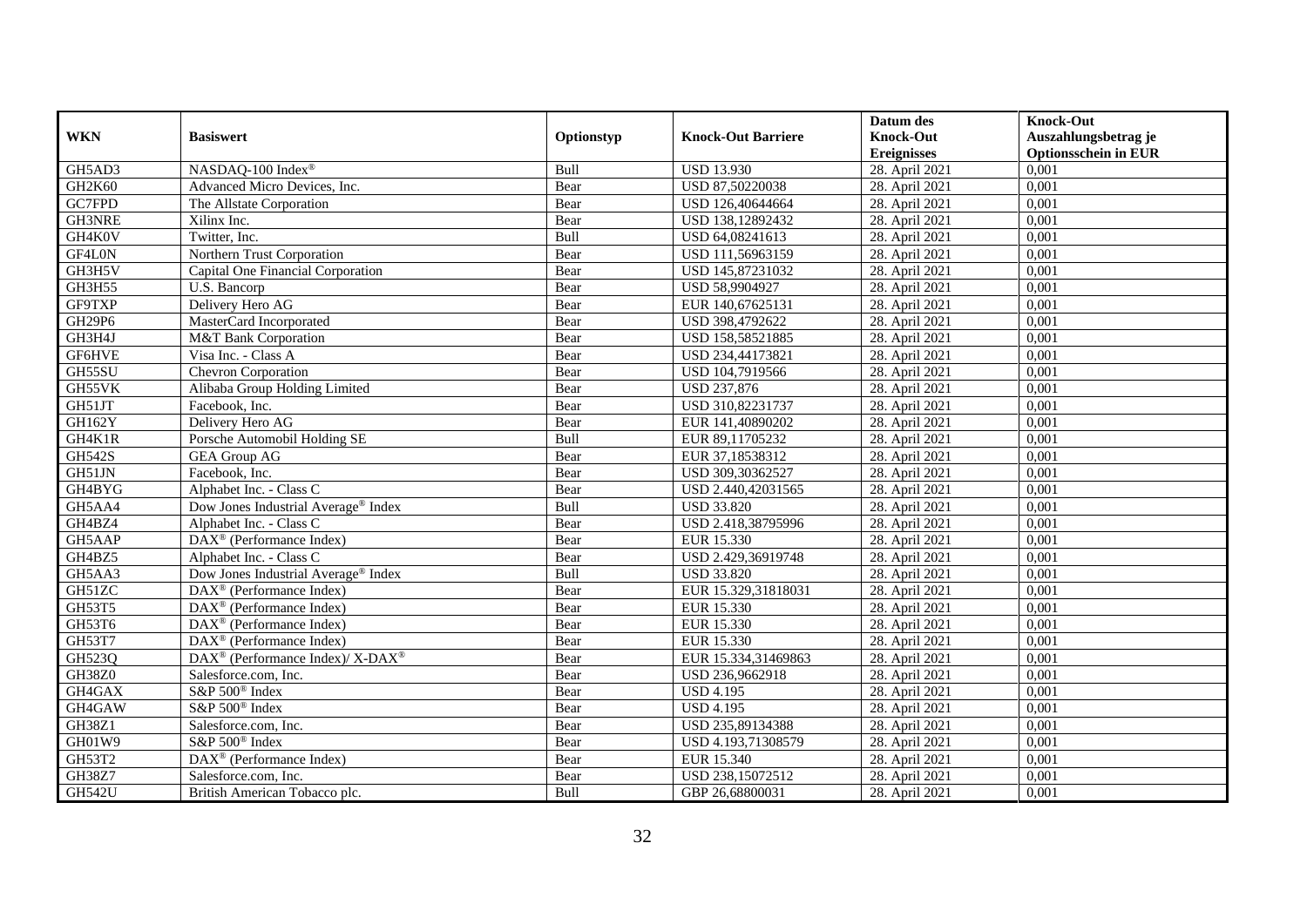|               |                                                                     |            |                           | Datum des                              | <b>Knock-Out</b>                                    |
|---------------|---------------------------------------------------------------------|------------|---------------------------|----------------------------------------|-----------------------------------------------------|
| <b>WKN</b>    | <b>Basiswert</b>                                                    | Optionstyp | <b>Knock-Out Barriere</b> | <b>Knock-Out</b><br><b>Ereignisses</b> | Auszahlungsbetrag je<br><b>Optionsschein in EUR</b> |
| GH51Y6        | DAX <sup>®</sup> (Performance Index)                                | Bear       | EUR 15.339,31121694       | 28. April 2021                         | 0,001                                               |
| GH53T3        | DAX <sup>®</sup> (Performance Index)                                | Bear       | EUR 15.340                | 28. April 2021                         | 0,001                                               |
| GH53T4        | $DAX^{\circledR}$ (Performance Index)                               | Bear       | EUR 15.340                | 28. April 2021                         | 0.001                                               |
| GH53T0        | $\overline{\text{DAX}^{\otimes}}$ (Performance Index)               | Bear       | EUR 15.340                | 28. April 2021                         | 0,001                                               |
| <b>GH53T1</b> | DAX <sup>®</sup> (Performance Index)                                | Bear       | EUR 15.340                | 28. April 2021                         | 0,001                                               |
| GH53SY        | $\overline{\text{DAX}^{\otimes}}$ (Performance Index)               | Bear       | EUR 15.350                | 28. April 2021                         | 0,001                                               |
| GH53SZ        | DAX <sup>®</sup> (Performance Index)                                | Bear       | EUR 15.340                | 28. April 2021                         | 0,001                                               |
| GH53ST        | DAX <sup>®</sup> (Performance Index)                                | Bear       | EUR 15.350                | 28. April 2021                         | 0,001                                               |
| GH53SU        | $DAX^{\circledR}$ (Performance Index)                               | Bear       | EUR 15.350                | 28. April 2021                         | 0.001                                               |
| GH53SV        | DAX <sup>®</sup> (Performance Index)                                | Bear       | EUR 15.350                | 28. April 2021                         | 0,001                                               |
| GH53SW        | $\overline{\text{DAX}^{\otimes}}$ (Performance Index)               | Bear       | EUR 15.350                | 28. April 2021                         | 0,001                                               |
| GH53SX        | $\overline{\text{DAX}^{\otimes}}$ (Performance Index)               | Bear       | EUR 15.350                | 28. April 2021                         | 0,001                                               |
| GH1DR8        | $CAC 40$ <sup>®</sup> Index                                         | Bear       | EUR 6.317,95              | 28. April 2021                         | 0,001                                               |
| GH5A14        | <b>Ballard Power Systems Inc</b>                                    | Bear       | USD 22,91304378           | 28. April 2021                         | 0,001                                               |
| GH51HK        | Solvay SA                                                           | Bear       | EUR 107,31433325          | 28. April 2021                         | 0,001                                               |
| GF4KJF        | Amazon.com, Inc.                                                    | Bear       | USD 3.475,01338617        | 28. April 2021                         | 0,001                                               |
| GH55SS        | Chevron Corporation                                                 | Bear       | USD 105,74170243          | 28. April 2021                         | 0,001                                               |
| GH4VNH        | <b>Bank of America Corporation</b>                                  | Bear       | USD 40,16562297           | 28. April 2021                         | 0,001                                               |
| GH55TU        | EOG Resources Inc.                                                  | Bear       | USD 74,21466971           | 28. April 2021                         | 0,001                                               |
| GH4BP4        | Centene Corp                                                        | Bull       | USD 60,30820473           | 28. April 2021                         | 0,001                                               |
| GH29YV        | Archer-Daniels-Midland Company                                      | Bear       | USD 63,13263036           | 28. April 2021                         | 0,001                                               |
| GH1TX5        | EURO STOXX <sup>®</sup> Banks (Price EUR) Index                     | Bear       | EUR 90,84545084           | 28. April 2021                         | 0,001                                               |
| GH4K2K        | Deutsche Börse AG                                                   | Bull       | EUR 141,71059754          | 28. April 2021                         | 0,001                                               |
| GH55VM        | Alibaba Group Holding Limited                                       | Bear       | <b>USD 239,005</b>        | 28. April 2021                         | 0,001                                               |
| GH4VVQ        | Lowe's Companies, Inc.                                              | Bull       | USD 197,77601884          | 28. April 2021                         | 0,001                                               |
| GH544F        | Total S.A.                                                          | Bear       | EUR 37,44139208           | 28. April 2021                         | 0,001                                               |
| GH4BRY        | Zoetis Inc                                                          | Bear       | USD 171,43681993          | 28. April 2021                         | 0.001                                               |
| GH4XTJ        | National Grid plc                                                   | Bull       | GBP 8,96607157            | 28. April 2021                         | 0,001                                               |
| GH50TX        | NYMEX Light, Sweet Crude Oil Future (Generic Front<br>Month Future) | Bear       | <b>USD 64,03</b>          | 28. April 2021                         | 0,001                                               |
| GH4JYZ        | adidas AG                                                           | Bull       | EUR 260,44628515          | 28. April 2021                         | 0,001                                               |
| GH4XUR        | Eli Lilly and Company                                               | Bull       | USD 179,37245189          | 28. April 2021                         | 0,001                                               |
| <b>GH543U</b> | Total S.A.                                                          | Bear       | EUR 37,62125465           | 28. April 2021                         | 0.001                                               |
| GF71PG        | <b>Sysco Corporation</b>                                            | Bear       | USD 84,45031791           | 28. April 2021                         | 0,001                                               |
| GH1TV8        | EURO STOXX <sup>®</sup> Banks (Price EUR) Index                     | Bear       | EUR 90,92491093           | 28. April 2021                         | 0,001                                               |
| GH2PK7        | Deutsche Bank AG                                                    | Bear       | EUR 11,37256206           | 28. April 2021                         | 0,001                                               |
| GH3407        | Intel Corporation                                                   | Bull       | USD 57,34253316           | 28. April 2021                         | 0,001                                               |
| GF5YCR        | adidas AG                                                           | Bull       | EUR 259,02836846          | 28. April 2021                         | 0,001                                               |